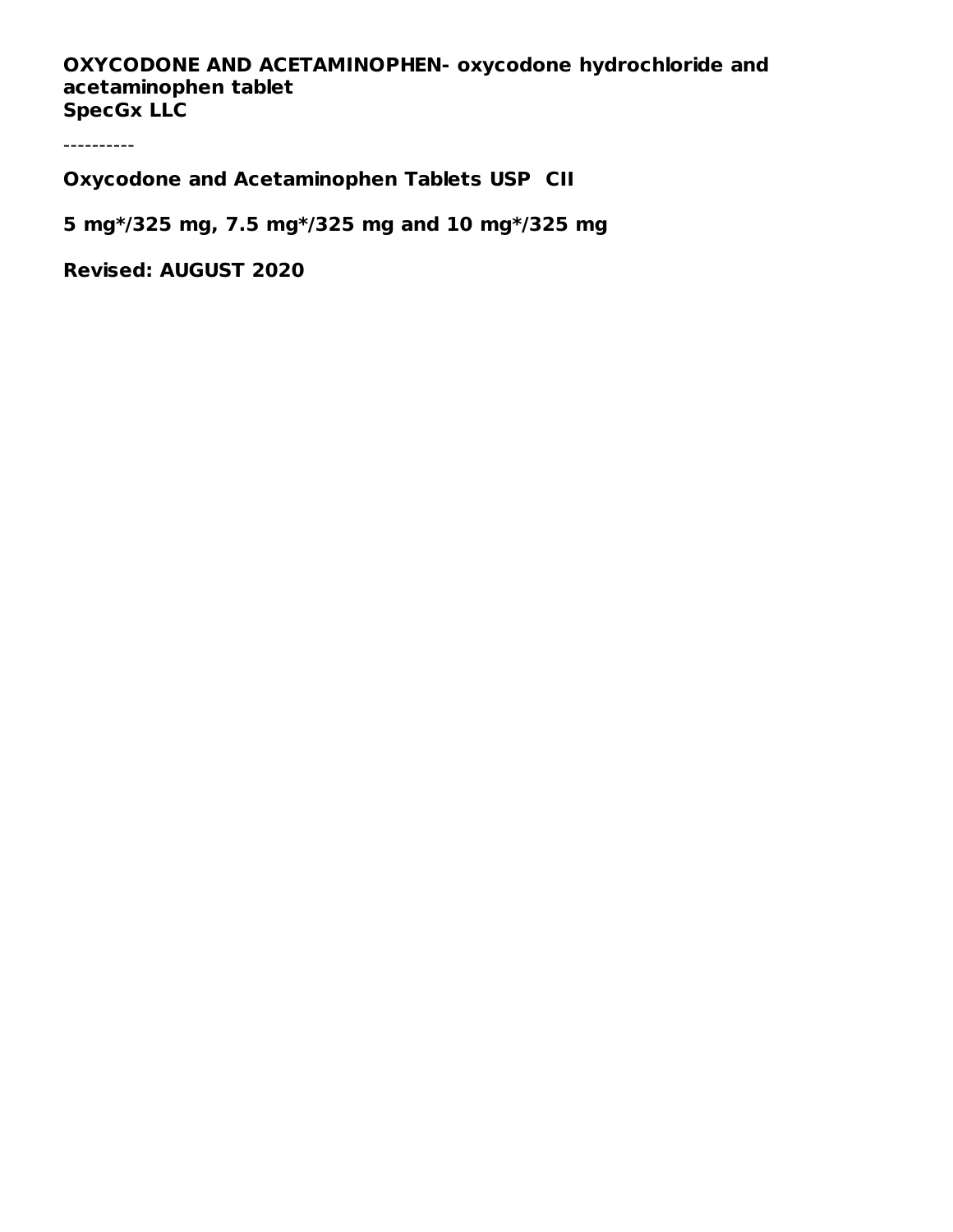**WARNING: ADDICTION, ABUSE, AND MISUSE; RISK EVALUATION AND MITIGATION STRATEGY (REMS); LIFE-THREATENING RESPIRATORY DEPRESSION; ACCIDENTAL INGESTION; NEONATAL OPIOID WITHDRAWAL SYNDROME, CYTOCHROME P450 3A4 INTERACTION; HEPATOTOXICITY, and RISKS FROM CONCOMITANT USE WITH BENZODIAZEPINES OR OTHER CNS DEPRESSANTS**

#### **Addiction, Abuse, and Misuse**

**Oxycodone and acetaminophen tablets expose patients and other users to the risks of opioid addiction, abuse, and misuse, which can lead to overdose and death. Assess each patient's risk prior to prescribing oxycodone and acetaminophen tablets, and monitor all patients regularly for the development of these behaviors and conditions (see WARNINGS).**

#### **Opioid Analgesic Risk Evaluation and Mitigation Strategy (REMS)**

**To ensure that the benefits of opioid analgesics outweigh the risks of addiction, abuse, and misuse, the Food and Drug Administration (FDA) has required a REMS for these products (see WARNINGS). Under the requirements of the REMS, drug companies with approved opioid analgesic products must make REMS-compliant education programs available to healthcare providers. Healthcare providers are strongly encouraged to:**

- **complete a REMS-compliant education program,**
- **counsel patients and/or their caregivers, with every prescription, on safe use, serious risks, storage, and disposal of these products,**
- **emphasize to patients and their caregivers the importance of reading the Medication Guide every time it is provided by their pharmacist, and**
- **consider other tools to improve patient, household, and community safety.**

#### **Life-Threatening Respiratory Depression**

**Serious, life-threatening, or fatal respiratory depression may occur with use of oxycodone and acetaminophen tablets. Monitor for respiratory depression, especially during initiation of oxycodone and acetaminophen tablets or following a dose increase (see WARNINGS).**

#### **Accidental Ingestion**

**Accidental ingestion of oxycodone and acetaminophen tablets, especially by children, can result in a fatal overdose of oxycodone and acetaminophen tablets (see WARNINGS).**

#### **Neonatal Opioid Withdrawal Syndrome**

**Prolonged use of oxycodone and acetaminophen tablets during pregnancy can result in neonatal opioid withdrawal syndrome, which may be life-threatening if not recognized and treated, and requires management according to protocols developed by neonatology experts. If opioid use is required for a prolonged period in a pregnant woman, advise the patient of the risk of neonatal opioid withdrawal syndrome and ensure that appropriate treatment will be available (see**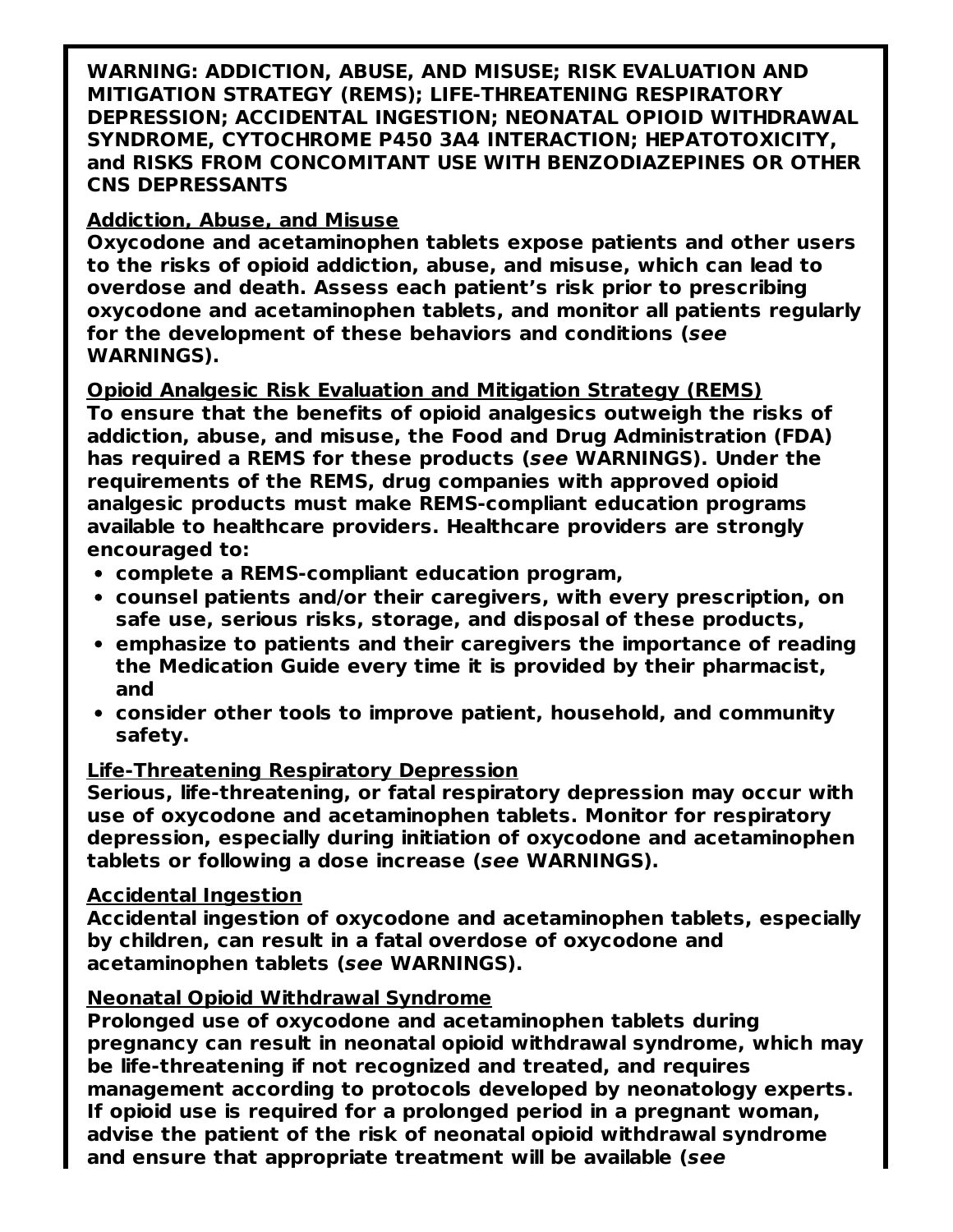## **WARNINGS).**

#### **Cytochrome P450 3A4 Interaction**

**The concomitant use of oxycodone and acetaminophen tablets with all cytochrome P450 3A4 inhibitors may result in an increase in oxycodone plasma concentrations, which could increase or prolong adverse reactions and may cause potentially fatal respiratory depression. In addition, discontinuation of a concomitantly used cytochrome P450 3A4 inducer may result in an increase in oxycodone plasma concentration. Monitor patients receiving oxycodone and acetaminophen tablets and any CYP3A4 inhibitor or inducer (see CLINICAL**

**PHARMACOLOGY, WARNINGS and PRECAUTIONS, Drug Interactions).**

#### **Hepatotoxicity**

**Acetaminophen has been associated with cases of acute liver failure, at times resulting in liver transplant and death. Most of the cases of liver injury are associated with the use of acetaminophen at doses that exceed 4000 mg per day, and often involve more than one acetaminophen-containing product.**

**Risks from Concomitant Use with Benzodiazepines or Other CNS Depressants**

**Concomitant use of opioids with benzodiazepines or other central nervous system (CNS) depressants, including alcohol, may result in profound sedation, respiratory depression, coma, and death (see WARNINGS and PRECAUTIONS, Drug Interactions).**

- **Reserve concomitant prescribing of oxycodone and acetaminophen tablets and benzodiazepines or other CNS depressants for use in patients for whom alternative treatment options are inadequate.**
- **Limit dosages and durations to the minimum required.**
- **Follow patients for signs and symptoms of respiratory depression and sedation.**

## **DESCRIPTION**

#### **Oxycodone and Acetaminophen is available in tablets for oral administration.**

Each tablet for oral administration contains:

| (*5 mg Oxycodone Hydrochloride is equivalent to 4.4815 mg Oxycodone)   |  |
|------------------------------------------------------------------------|--|
| (*7.5 mg Oxycodone Hydrochloride is equivalent to 6.7228 mg Oxycodone) |  |
| (*10 mg Oxycodone Hydrochloride is equivalent to 8.9637 mg Oxycodone)  |  |

## **Inactive Ingredients**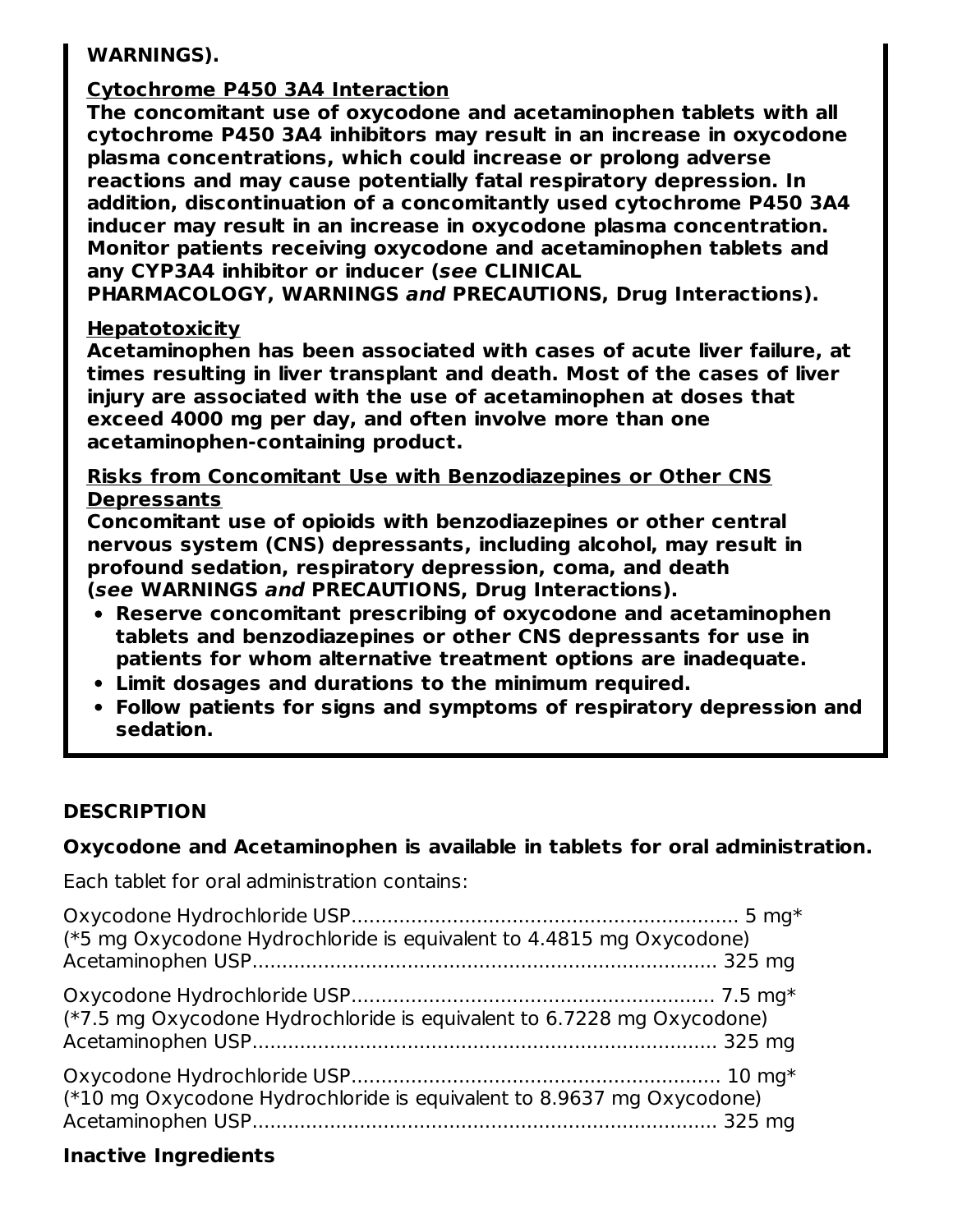The tablets contain: crospovidone, microcrystalline cellulose, povidone, pregelatinized starch, silicon dioxide and stearic acid.

Oxycodone and acetaminophen tablets contain oxycodone, 14-

hydroxydihydrocodeinone, a semisynthetic opioid analgesic which occurs as a white to off-white fine crystalline powder. It is derived from the opium alkaloid, thebaine, and may be represented by the following structural formula:



Oxycodone and acetaminophen tablets contain acetaminophen, 4'-hydroxyacetanilide, is a non-opiate, non-salicylate analgesic and antipyretic which occurs as a white, odorless, crystalline powder. It may be represented by the following structural formula:



## **CLINICAL PHARMACOLOGY**

## **Mechanism of Action**

Oxycodone is a full opioid agonist with relative selectivity for the mu-opioid receptor, although it can interact with other opioid receptors at higher doses. The principal therapeutic action of oxycodone is analgesia. Like all full opioid agonists, there is no ceiling effect for analgesia with oxycodone. Clinically, dosage is titrated to provide adequate analgesia and may be limited by adverse reactions, including respiratory and CNS depression.

The precise mechanism of the analgesic action is unknown. However, specific CNS opioid receptors for endogenous compounds with opioid-like activity have been identified throughout the brain and spinal cord and are thought to play a role in the analgesic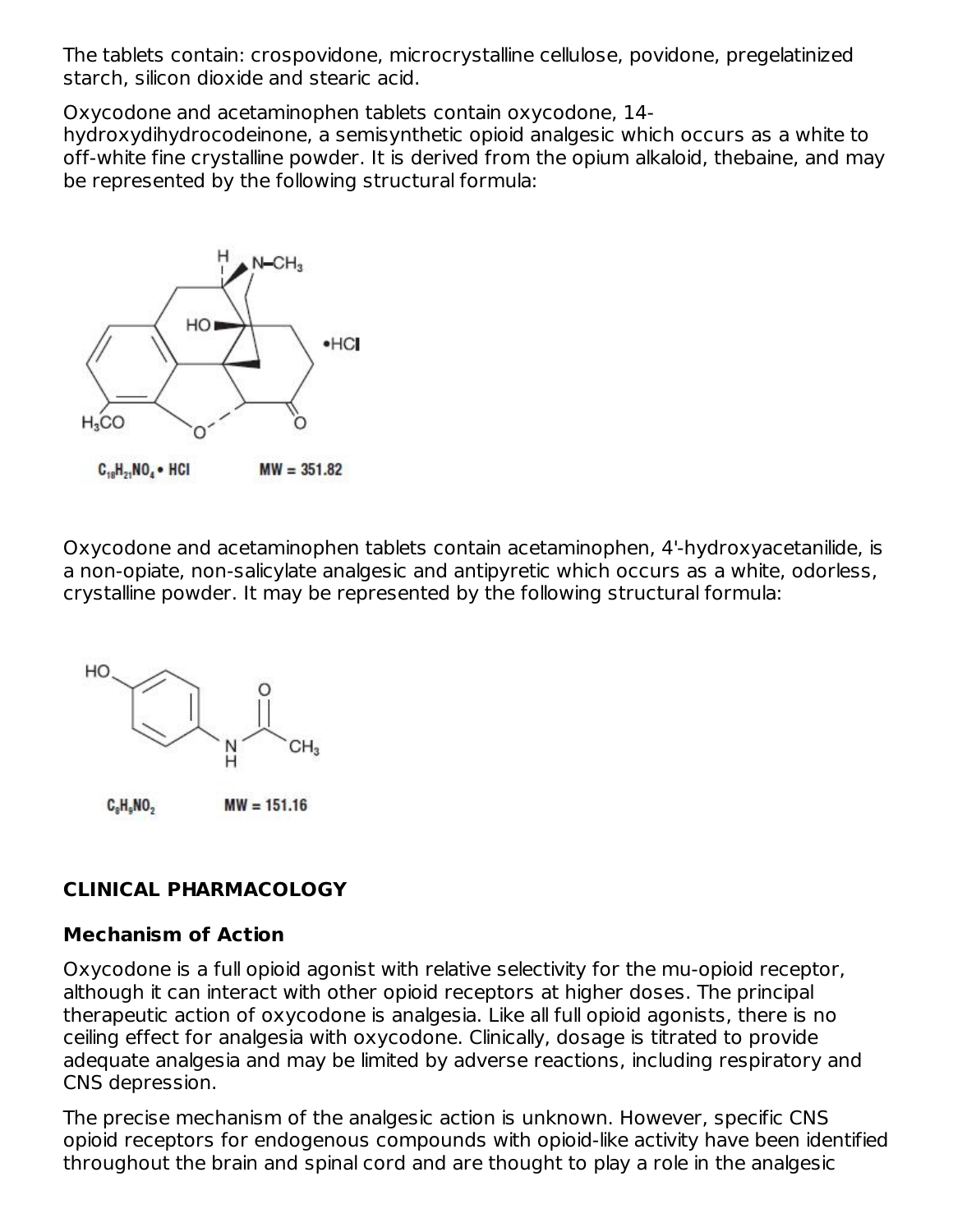effects of this drug.

The precise mechanism of the analgesic properties of acetaminophen is not established but is thought to involve central actions.

## **Pharmacodynamics**

## Effects on the Central Nervous System

Oxycodone produces respiratory depression by direct action on brain stem respiratory centers. The respiratory depression involves a reduction in the responsiveness of the brain stem respiratory centers to both increases in carbon dioxide tension and electrical stimulation.

Oxycodone causes miosis, even in total darkness. Pinpoint pupils are a sign of opioid overdose but are not pathognomonic (e.g., pontine lesions of hemorrhagic or ischemic origins may produce similar findings). Marked mydriasis rather than miosis may be seen due to hypoxia in overdose situations.

Therapeutic doses of acetaminophen have negligible effects on the cardiovascular or respiratory systems; however, toxic doses may cause circulatory failure and rapid, shallow breathing.

## Effects on the Gastrointestinal Tract and Other Smooth Muscle

Oxycodone causes a reduction in motility associated with an increase in smooth muscle tone in the antrum of the stomach and duodenum. Digestion of food in the small intestine is delayed and propulsive contractions are decreased. Propulsive peristaltic waves in the colon are decreased, while tone may be increased to the point of spasm, resulting in constipation. Other opioid-induced effects may include a reduction in biliary and pancreatic secretions, spasm of sphincter of Oddi, and transient elevations in serum amylase.

## Effects on the Cardiovascular System

Oxycodone produces peripheral vasodilation which may result in orthostatic hypotension or syncope. Manifestations of histamine release and/or peripheral vasodilation may include pruritus, flushing, red eyes, sweating, and/or orthostatic hypotension.

## Effects on the Endocrine System

Opioids inhibit the secretion of adrenocorticotropic hormone (ACTH), cortisol, and luteinizing hormone (LH) in humans (see **ADVERSE REACTIONS**). They also stimulate prolactin, growth hormone (GH) secretion, and pancreatic secretion of insulin and glucagon.

Chronic use of opioids may influence the hypothalamic-pituitary-gonadal axis, leading to androgen deficiency that may manifest as symptoms as low libido, impotence, erectile dysfunction, amenorrhea, or infertility. The causal role of opioids in the syndrome of hypogonadism is unknown because the various medical, physical, lifestyle, and psychological stressors that may influence gonadal hormone levels have not been adequately controlled for in studies conducted to date (see **ADVERSE REACTIONS**).

## Effects on the Immune System

Opioids have been shown to have a variety of effects on components of the immune system. The clinical significance of these findings is unknown. Overall, the effects of opioids appear to be modestly immunosuppressive.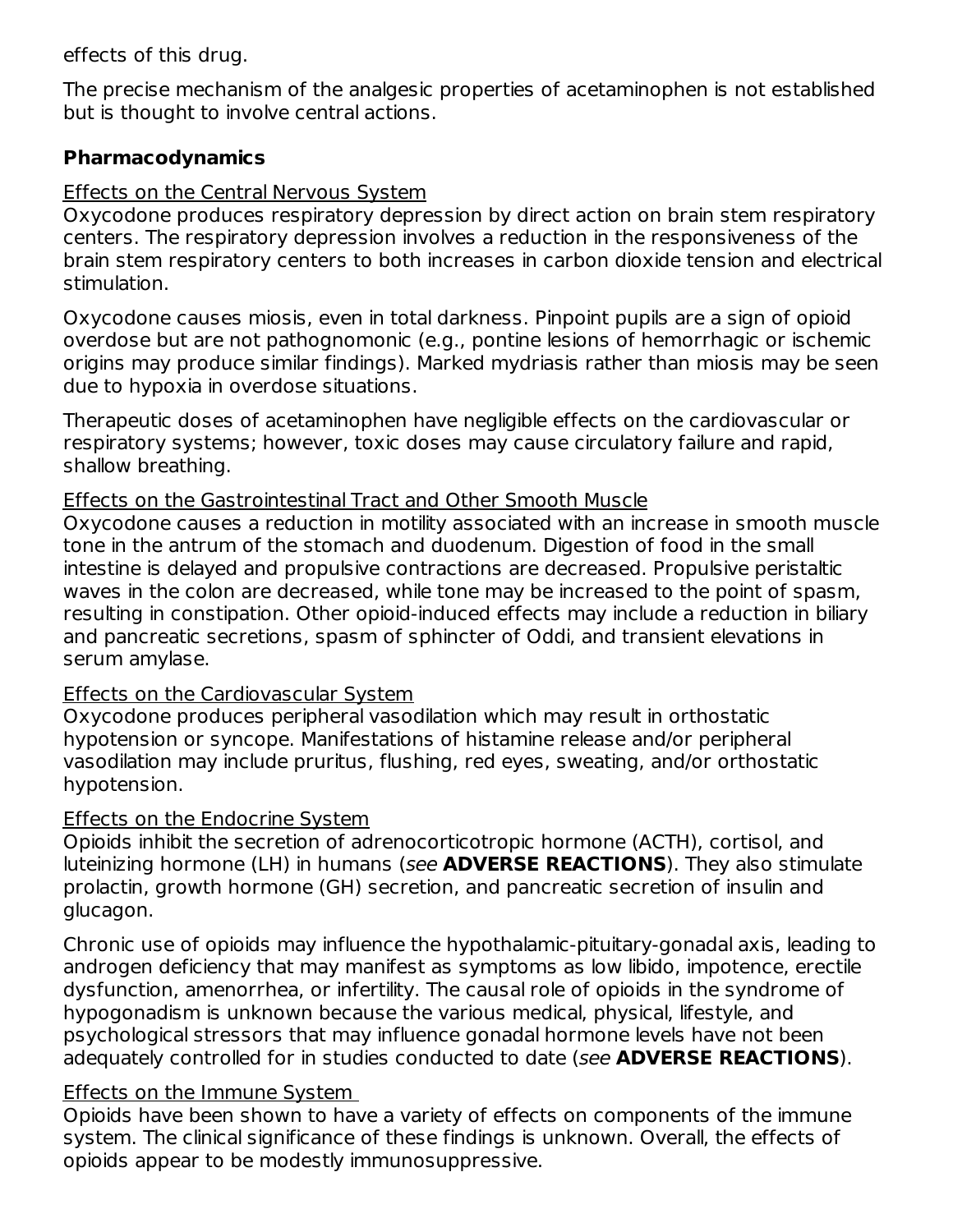## Concentration–Efficacy Relationships

The minimum effective analgesic concentration will vary widely among patients, especially among patients who have been previously treated with potent agonist opioids. The minimum effective analgesic concentration of oxycodone for any individual patient may increase over time due to an increase in pain, the development of a new pain syndrome, and/or the development of analgesic tolerance (see **DOSAGE AND ADMINISTRATION**).

## Concentration–Adverse Reaction Relationships

There is a relationship between increasing oxycodone plasma concentration and increasing frequency of dose-related opioid adverse reactions such as nausea, vomiting, CNS effects, and respiratory depression. In opioid-tolerant patients, the situation may be altered by the development of tolerance to opioid-related adverse reactions (see **DOSAGE AND ADMINISTRATION**).

## **Pharmacokinetics**

## Absorption and Distribution

The mean absolute oral bioavailability of oxycodone in cancer patients was reported to be about 87%. Oxycodone has been shown to be 45% bound to human plasma proteins in vitro. The volume of distribution after intravenous administration is  $211.9 \pm 186.6$  L.

Absorption of acetaminophen is rapid and almost complete from the GI tract after oral administration. With overdosage, absorption is complete in 4 hours. Acetaminophen is relatively uniformly distributed throughout most body fluids. Binding of the drug to plasma proteins is variable; only 20% to 50% may be bound at the concentrations encountered during acute intoxication.

## **Metabolism and Elimination**

## Oxycodone

In humans, oxycodone is extensively metabolized to noroxycodone by means of CYP3Amediated N-demethylation, oxymorphone by means of CYP2D6-mediated Odemethylation, and their glucuronides (see **PRECAUTIONS, Drug Interactions**).

## Acetaminophen

Acetaminophen is rapidly absorbed from the gastrointestinal tract and is distributed throughout most body tissues. A small fraction (10 to 25%) of acetaminophen is bound to plasma proteins. The plasma half-life is 1.25 to 3 hours, but may be increased by liver damage and following overdosage. Elimination of acetaminophen is principally by liver metabolism (conjugation) and subsequent renal excretion of metabolites. Acetaminophen is primarily metabolized in the liver by first-order kinetics and involves three principal separate pathways: conjugation with glucuronide; conjugation with sulfate; and oxidation via the cytochrome, P450-dependent, mixed-function oxidase enzyme pathway to form a reactive intermediate metabolite, which conjugates with glutathione and is then further metabolized to form cysteine and mercapturic acid conjugates. The principal cytochrome P450 isoenzyme involved appears to be CYP2E1, with CYP1A2 and CYP3A4 as additional pathways. Approximately 85% of an oral dose appears in the urine within 24 hours of administration, most as the glucuronide conjugate, with small amounts of other conjugates and unchanged drug (see **OVERDOSAGE**) for toxicity information.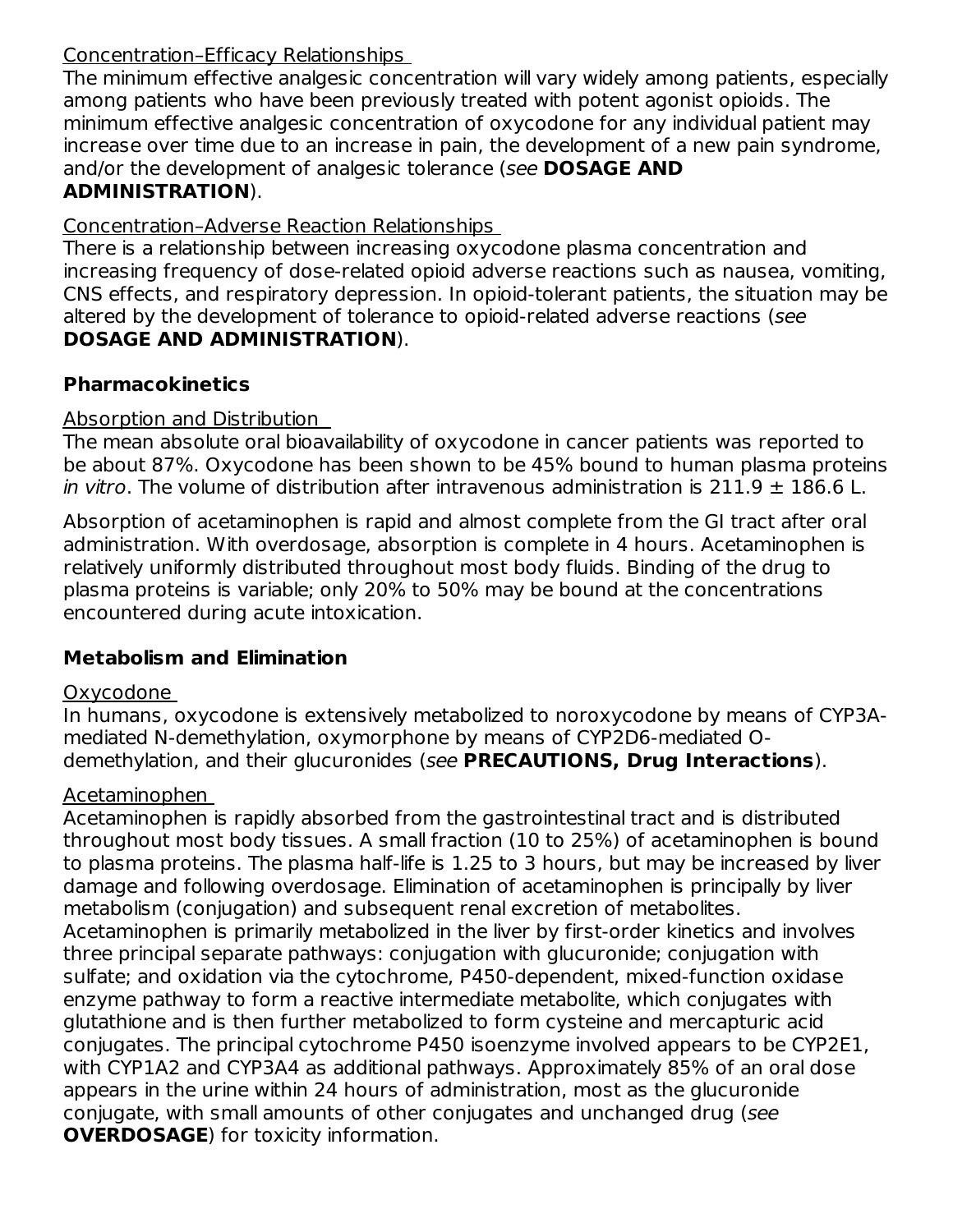# **INDICATIONS AND USAGE**

Oxycodone and acetaminophen tablets are indicated for the management of pain severe enough to require an opioid analgesic and for which alternative treatments are inadequate.

#### Limitations of Use

Because of the risks of addiction, abuse, and misuse, with opioids, even at recommended doses (see **WARNINGS**), reserve oxycodone and acetaminophen tablets for use in patients for whom alternative treatment options (e.g., non-opioid analgesics)

- Have not been tolerated, or are not expected to be tolerated,
- Have not provided adequate analgesia, or are not expected to provide adequate analgesia.

# **CONTRAINDICATIONS**

Oxycodone and acetaminophen tablets are contraindicated in patients with:

- Significant respiratory depression (see **WARNINGS**)
- Acute or severe bronchial asthma in an unmonitored setting or in the absence of resuscitative equipment (see **WARNINGS**)
- Known or suspected gastrointestinal obstruction, including paralytic ileus (see **WARNINGS**)
- Hypersensitivity to oxycodone, acetaminophen, or any other component of the product (e.g., anaphylaxis) (see **WARNINGS** and **ADVERSE REACTIONS**)

## **WARNINGS**

## **Addiction, Abuse, and Misuse**

Oxycodone and acetaminophen tablets contain oxycodone, a Schedule II controlled substance. As an opioid, oxycodone and acetaminophen tablets expose users to the risks of addiction, abuse, and misuse (see **DRUG ABUSE AND DEPENDENCE**).

Although the risk of addiction in any individual is unknown, it can occur in patients appropriately prescribed oxycodone and acetaminophen tablets. Addiction can occur at recommended dosages and if the drug is misused or abused.

Assess each patient's risk for opioid addiction, abuse, or misuse prior to prescribing oxycodone and acetaminophen tablets, and monitor all patients receiving oxycodone and acetaminophen tablets for the development of these behaviors and conditions. Risks are increased in patients with a personal or family history of substance abuse (including drug or alcohol abuse or addiction) or mental illness (e.g., major depression). The potential for these risks should not, however, prevent the proper management of pain in any given patient. Patients at increased risk may be prescribed opioids such as oxycodone and acetaminophen tablets, but use in such patients necessitates intensive counseling about the risks and proper use of oxycodone and acetaminophen tablets along with intensive monitoring for signs of addiction, abuse, and misuse. Consider prescribing naloxone for the emergency treatment of opioid overdose (see **WARNINGS, Life-Threatening Respiratory Depression; DOSAGE AND ADMINISTRATION, Patient Access to Naloxone for the Emergency Treatment of Opioid Overdose**).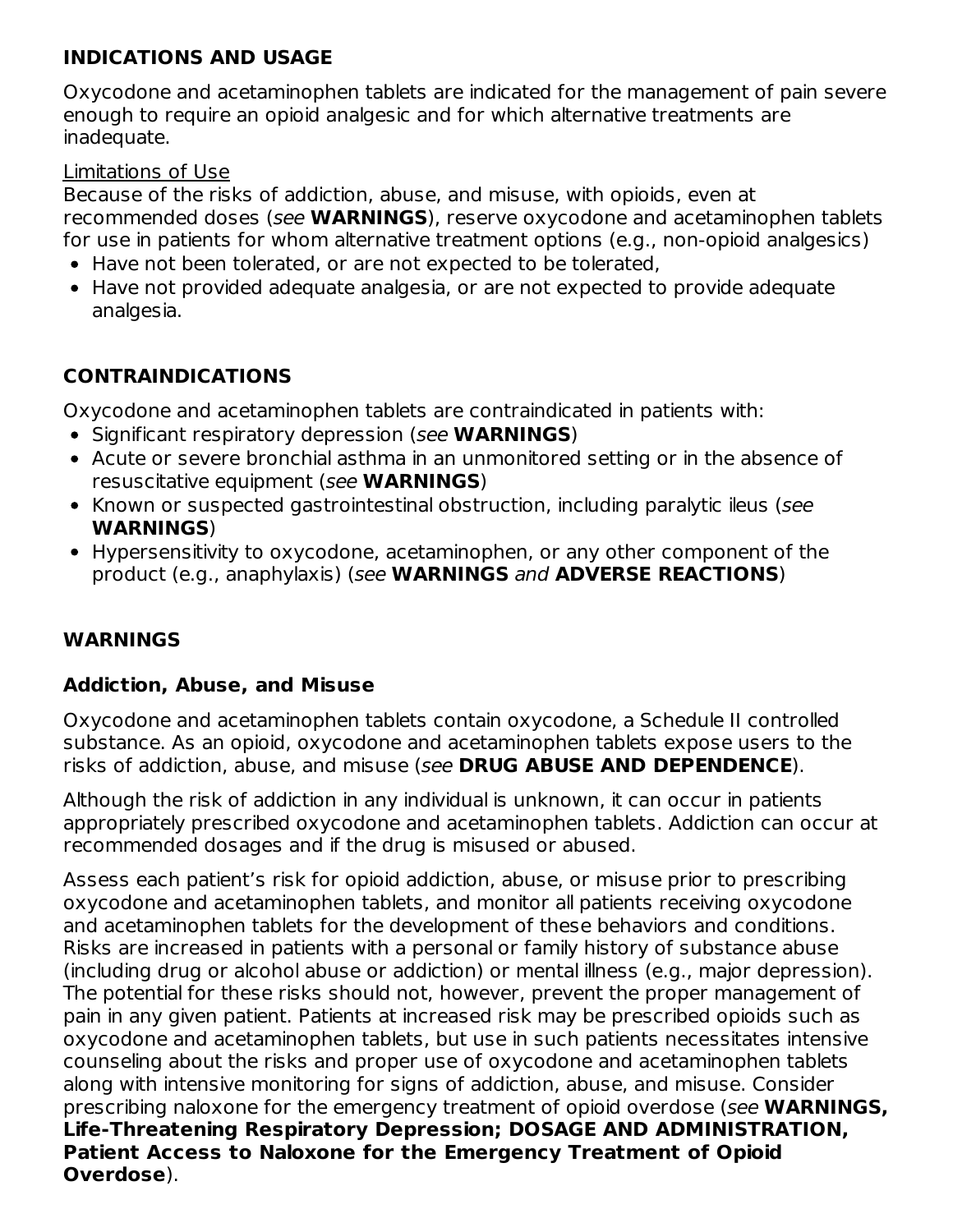Opioids are sought by drug abusers and people with addiction disorders and are subject to criminal diversion. Consider these risks when prescribing or dispensing oxycodone and acetaminophen tablets. Strategies to reduce these risks include prescribing the drug in the smallest appropriate quantity and advising the patient on the proper disposal of unused drug (see **PRECAUTIONS, Information for Patients/Caregivers**). Contact local state professional licensing board or state controlled substances authority for information on how to prevent and detect abuse or diversion of this product.

# **Opioid Analgesic Risk Evaluation and Mitigation Strategy (REMS)**

To ensure that the benefits of opioid analgesics outweigh the risks of addiction, abuse, and misuse, the Food and Drug Administration (FDA) has required a Risk Evaluation and Mitigation Strategy (REMS) for these products. Under the requirements of the REMS, drug companies with approved opioid analgesic products must make REMS-compliant education programs available to healthcare providers. Healthcare providers are strongly encouraged to do all of the following:

- Complete a REMS-compliant education program offered by an accredited provider of continuing education (CE) or another education program that includes all the elements of the FDA Education Blueprint for Health Care Providers Involved in the Management or Support of Patients with Pain.
- Discuss the safe use, serious risks, and proper storage and disposal of opioid analgesics with patients and/or their caregivers every time these medicines are prescribed. The Patient Counseling Guide (PCG) can be obtained at this link: www.fda.gov/OpioidAnalgesicREMSPCG.
- Emphasize to patients and their caregivers the importance of reading the Medication Guide that they will receive from their pharmacist every time an opioid analgesic is dispensed to them.
- Consider using other tools to improve patient, household, and community safety, such as patient-prescriber agreements that reinforce patient-prescriber responsibilities.

To obtain further information on the opioid analgesic REMS and for a list of accredited REMS CME/CE, call 800-503-0784, or log on to www.opioidanalgesicrems.com. The FDA Blueprint can be found at www.fda.gov/OpioidAnalgesicREMSBlueprint.

# **Life-Threatening Respiratory Depression**

Serious, life-threatening, or fatal respiratory depression has been reported with the use of opioids, even when used as recommended. Respiratory depression, if not immediately recognized and treated, may lead to respiratory arrest and death. Management of respiratory depression may include close observation, supportive measures, and use of opioid antagonists, depending on the patient's clinical status (see **OVERDOSAGE**). Carbon dioxide (CO<sub>2</sub>) retention from opioid-induced respiratory depression can exacerbate the sedating effects of opioids.

While serious, life-threatening, or fatal respiratory depression can occur at any time during the use of oxycodone and acetaminophen tablets, the risk is greatest during the initiation of therapy or following a dosage increase. Monitor patients closely for respiratory depression, especially within the first 24 to 72 hours of initiating therapy with and following dosage increases of oxycodone and acetaminophen tablets.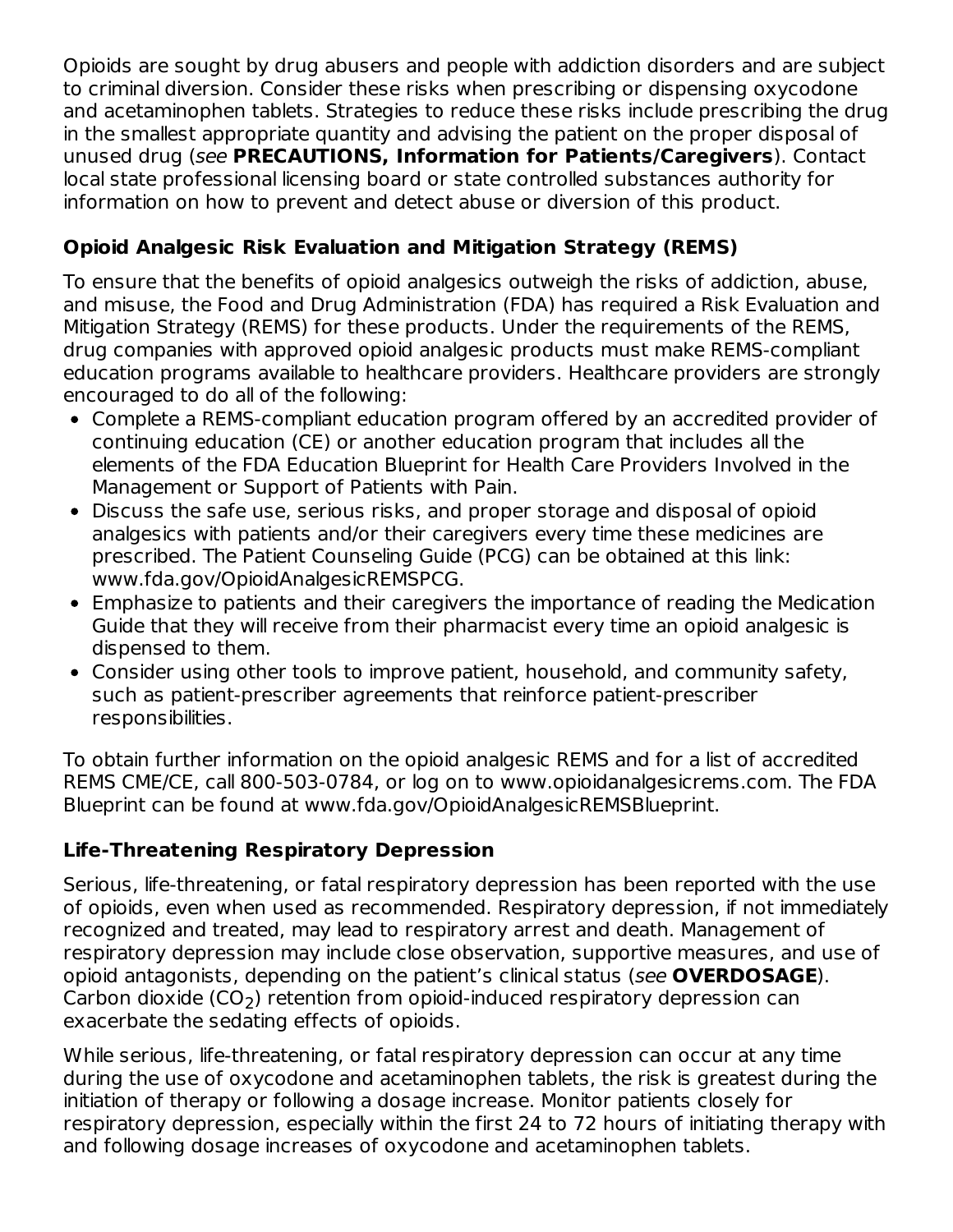To reduce the risk of respiratory depression, proper dosing and titration of oxycodone and acetaminophen tablets are essential (see **DOSAGE AND ADMINISTRATION**). Overestimating the oxycodone and acetaminophen tablets dosage when converting patients from another opioid product can result in a fatal overdose with the first dose.

Accidental ingestion of oxycodone and acetaminophen tablets, especially by children, can result in respiratory depression and death due to an overdose of oxycodone and acetaminophen tablets.

Educate patients and caregivers on how to recognize respiratory depression and emphasize the importance of calling 911 or getting emergency medical help right away in the event of a known or suspected overdose (see **PRECAUTIONS, Information for Patients/Caregivers**).

Opioids can cause sleep-related breathing disorders including central sleep apnea (CSA) and sleep-related hypoxemia. Opioid use increases the risk of CSA in a dose-dependent fashion. In patients who present with CSA, consider decreasing the opioid dosage using best practices for opioid taper (see **DOSAGE AND ADMINISTRATION**).

Patient Access to Naloxone for the Emergency Treatment of Opioid Overdose Discuss the availability of naloxone for the emergency treatment of opioid overdose with the patient and caregiver and assess the potential need for access to naloxone, both when initiating and renewing treatment with oxycodone and acetaminophen tablets.

Inform patients and caregivers about the various ways to obtain naloxone as permitted by individual state naloxone dispensing and prescribing requirements or guidelines (e.g., by prescription, directly from a pharmacist, or as part of a community-based program). Educate patients and caregivers on how to recognize respiratory depression and emphasize the importance of calling 911 or getting emergency medical help, even if naloxone is administered (see **PRECAUTIONS, Information for Patients/Caregivers**).

Consider prescribing naloxone, based on the patient's risk factors for overdose, such as concomitant use of other CNS depressants, a history of opioid use disorder, or prior opioid overdose. The presence of risk factors for overdose should not prevent the proper management of pain in any given patient. Also consider prescribing naloxone if the patient has household members (including children) or other close contacts at risk for accidental ingestion or overdose. If naloxone is prescribed, educate patients and caregivers on how to treat with naloxone (see **WARNINGS, Addiction, Abuse, and Misuse, Risks from Concomitant Use with Benzodiazepines or Other CNS Depressants; PRECAUTIONS, Information for Patients/Caregivers**).

## **Neonatal Opioid Withdrawal Syndrome**

Prolonged use of oxycodone and acetaminophen tablets during pregnancy can result in withdrawal in the neonate. Neonatal opioid withdrawal syndrome, unlike opioid withdrawal syndrome in adults, may be life-threatening if not recognized and treated, and requires management according to protocols developed by neonatology experts. Observe newborns for signs of neonatal opioid withdrawal syndrome and manage accordingly. Advise pregnant women using opioids for a prolonged period of the risk of neonatal opioid withdrawal syndrome and ensure that appropriate treatment will be available (see **PRECAUTIONS, Information for Patients/Caregivers** and **Pregnancy**).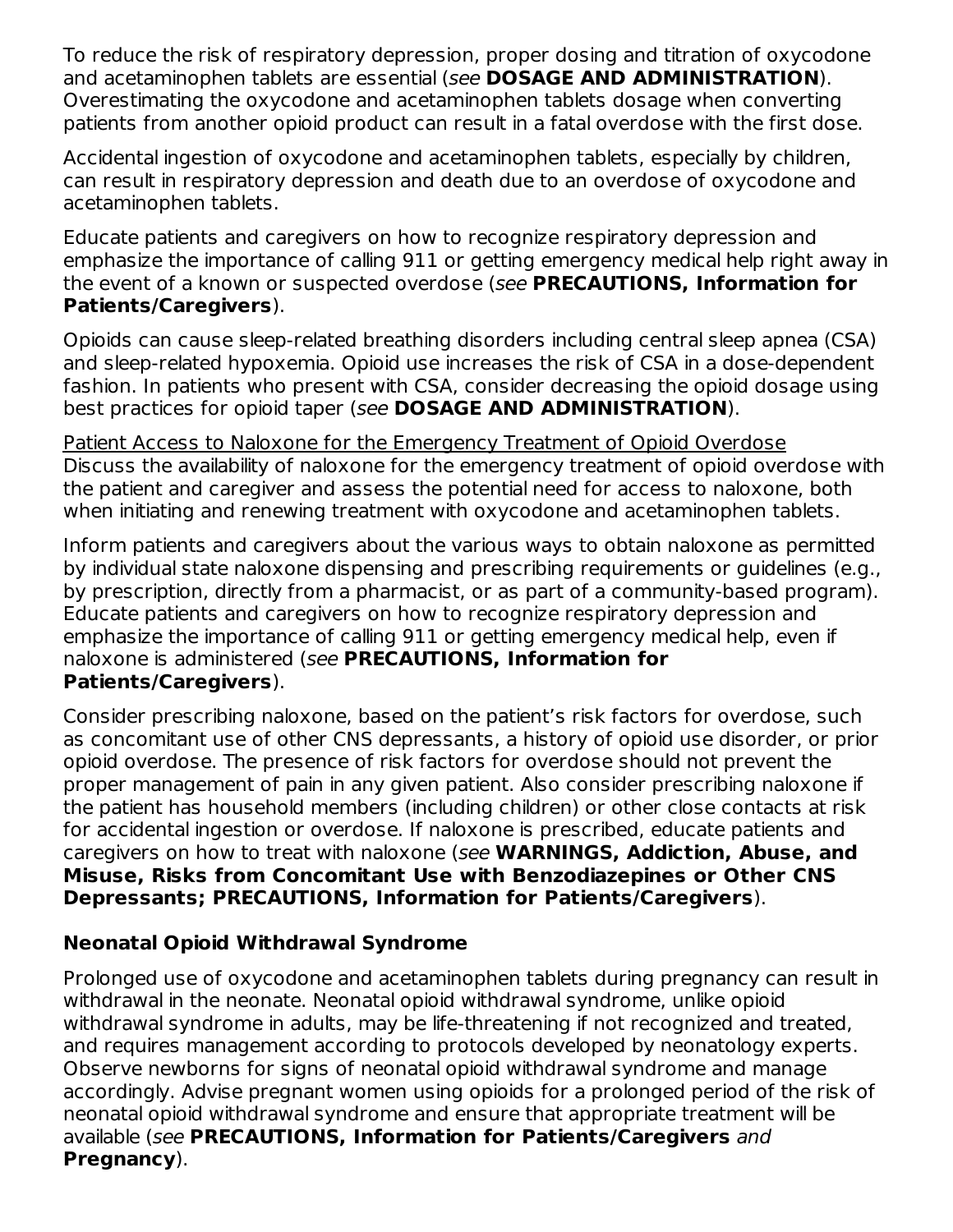## **Risks of Concomitant Use or Discontinuation of Cytochrome P450 3A4 Inhibitors and Inducers**

Concomitant use of oxycodone and acetaminophen tablets with a CYP3A4 inhibitor, such as macrolide antibiotics (e.g., erythromycin), azole-antifungal agents (e.g., ketoconazole), and protease inhibitors (e.g., ritonavir), may increase plasma concentrations of oxycodone hydrochloride and prolong opioid adverse reactions, which may cause potentially fatal respiratory depression (see **WARNINGS**), particularly when an inhibitor is added after a stable dose of oxycodone and acetaminophen tablets is achieved. Similarly, discontinuation of a CYP3A4 inducer, such as rifampin, carbamazepine, and phenytoin, in oxycodone and acetaminophen tablets-treated patients may increase oxycodone plasma concentrations and prolong opioid adverse reactions. When using oxycodone and acetaminophen tablets with CYP3A4 inhibitors or discontinuing CYP3A4 inducers in oxycodone and acetaminophen tablets-treated patients, monitor patients closely at frequent intervals and consider dosage reduction of oxycodone and acetaminophen tablets until stable drug effects are achieved (see **PRECAUTIONS, Drug Interactions**).

Concomitant use of oxycodone and acetaminophen tablets with CYP3A4 inducers or discontinuation of an CYP3A4 inhibitor could decrease oxycodone hydrochloride plasma concentrations, decrease opioid efficacy or, possibly, lead to a withdrawal syndrome in a patient who had developed physical dependence to oxycodone hydrochloride. When using oxycodone and acetaminophen tablets with CYP3A4 inducers or discontinuing CYP3A4 inhibitors, monitor patients closely at frequent intervals and consider increasing the opioid dosage if needed to maintain adequate analgesia or if symptoms of opioid withdrawal occur (see **PRECAUTIONS, Drug Interactions**).

## **Risks from Concomitant Use with Benzodiazepines or Other CNS Depressants**

Profound sedation, respiratory depression, coma, and death may result from the concomitant use of oxycodone and acetaminophen tablets with benzodiazepines or other CNS depressants (e.g., non-benzodiazepine sedatives/hypnotics, anxiolytics, tranquilizers, muscle relaxants, general anesthetics, antipsychotics, other opioids, alcohol). Because of these risks, reserve concomitant prescribing of these drugs for use in patients for whom alternative treatment options are inadequate.

Observational studies have demonstrated that concomitant use of opioid analgesics and benzodiazepines increases the risk of drug-related mortality compared to use of opioid analgesics alone. Because of similar pharmacological properties, it is reasonable to expect similar risk with the concomitant use of other CNS depressant drugs with opioid analgesics (see **PRECAUTIONS, Drug Interactions**).

If the decision is made to prescribe a benzodiazepine or other CNS depressant concomitantly with an opioid analgesic, prescribe the lowest effective dosages and minimum durations of concomitant use. In patients already receiving an opioid analgesic, prescribe a lower initial dose of the benzodiazepine or other CNS depressant than indicated in the absence of an opioid, and titrate based on clinical response. If an opioid analgesic is initiated in a patient already taking a benzodiazepine or other CNS depressant, prescribe a lower initial dose of the opioid analgesic, and titrate based on clinical response. Follow patients closely for signs and symptoms of respiratory depression and sedation.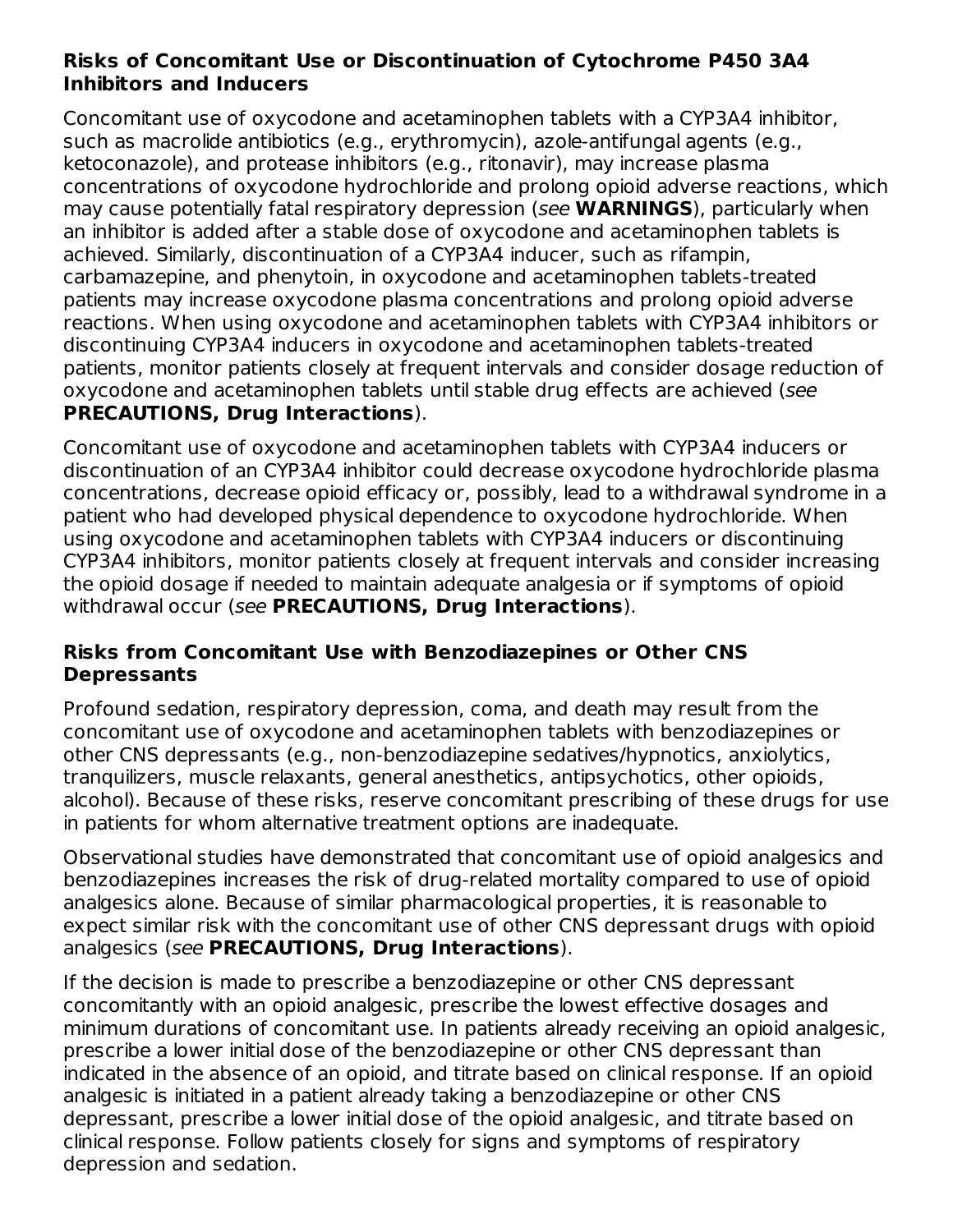If concomitant use is warranted, consider prescribing naloxone for the emergency treatment of opioid overdose (see **WARNINGS, Life-Threatening Respiratory Depression; DOSAGE AND ADMINISTRATION, Patient Access to Naloxone for the Emergency Treatment of Opioid Overdose**).

Advise both patients and caregivers about the risks of respiratory depression and sedation when oxycodone and acetaminophen tablets are used with benzodiazepines or other CNS depressants (including alcohol and illicit drugs). Advise patients not to drive or operate heavy machinery until the effects of concomitant use of the benzodiazepine or other CNS depressant have been determined. Screen patients for risk of substance use disorders, including opioid abuse and misuse, and warn them of the risk for overdose and death associated with the use of additional CNS depressants including alcohol and illicit drugs.

## **Life-Threatening Respiratory Depression in Patients with Chronic Pulmonary Disease or in Elderly, Cachectic, or Debilitated Patients**

The use of oxycodone and acetaminophen tablets in patients with acute or severe bronchial asthma in an unmonitored setting or in the absence of resuscitative equipment is contraindicated.

Patients with Chronic Pulmonary Disease: Oxycodone and acetaminophen tabletstreated patients with significant chronic obstructive pulmonary disease or cor pulmonale, and those with a substantially decreased respiratory reserve, hypoxia, hypercapnia, or pre-existing respiratory depression are at increased risk of decreased respiratory drive including apnea, even at recommended dosages of oxycodone and acetaminophen tablets (see **WARNINGS, Life-Threatening Respiratory Depression**).

Elderly, Cachectic, or Debilitated Patients: Life-threatening respiratory depression is more likely to occur in elderly, cachectic, or debilitated patients because they may have altered pharmacokinetics or altered clearance compared to younger, healthier patients (see **WARNINGS, Life-Threatening Respiratory Depression**).

Monitor such patients closely, particularly when initiating and titrating oxycodone and acetaminophen tablets and when oxycodone and acetaminophen tablets are given concomitantly with other drugs that depress respiration (see **WARNINGS, Life-Threatening Respiratory Depression**). Alternatively, consider the use of non-opioid analgesics in these patients.

# **Adrenal Insufficiency**

Cases of adrenal insufficiency have been reported with opioid use, more often following greater than one month of use. Presentation of adrenal insufficiency may include nonspecific symptoms and signs including nausea, vomiting, anorexia, fatigue, weakness, dizziness, and low blood pressure. If adrenal insufficiency is suspected, confirm the diagnosis with diagnostic testing as soon as possible. If adrenal insufficiency is diagnosed, treat with physiologic replacement doses of corticosteroids. Wean the patient off of the opioid to allow adrenal function to recover and continue corticosteroid treatment until adrenal function recovers. Other opioids may be tried as some cases reported use of a different opioid without recurrence of adrenal insufficiency. The information available does not identify any particular opioids as being more likely to be associated with adrenal insufficiency.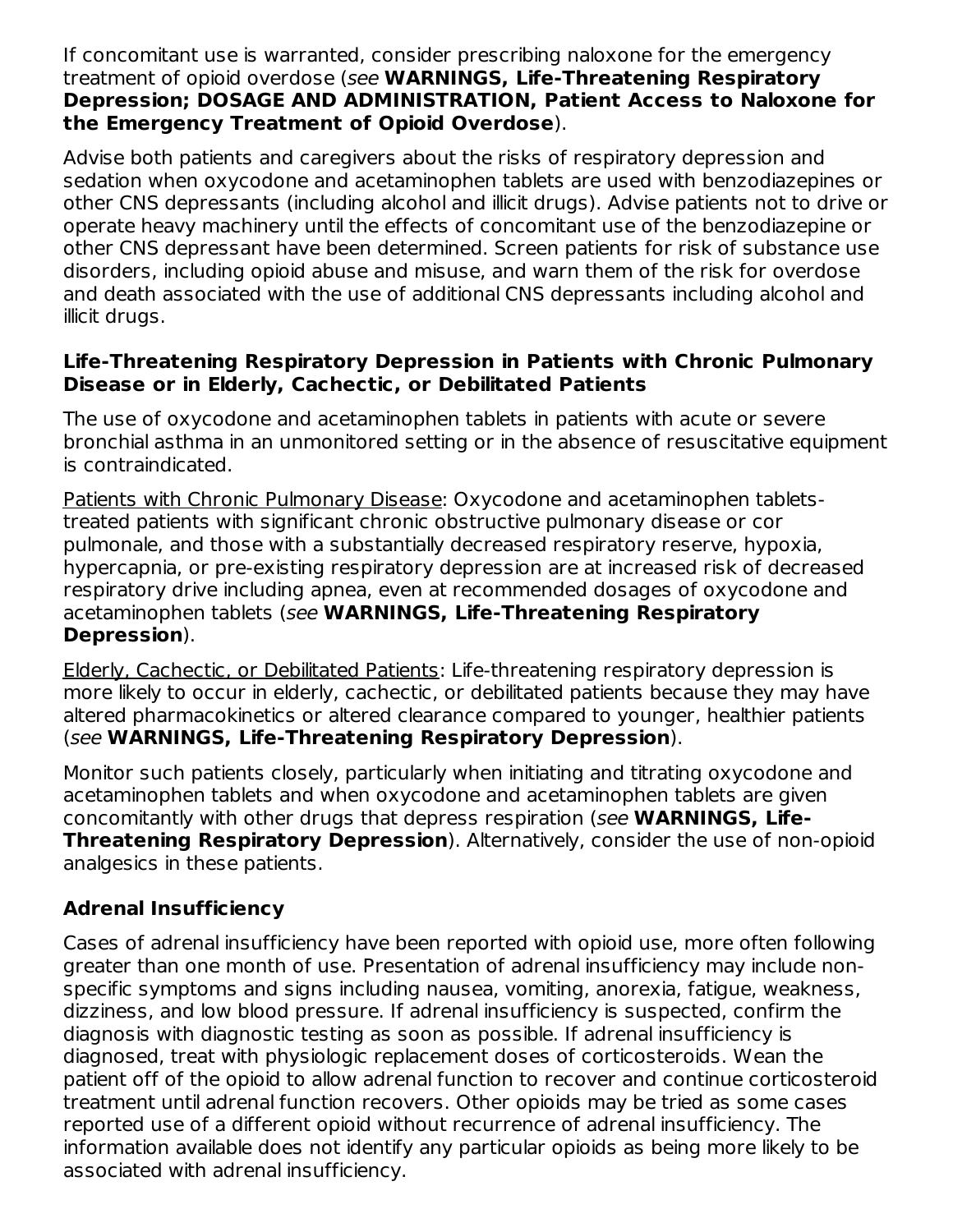## **Severe Hypotension**

Oxycodone and acetaminophen tablets may cause severe hypotension including orthostatic hypotension and syncope in ambulatory patients. There is increased risk in patients whose ability to maintain blood pressure has already been compromised by a reduced blood volume or concurrent administration of certain CNS depressant drugs (e.g., phenothiazines or general anesthetics) (see **PRECAUTIONS, Drug Interactions**). Monitor these patients for signs of hypotension after initiating or titrating the dosage of oxycodone and acetaminophen tablets. In patients with circulatory shock oxycodone and acetaminophen tablets may cause vasodilatation that can further reduce cardiac output and blood pressure. Avoid the use of oxycodone and acetaminophen tablets with circulatory shock.

# **Hepatotoxicity**

Acetaminophen has been associated with cases of acute liver failure, at times resulting in liver transplant and death. Most of the cases of liver injury are associated with the use of acetaminophen at doses that exceed 4000 milligrams per day, and often involve more than one acetaminophen-containing product. The excessive intake of acetaminophen may be intentional to cause self-harm or unintentional as patients attempt to obtain more pain relief or unknowingly take other acetaminophen-containing products.

The risk of acute liver failure is higher in individuals with underlying liver disease and in individuals who ingest alcohol while taking acetaminophen.

Instruct patients to look for acetaminophen or APAP on package labels and not to use more than one product that contains acetaminophen. Instruct patients to seek medical attention immediately upon ingestion of more than 4000 milligrams of acetaminophen per day, even if they feel well.

## **Serious Skin Reactions**

Rarely, acetaminophen may cause serious skin reactions such as acute generalized exanthematous pustulosis (AGEP), Stevens-Johnson Syndrome (SJS), and toxic epidermal necrolysis (TEN), which can be fatal. Patients should be informed about the signs of serious skin reactions, and use of the drug should be discontinued at the first appearance of skin rash or any other sign of hypersensitivity.

## **Hypersensitivity/Anaphylaxis**

There have been postmarketing reports of hypersensitivity and anaphylaxis associated with use of acetaminophen. Clinical signs included swelling of the face, mouth, and throat, respiratory distress, urticaria, rash, pruritus, and vomiting. There were infrequent reports of life-threatening anaphylaxis requiring emergency medical attention. Instruct patients to discontinue oxycodone and acetaminophen tablets immediately and seek medical care if they experience these symptoms. Do not prescribe oxycodone and acetaminophen tablets for patients with acetaminophen allergy (see **PRECAUTIONS, Information for Patients/Caregivers**).

## **Risks of Use in Patients with Increased Intracranial Pressure, Brain Tumors, Head Injury, or Impaired Consciousness**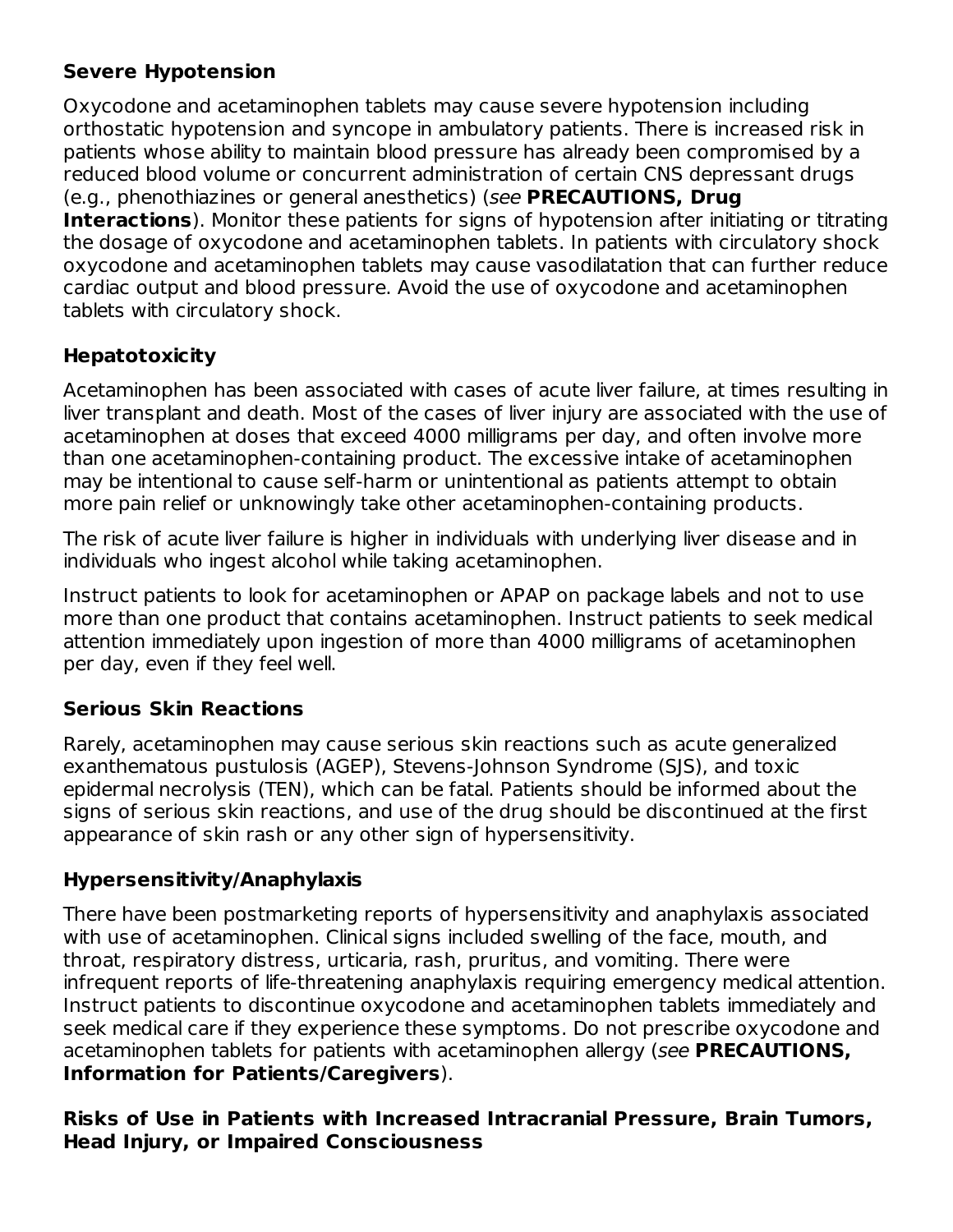In patients who may be susceptible to the intracranial effects of CO<sub>2</sub> retention (e.g., those with evidence of increased intracranial pressure or brain tumors), oxycodone and acetaminophen tablets may reduce respiratory drive, and the resultant  $\mathsf{CO}_{2}$  retention can further increase intracranial pressure. Monitor such patients for signs of sedation and respiratory depression, particularly when initiating therapy with oxycodone and acetaminophen tablets.

Opioids may also obscure the clinical course in a patient with a head injury. Avoid the use of oxycodone and acetaminophen tablets in patients with impaired consciousness or coma.

# **Risks of Use in Patients with Gastrointestinal Conditions**

Oxycodone and acetaminophen tablets are contraindicated in patients with known or suspected gastrointestinal obstruction, including paralytic ileus.

The administration of oxycodone and acetaminophen tablets, or other opioids may obscure the diagnosis or clinical course in patients with acute abdominal conditions.

The oxycodone in oxycodone and acetaminophen tablets may cause spasm of the sphincter of Oddi. Opioids may cause increases in serum amylase. Monitor patients with biliary tract disease, including acute pancreatitis, for worsening symptoms.

# **Increased Risk of Seizures in Patients with Seizure Disorders**

The oxycodone in oxycodone and acetaminophen tablets may increase the frequency of seizures in patients with seizure disorders, and may increase the risk of seizures occuring in other clinical settings associated with seizures. Monitor patients with a history of seizure disorders for worsened seizure control during oxycodone and acetaminophen tablets therapy.

## **Withdrawal**

Do not abruptly discontinue oxycodone and acetaminophen tablets in a patient physically dependent on opioids. When discontinuing oxycodone and acetaminophen tablets in a physically dependent patient, gradually taper the dosage. Rapid tapering of oxycodone and acetaminophen tablets in a patient physically dependent on opioids may lead to a withdrawal syndrome and return of pain (see **DOSAGE AND ADMINISTRATION, DRUG ABUSE AND DEPENDENCE**).

Additionally, avoid the use of mixed agonist/antagonist (e.g, pentazocine, nalbuphine, and butorphanol) or partial agonist (e.g., buprenorphine) analgesics in patients who are receiving a full opioid agonist analgesic, including oxycodone and acetaminophen tablets. In these patients, mixed agonist/antagonist and partial analgesics may reduce the analgesic effect and/or precipitate withdrawal symptoms (see **PRECAUTIONS, Drug Interactions**).

## **Risks of Driving and Operating Machinery**

Oxycodone and acetaminophen tablets may impair the mental or physical abilities needed to perform potentially hazardous activities such as driving a car or operating machinery. Warn patients not to drive or operate dangerous machinery unless they are tolerant to the effects of oxycodone and acetaminophen tablets and know how they will react to the medication (see **PRECAUTIONS, Information for Patients/Caregivers**).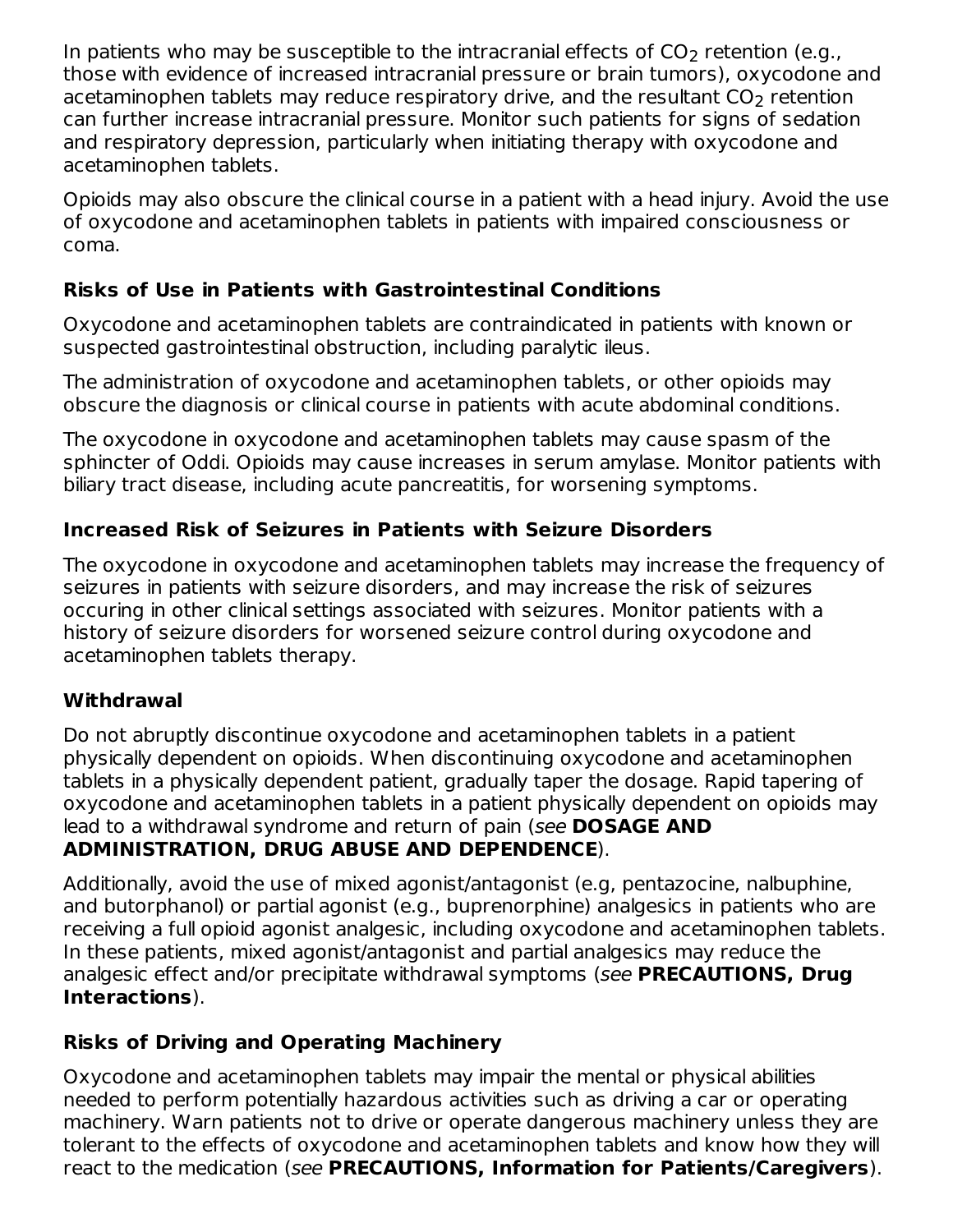## **PRECAUTIONS**

## **Information for Patients/Caregivers**

Advise the patient to read the FDA-approved patient labeling (Medication Guide).

#### Storage and Disposal

Because of the risks associated with accidental ingestion, misuse, and abuse, advise patients to store oxycodone and acetaminophen tablets securely, out of sight and reach of children, and in a location not accessible by others, including visitors to the home (see **WARNINGS, DRUG ABUSE AND DEPENDENCE**). Inform patients that leaving oxycodone and acetaminophen tablets unsecured can pose a deadly risk to others in the home.

Advise patients and caregivers that when medicines are no longer needed, they should be disposed of promptly. Expired, unwanted, or unused oxycodone and acetaminophen tablets should be disposed of by flushing the unused medication down the toilet if a drug take-back option is not readily available. Inform patients that they can visit www.fda.gov/drugdisposal for a complete list of medicines recommended for disposal by flushing, as well as additional information on disposal of unused medicines.

#### Addiction, Abuse, and Misuse

Inform patients that the use of oxycodone and acetaminophen tablets, even when taken as recommended, can result in addiction, abuse, and misuse, which can lead to overdose and death (see **WARNINGS**). Instruct patients not to share oxycodone and acetaminophen tablets with others and to take steps to protect oxycodone and acetaminophen tablets from theft or misuse.

#### Life-Threatening Respiratory Depression

Inform patients of the risk of life-threatening respiratory depression, including information that the risk is greatest when starting oxycodone and acetaminophen tablets or when the dosage is increased, and that it can occur even at recommended dosages.

Educate patients and caregivers on how to recognize respiratory depression and emphasize the importance of calling 911 or getting emergency medical help right away in the event of a known or suspected overdose (see **WARNINGS, Life-Threatening Respiratory Depression**).

Patient Access to Naloxone for the Emergency Treatment of Opioid Overdose Discuss with the patient and caregiver the availability of naloxone for the emergency treatment of opioid overdose, both when initiating and renewing treatment with oxycodone and acetaminophen tablets. Inform patients and caregivers about the various ways to obtain naloxone as permitted by individual state naloxone dispensing and prescribing requirements or guidelines (e.g., by prescription, directly from a pharmacist, or as part of a community-based program) (see **WARNINGS, Life-Threatening Respiratory Depression; DOSAGE AND ADMINISTRATION**).

Educate patients and caregivers on how to recognize the signs and symptoms of an overdose.

Explain to patients and caregivers that naloxone's effects are temporary, and that they must call 911 or get emergency medical help right away in all cases of known or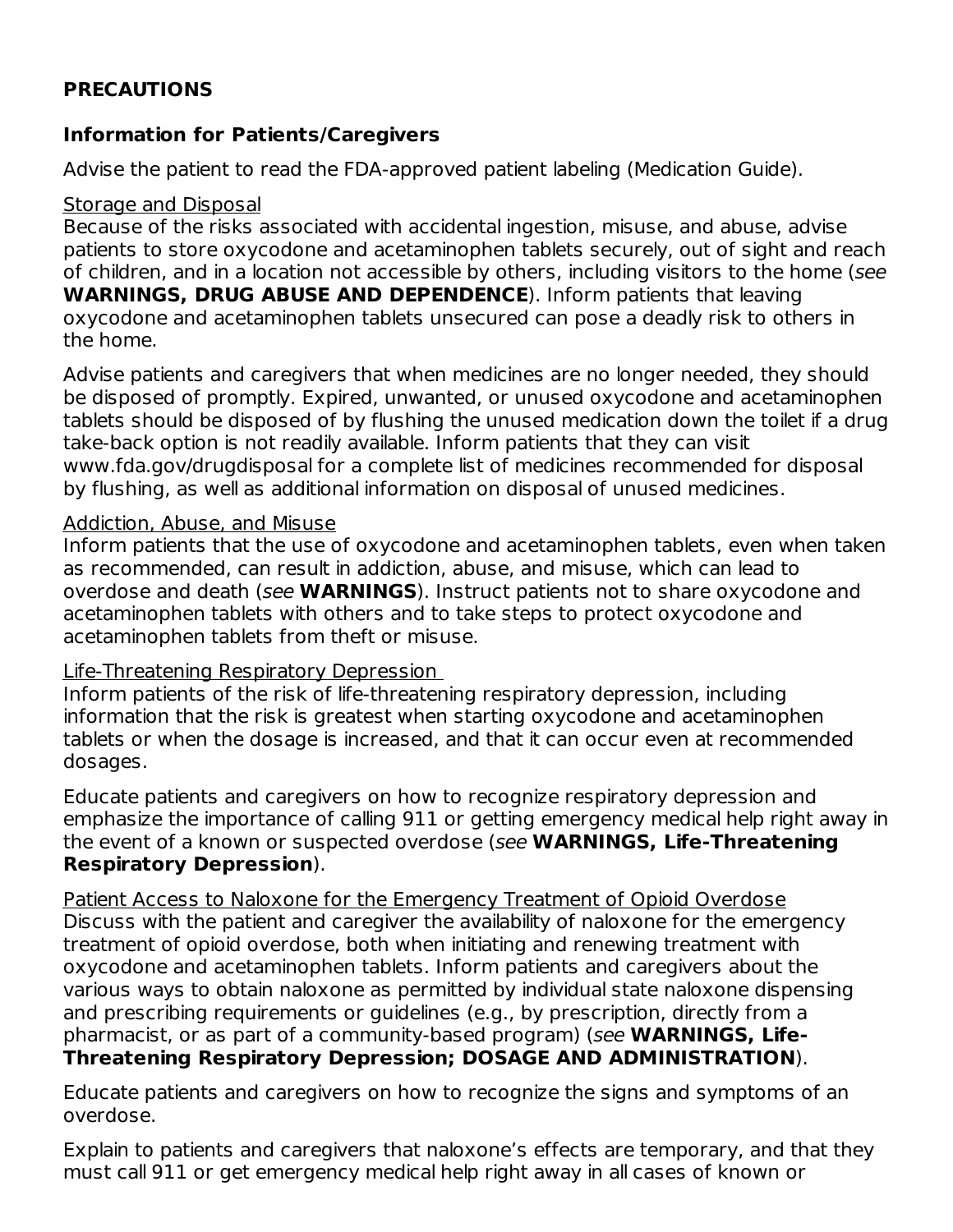suspected opioid overdose, even if naloxone is administered (see **OVERDOSAGE**).

If naloxone is prescribed, also advise patients and caregivers:

- How to treat with naloxone in the event of an opioid overdose
- To tell family and friends about their naloxone and to keep it in a place where family and friends can access it in an emergency
- To read the Patient Information (or other educational material) that will come with their naloxone. Emphasize the importance of doing this before an opioid emergency happens, so the patient and caregiver will know what to do.

## Accidental Ingestion

Inform patients that accidental ingestion, especially by children, may result in respiratory depression or death (see **WARNINGS**).

## Interactions with Benzodiazepines and Other CNS Depressants

Inform patients and caregivers that potentially fatal additive effects may occur if oxycodone and acetaminophen tablets are used with benzodiazepines and other CNS depressants, including alcohol, and not to use these concomitantly unless supervised by a healthcare provider (see **WARNINGS** and **PRECAUTIONS, Drug Interactions**).

## Serotonin Syndrome

Inform patients that opioids could cause a rare but potentially life-threatening condition resulting from concomitant administration of serotonergic drugs. Warn patients of the symptoms of serotonin syndrome and to seek medical attention right away if symptoms develop. Instruct patients to inform their healthcare providers if they are taking, or plan to take serotonergic medications (see **PRECAUTIONS, Drug Interactions**).

## Monoamine Oxidase Inhibitor (MAOI) Interaction

Inform patients to avoid taking oxycodone and acetaminophen tablets while using any drugs that inhibit monoamine oxidase. Patients should not start MAOIs while taking oxycodone and acetaminophen tablets (see **PRECAUTIONS, Drug Interactions**).

## Adrenal Insufficiency

Inform patients that opioids could cause adrenal insufficiency, a potentially lifethreatening condition. Adrenal insufficiency may present with non-specific symptoms and signs such as nausea, vomiting, anorexia, fatigue, weakness, dizziness, and low blood pressure. Advise patients to seek medical attention if they experience a constellation of these symptoms (see **WARNINGS**).

## Important Administration Instructions

Instruct patients how to properly take oxycodone and acetaminophen tablets (see **DOSAGE AND ADMINISTRATION, WARNINGS**). Advise patients not to adjust the dose of oxycodone and acetaminophen tablets without consulting with a physician or other healthcare professional. If patients have been receiving treatment with oxycodone and acetaminophen tablets for more than a few weeks and cessation of therapy is indicated, counsel them on the importance of safely tapering the dose as abrupt discontinuation of the medication could precipitate withdrawal symptoms. Provide a dose schedule to accomplish a gradual discontinuation of the medication (see **DOSAGE AND ADMINISTRATION**).

# Important Discontinuation Instructions

In order to avoid developing withdrawal symptoms, instruct patients not to discontinue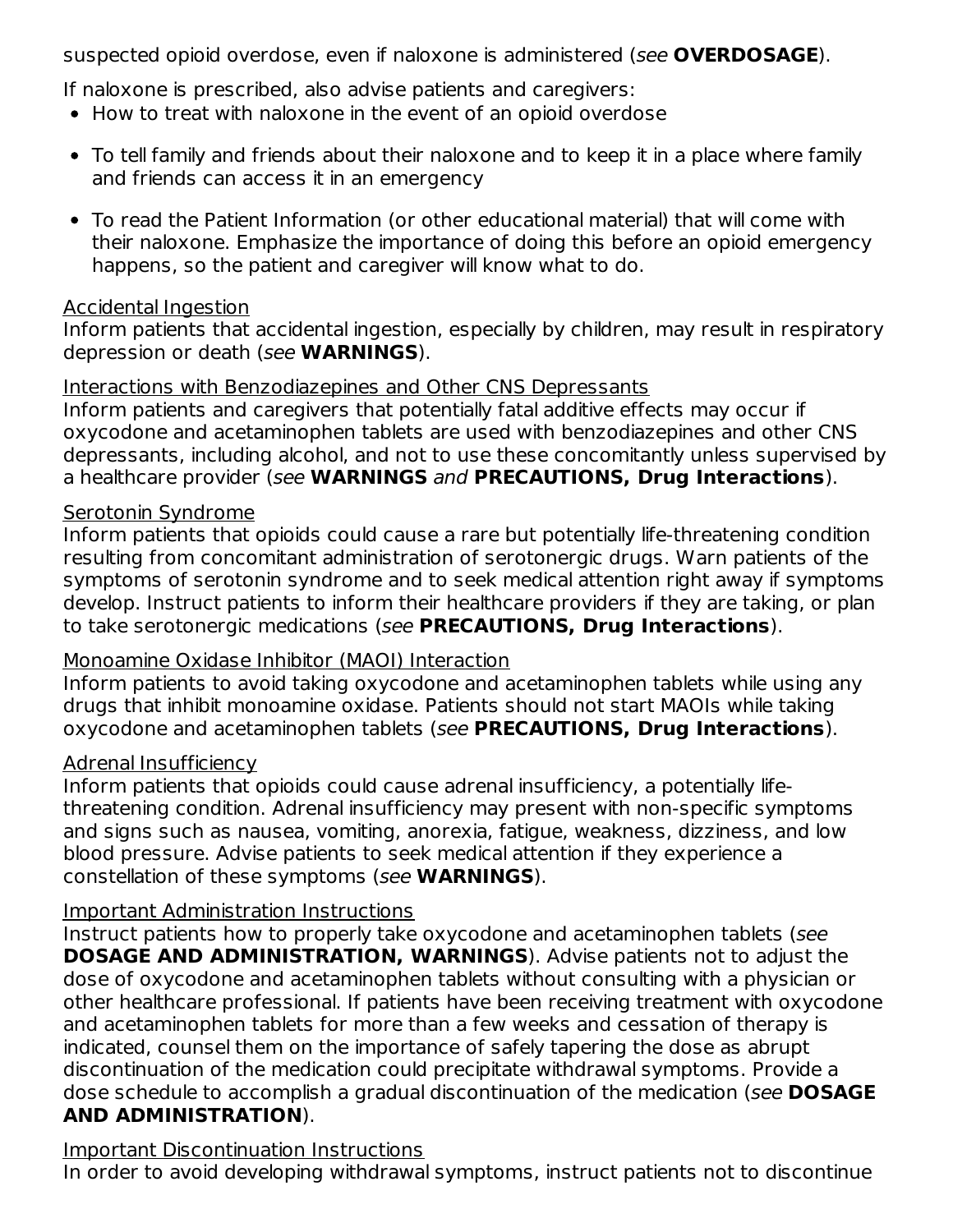oxycodone and acetaminophen tablets without first discussing a tapering plan with the prescriber (see **DOSAGE AND ADMINISTRATION**).

#### Maximum Daily Dose of Acetaminophen

Inform patients to not take more than 4000 milligrams of acetaminophen per day. Advise patients to call their prescriber if they take more than the recommended dose.

#### Hypotension

Inform patients that oxycodone and acetaminophen tablets may cause orthostatic hypotension and syncope. Instruct patients how to recognize symptoms of low blood pressure and how to reduce the risk of serious consequences should hypotension occur (e.g., sit or lie down, carefully rise from a sitting or lying position) (see **WARNINGS**).

## **Anaphylaxis**

Inform patients that anaphylaxis have been reported with ingredients contained in oxycodone and acetaminophen tablets. Advise patients how to recognize such a reaction and when to seek medical attention (see **CONTRAINDICATIONS** and **ADVERSE REACTIONS**).

#### **Pregnancy**

## Neonatal Opioid Withdrawal Syndrome

Inform female patients of reproductive potential that prolonged use of oxycodone and acetaminophen tablets during pregnancy can result in neonatal opioid withdrawal syndrome, which may be life-threatening if not recognized and treated (see **WARNINGS** and **PRECAUTIONS, Pregnancy**).

## Embryo-Fetal Toxicity

Inform female patients of reproductive potential that oxycodone and acetaminophen tablets can cause fetal harm and to inform the healthcare provider of a known or suspected pregnancy (see **PRECAUTIONS, Pregnancy**).

#### Lactation

Advise nursing mothers to monitor infants for increased sleepiness (more than usual), breathing difficulties, or limpness. Instruct nursing mothers to seek immediate medical care if they notice these signs (see **PRECAUTIONS, Nursing Mothers**).

## **Infertility**

Inform patients that chronic use of opioids may cause reduced fertility. It is not known whether these effects on fertility are reversible (see **ADVERSE REACTIONS**).

## Driving or Operating Heavy Machinery

Inform patients that oxycodone and acetaminophen tablets may impair the ability to perform potentially hazardous activities such as driving a car or operating heavy machinery. Advise patients not to perform such tasks until they know how they will react to the medication (see **PRECAUTIONS**).

#### **Constipation**

Advise patients of the potential for severe constipation, including management instructions and when to seek medical attention (see **ADVERSE REACTIONS** and **CLINICAL PHARMACOLOGY**).

## **Laboratory Tests**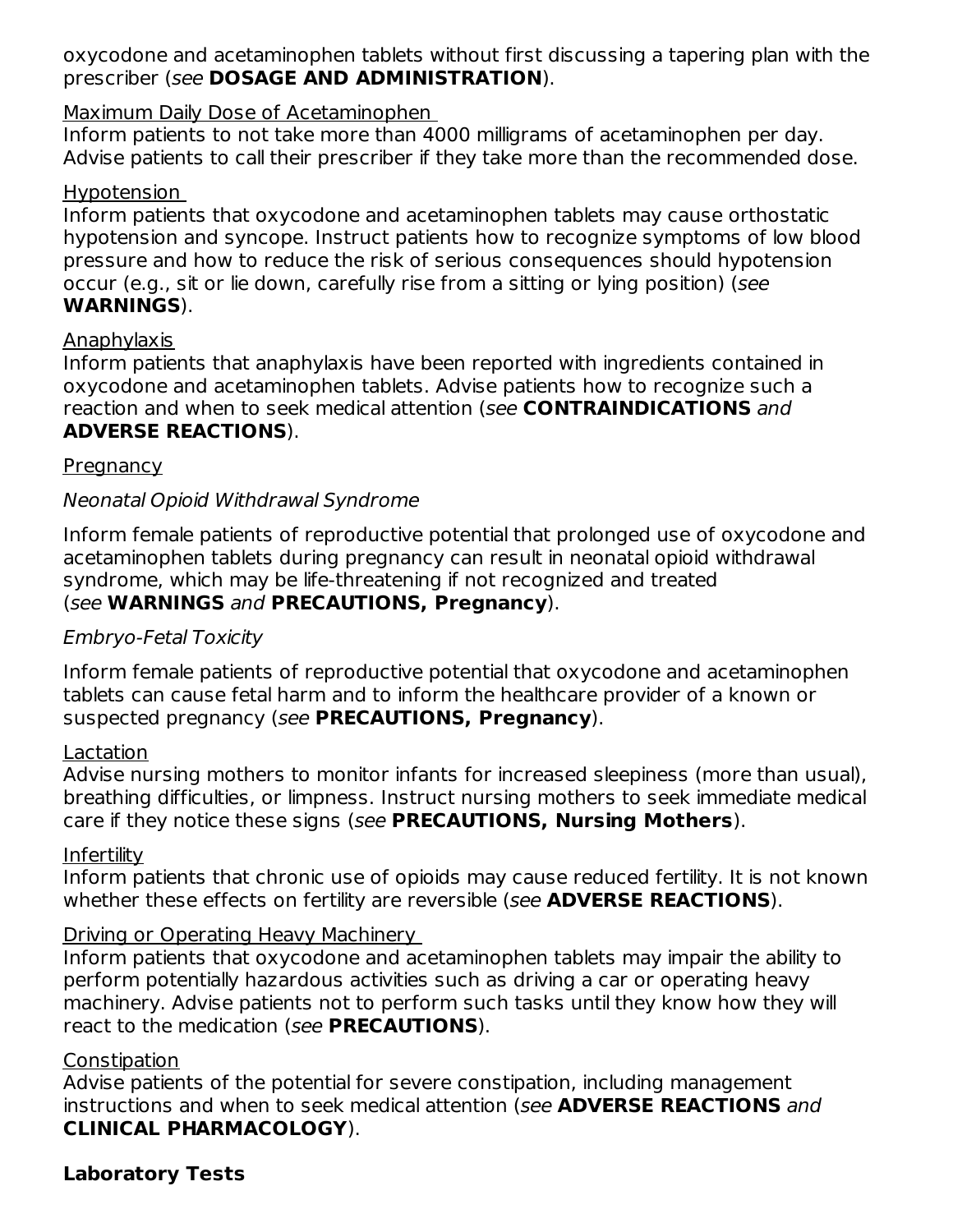Although oxycodone may cross-react with some drug urine tests, no available studies were found which determined the duration of detectability of oxycodone in urine drug screens. However, based on pharmacokinetic data, the approximate duration of detectability for a single dose of oxycodone is roughly estimated to be one to two days following drug exposure.

Urine testing for opiates may be performed to determine illicit drug use and for medical reasons such as evaluation of patients with altered states of consciousness or monitoring efficacy of drug rehabilitation efforts. The preliminary identification of opiates in urine involves the use of an immunoassay screening and thin-layer chromatography (TLC). Gas chromatography/mass spectrometry (GC/MS) may be utilized as a third-stage identification step in the medical investigational sequence for opiate testing after immunoassay and TLC. The identities of 6-keto opiates (e.g., oxycodone) can further be differentiated by the analysis of their methoximetrimethylsilyl (MO-TMS) derivative.

# **Drug Interactions**

# Inhibitors of CYP3A4 and CYP2D6

The concomitant use of oxycodone and acetaminophen tablets and CYP3A4 inhibitors, such as macrolide antibiotics (e.g., erythromycin), azole-antifungal agents (e.g., ketoconazole), and protease inhibitors (e.g., ritonavir), can increase the plasma concentration of oxycodone, resulting in increased or prolonged opioid effects. These effects could be more pronounced with concomitant use of oxycodone and acetaminophen tablets and CYP3A4 and CYP2D6 inhibitors, particularly when an inhibitor is added after a stable dose of oxycodone and acetaminophen tablets is achieved (see **WARNINGS**).

After stopping a CYP3A4 inhibitor, as the effects of the inhibitor decline, the oxycodone plasma concentration will decrease (see **CLINICAL PHARMACOLOGY**), resulting in decreased opioid efficacy or a withdrawal syndrome in patients who had developed physical dependence to oxycodone and acetaminophen tablets.

If concomitant use is necessary, consider dosage reduction of oxycodone and acetaminophen tablets until stable drug effects are achieved. Monitor patients for respiratory depression and sedation at frequent intervals. If a CYP3A4 inhibitor is discontinued, consider increasing the oxycodone and acetaminophen tablets dosage until stable drug effects are achieved. Monitor for signs of opioid withdrawal.

## Inducers of CYP3A4

The concomitant use of oxycodone and acetaminophen tablets and CYP3A4 inducers, such as rifampin, carbamazepine, and phenytoin, can decrease the plasma concentration of oxycodone (see **CLINICAL PHARMACOLOGY**), resulting in decreased efficacy or onset of a withdrawal syndrome in patients who have developed physical dependence to oxycodone and acetaminophen tablets (see **WARNINGS**).

After stopping a CYP3A4 inducer, as the effects of the inducer decline, the oxycodone plasma concentration will increase (see **CLINICAL PHARMACOLOGY**), which could increase or prolong both the therapeutic effects and adverse reactions, and may cause serious respiratory depression.

If concomitant use is necessary, consider increasing the oxycodone and acetaminophen tablets dosage until stable drug effects are achieved. Monitor for signs of opioid withdrawal. If a CYP3A4 inducer is discontinued, consider oxycodone and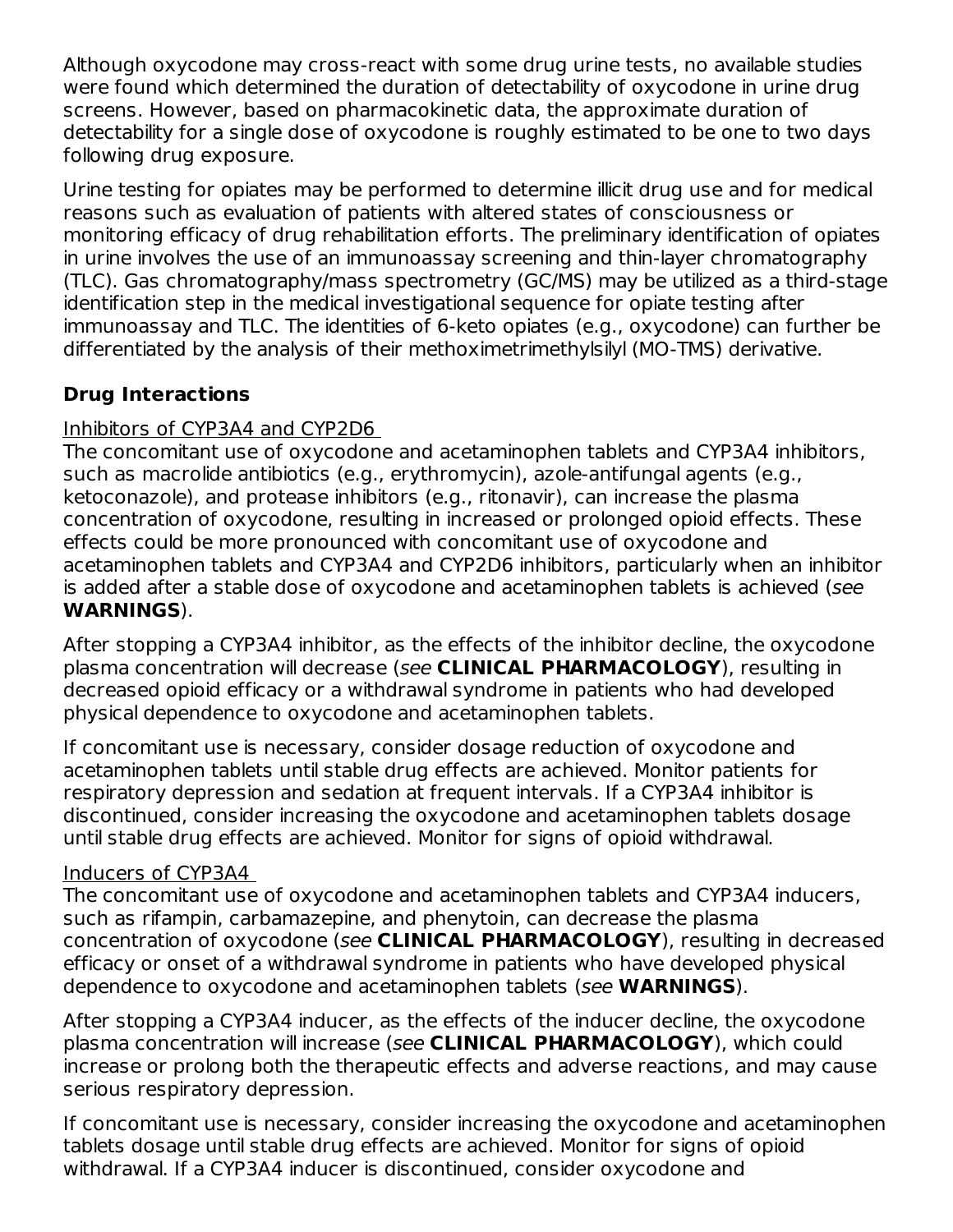acetaminophen tablets dosage reduction and monitor for signs of respiratory depression.

## Benzodiazepines and Other CNS Depressants

Due to additive pharmacologic effect, the concomitant use of benzodiazepines and other CNS depressants such as benzodiazepines and other sedative hypnotics, anxiolytics, and tranquilizers, muscle relaxants, general anesthetics, antipsychotics, and other opioids, including alcohol, can increase the risk of hypotension, respiratory depression, profound sedation, coma, and death.

Reserve concomitant prescribing of these drugs for use in patients for whom alternative treatment options are inadequate. Limit dosages and durations to the minimum required. Follow patients closely for signs of respiratory depression and sedation. If concomitant use is warranted, consider prescribing naloxone for the emergency treatment of opioid overdose (see **WARNINGS**).

## Serotonergic Drugs

The concomitant use of opioids with other drugs that affect the serotonergic neurotransmitter system, such as selective serotonin reuptake inhibitors (SSRIs), serotonin and norepinephrine reuptake inhibitors (SNRIs), tricyclic antidepressants (TCAs), tryptans, 5-HT3 receptor antagonists, drugs that affect the serotonin neurotransmitter system (e.g., mirtazapine, trazodone, tramadol), certain muscle relaxants (i.e., cyclobenzaprine, metaxalone), and monoamine oxidase (MAO) inhibitors (those intended to treat psychiatric disorders and also others, such as linezolid and intravenous methylene blue), has resulted in serotonin syndrome (see **PRECAUTIONS, Information for Patients/Caregivers**).

If concomitant use is warranted, carefully observe the patient, particularly during treatment initiation and dose adjustment. Discontinue oxycodone and acetaminophen tablets if serotonin syndrome is suspected.

## Monoamine Oxidase Inhibitors (MAOIs)

The concomitant use of opioids and MAOIs, such as phenelzine, tranylcypromine, linezolid, may manifest as serotonin syndrome or opioid toxicity (e.g., respiratory depression, coma) (see **WARNINGS**).

The use of oxycodone and acetaminophen tablets is not recommended for patients taking MAOIs or within 14 days of stopping such treatment.

If urgent use of an opioid is necessary, use test doses and frequent titration of small doses to treat pain while closely monitoring blood pressure and signs and symptoms of CNS and respiratory depression.

## Mixed Agonist/Antagonist and Partial Agonist Opioid Analgesics

The concomitant use of opioids with other opioid analgesics, such as butorphanol, nalbuphine, pentazocine, may reduce the analgesic effect of oxycodone and acetaminophen tablets and/or precipitate withdrawal symptoms.

Advise patient to avoid concomitant use of these drugs.

# Muscle Relaxants

Oxycodone and acetaminophen tablets may enhance the neuromuscular-blocking action of skeletal muscle relaxants and produce an increase in the degree of respiratory depression.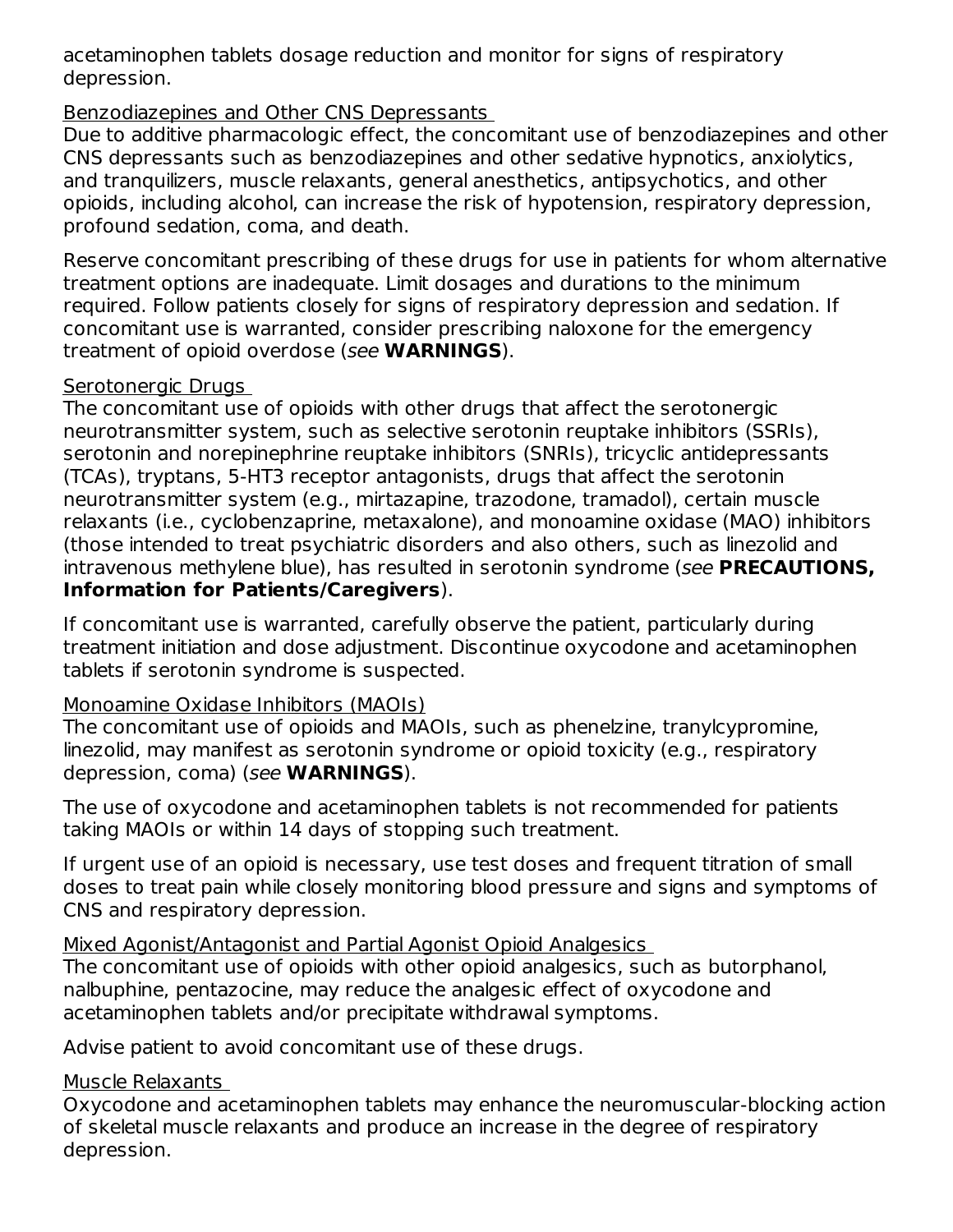If concomitant use is warranted, monitor patients for signs of respiratory depression that may be greater than otherwise expected and decrease the dosage of oxycodone and acetaminophen tablets and/or the muscle relaxant as necessary. Due to the risk of respiratory depression with concomitant use of skeletal muscle relaxants and opioids, consider prescribing naloxone for the emergency treatment of opioid overdose (see **WARNINGS**).

#### Diuretics

Opioids can reduce the efficacy of diuretics by inducing the release of antidiuretic hormone.

If concomitant use is warranted, monitor patients for signs of diminished diuresis and/or effects on blood pressure and increase the dosage of the diuretic as needed.

## Anticholinergic Drugs

The concomitant use of anticholinergic drugs may increase risk of urinary retention and/or severe constipation, which may lead to paralytic ileus.

If concomitant use is warranted, monitor patients for signs of urinary retention or reduced gastric motility when oxycodone and acetaminophen tablets are used concomitantly with anticholinergic drugs.

## Alcohol, Ethyl

Hepatotoxicity has occurred in chronic alcoholics following various dose levels (moderate to excessive) of acetaminophen.

## Oral Contraceptives

Increase in glucuronidation resulting in increased plasma clearance and a decreased half-life of acetaminophen.

## Charcoal (activated)

Reduces acetaminophen absorption when administered as soon as possible after overdose.

## Beta Blockers (Propranolol)

Propranolol appears to inhibit the enzyme systems responsible for the glucuronidation and oxidation of acetaminophen. Therefore, the pharmacologic effects of acetaminophen may be increased.

## Loop Diuretics

The effects of the loop diuretic may be decreased because acetaminophen may decrease renal prostaglandin excretion and decrease plasma renin activity.

## Lamotrigine

Serum lamotrigine concentrations may be reduced, producing a decrease in therapeutic effects.

#### Probenecid

Probenecid may increase the therapeutic effectiveness of acetaminophen slightly.

## Zidovudine

The pharmacologic effects of zidovudine may be decreased because of enhanced nonhepatic or renal clearance of zidovudine.

## **Drug/Laboratory Test Interactions**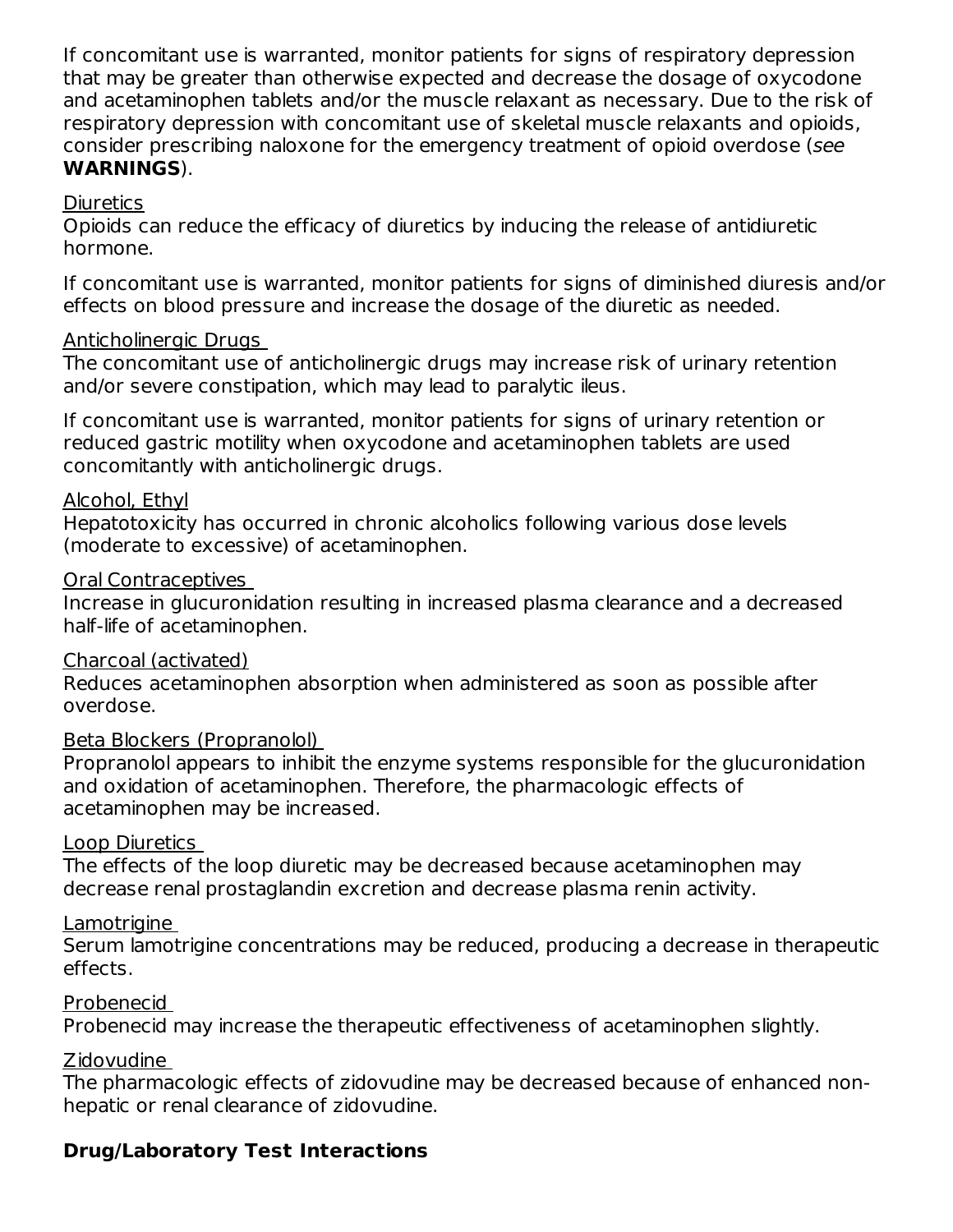Depending on the sensitivity/specificity and the test methodology, the individual components of oxycodone and acetaminophen tablets may cross-react with assays used in the preliminary detection of cocaine (primary urinary metabolite, benzoylecgonine) or marijuana (cannabinoids) in human urine. A more specific alternate chemical method must be used in order to obtain a confirmed analytical result. The preferred confirmatory method is gas chromatography/mass spectrometry (GC/MS). Moreover, clinical considerations and professional judgment should be applied to any drug-of-abuse test result, particularly when preliminary positive results are used.

Acetaminophen may interfere with home blood glucose measurement systems; decreases of >20% in mean glucose values may be noted. This effect appears to be drug, concentration and system dependent.

## **Carcinogenesis, Mutagenesis, Impairment of Fertility**

## Carcinogenesis

Long-term studies to evaluate the carcinogenic potential of the combination of oxycodone hydrochloride and acetaminophen have not been conducted.

Long-term studies in mice and rats have been completed by the National Toxicology Program to evaluate the carcinogenic potential of acetaminophen. In 2-year feeding studies, F344/N rats and B6C3F1 mice were fed a diet containing acetaminophen up to 6000 ppm. Female rats demonstrated equivocal evidence of carcinogenic activity based on increased incidences of mononuclear cell leukemia at 0.8 times the maximum human daily dose (MHDD) of 4 grams/day, based on a body surface area comparison. In contrast, there was no evidence of carcinogenic activity in male rats that received up to 0.7 times or mice at up to 1.2 to 1.4 times the MHDD, based on a body surface area comparison.

## Mutagenesis

The combination of oxycodone hydrochloride and acetaminophen has not been evaluated for mutagenicity. Oxycodone alone was negative in a bacterial reverse mutation assay (Ames), an in vitro chromosome aberration assay with human lymphocytes without metabolic activation and an in vivo mouse micronucleus assay. Oxycodone was clastogenic in the human lymphocyte chromosomal assay in the presence of metabolic activation and in the mouse lymphoma assay with or without metabolic activation.

In the published literature, acetaminophen has been reported to be clastogenic when administered at 1500 mg/kg/day to the rat model (3.6 times the MHDD, based on a body surface area comparison). In contrast, no clastogenicity was noted at a dose of 750 mg/kg/day (1.8 times the MHDD, based on a body surface area comparison), suggesting a threshold effect.

## Impairment of Fertility

In studies conducted by the National Toxicology Program, fertility assessments with acetaminophen have been completed in Swiss CD-1 mice via a continuous breeding study. There were no effects on fertility parameters in mice consuming up to 1.7 times the MHDD of acetaminophen, based on a body surface area comparison. Although there was no effect on sperm motility or sperm density in the epididymis, there was a significant increase in the percentage of abnormal sperm in mice consuming 1.78 times the MHDD (based on a body surface comparison) and there was a reduction in the number of mating pairs producing a fifth litter at this dose, suggesting the potential for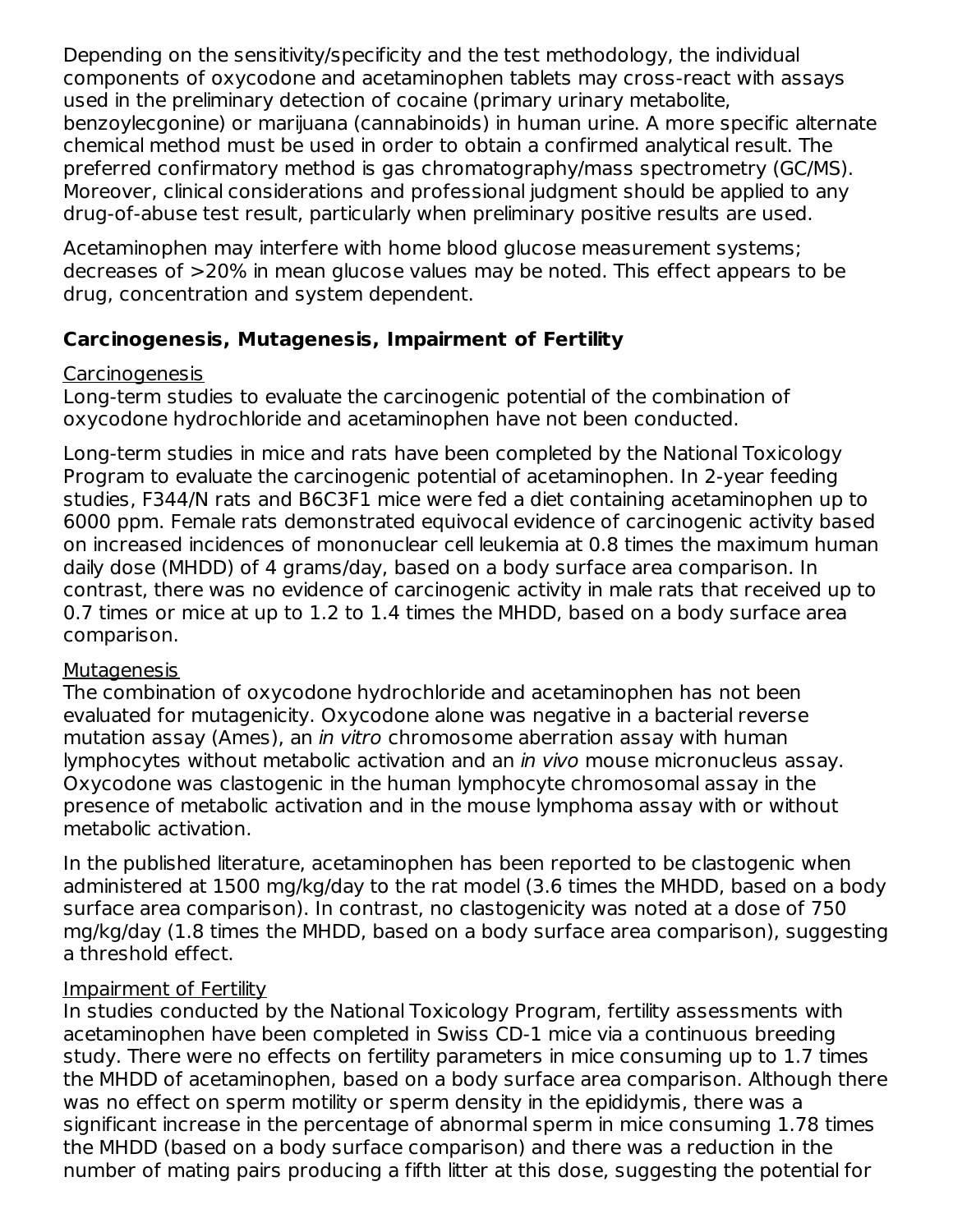cumulative toxicity with chronic administration of acetaminophen near the upper limit of daily dosing.

Published studies in rodents report that oral acetaminophen treatment of male animals at doses that are 1.2 times the MHDD and greater (based on a body surface comparison) result in decreased testicular weights, reduced spermatogenesis, reduced fertility, and reduced implantation sites in females given the same doses. These effects appear to increase with the duration of treatment. The clinical significance of these findings is not known.

## Infertility

Chronic use of opioids may cause reduced fertility in females and males of reproductive potential. It is not known whether these effects on fertility are reversible (see **ADVERSE REACTIONS**).

## **Pregnancy**

## **Teratogenic Effects**

#### Pregnancy Category C

Animal reproductive studies have not been conducted with oxycodone and acetaminophen tablets. It is also not known whether oxycodone and acetaminophen tablets can cause fetal harm when administered to a pregnant woman or can affect reproductive capacity. Oxycodone and acetaminophen tablets should not be given to a pregnant woman unless in the judgment of the physician, the potential benefits outweigh the possible hazards.

#### **Nonteratogenic Effects**

#### Fetal/Neonatal Adverse Reactions

Prolonged use of opioid analgesics during pregnancy for medical or nonmedical purposes can result in physical dependence in the neonate and neonatal opioid withdrawal syndrome shortly after birth.

Neonatal opioid withdrawal syndrome presents as irritability, hyperactivity and abnormal sleep pattern, high pitched cry, tremor, vomiting, diarrhea and failure to gain weight. The onset, duration, and severity of neonatal opioid withdrawal syndrome vary based on the specific opioid used, duration of use, timing and amount of last maternal use, and rate of elimination of the drug by the newborn. Observe newborns for symptoms of neonatal opioid withdrawal syndrome and manage accordingly (see **WARNINGS**).

## **Labor or Delivery**

Opioids cross the placenta and may produce respiratory depression and psychophysiologic effects in neonates. An opioid antagonist, such as naloxone, must be available for reversal of opioid-induced respiratory depression in the neonate. Oxycodone and acetaminophen tablets are not recommended for use in pregnant women during or immediately prior to labor, when other analgesic techniques are more appropriate. Opioid analgesics, including oxycodone and acetaminophen tablets, can prolong labor through actions which temporarily reduce the strength, duration, and frequency of uterine contractions. However, this effect is not consistent and may be offset by an increased rate of cervical dilation, which tends to shorten labor. Monitor neonates exposed to opioid analgesics during labor for signs of excess sedation and respiratory depression.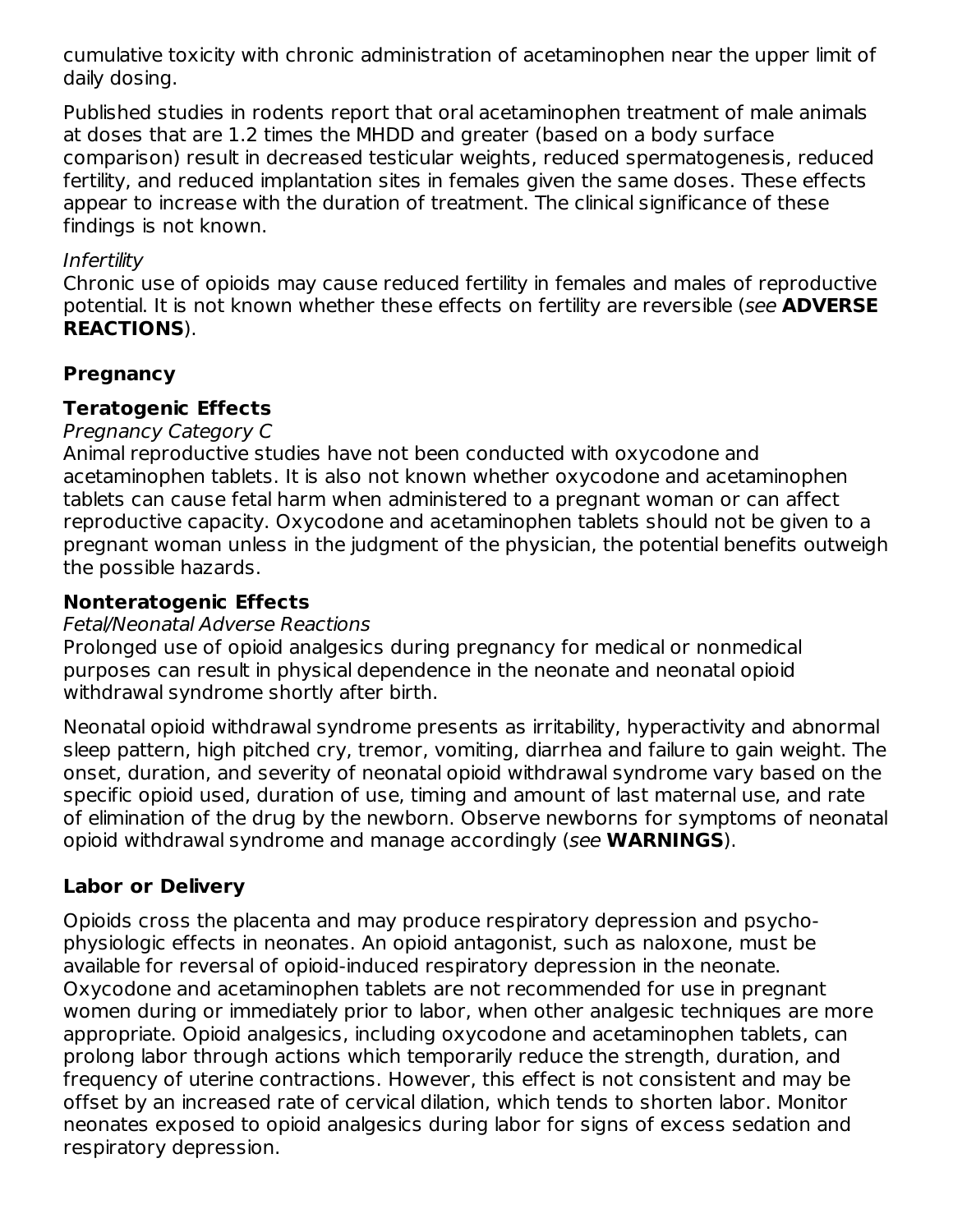# **Nursing Mothers**

Ordinarily, nursing should not be undertaken while a patient is receiving oxycodone and acetaminophen tablets because of the possibility of sedation and/or respiratory depression in the infant. Oxycodone is excreted in breast milk in low concentrations, and there have been rare reports of somnolence and lethargy in babies of nursing mothers taking an oxycodone/acetaminophen product. Acetaminophen is also excreted in breast milk in low concentrations.

The developmental and health benefits of breastfeeding should be considered along with the mother's clinical need for oxycodone and acetaminophen tablets and any potential adverse effects on the breastfed infant from oxycodone and acetaminophen tablets or from the underlying maternal condition.

Infants exposed to oxycodone and acetaminophen tablets through breast milk should be monitored for excess sedation and respiratory depression. Withdrawal symptoms can occur in breastfed infants when maternal administration of an opioid analgesic is stopped, or when breastfeeding is stopped.

# **Pediatric Use**

Safety and effectiveness of oxycodone and acetaminophen tablets in pediatric patients have not been established.

## **Geriatric Use**

Elderly patients (aged 65 years or older) may have increased sensitivity to oxycodone and acetaminophen tablets. In general, use caution when selecting a dosage for an elderly patient, usually starting at the low end of the dosing range, reflecting the greater frequency of decreased hepatic, renal, or cardiac function and of concomitant disease or other drug therapy.

Respiratory depression is the chief risk for elderly patients treated with opioids, and has occurred after large initial doses were administered to patients who were not opioidtolerant or when opioids were co-administered with other agents that depress respiration. Titrate the dosage of oxycodone and acetaminophen tablets slowly in geriatric patients and monitor closely for signs of central nervous system and respiratory depression (see **WARNINGS**).

These drugs are known to be substantially excreted by the kidney, and the risk of adverse reactions to this drug may be greater in patients with impaired renal function. Because elderly patients are more likely to have decreased renal function, care should be taken in dose selection, and it may be useful to monitor renal function.

## **Hepatic Impairment**

In a pharmacokinetic study of oxycodone in patients with end-stage liver disease, oxycodone plasma clearance decreased and the elimination half-life increased.

Because oxycodone is extensively metabolized in the liver, its clearance may decrease in patients with hepatic impairment. Initiate therapy in these patients with a lower than usual dosage of oxycodone and acetaminophen tablets and titrate carefully. Monitor closely for adverse events such as respiratory depression, sedation, and hypotension (see **CLINICAL PHARMACOLOGY**).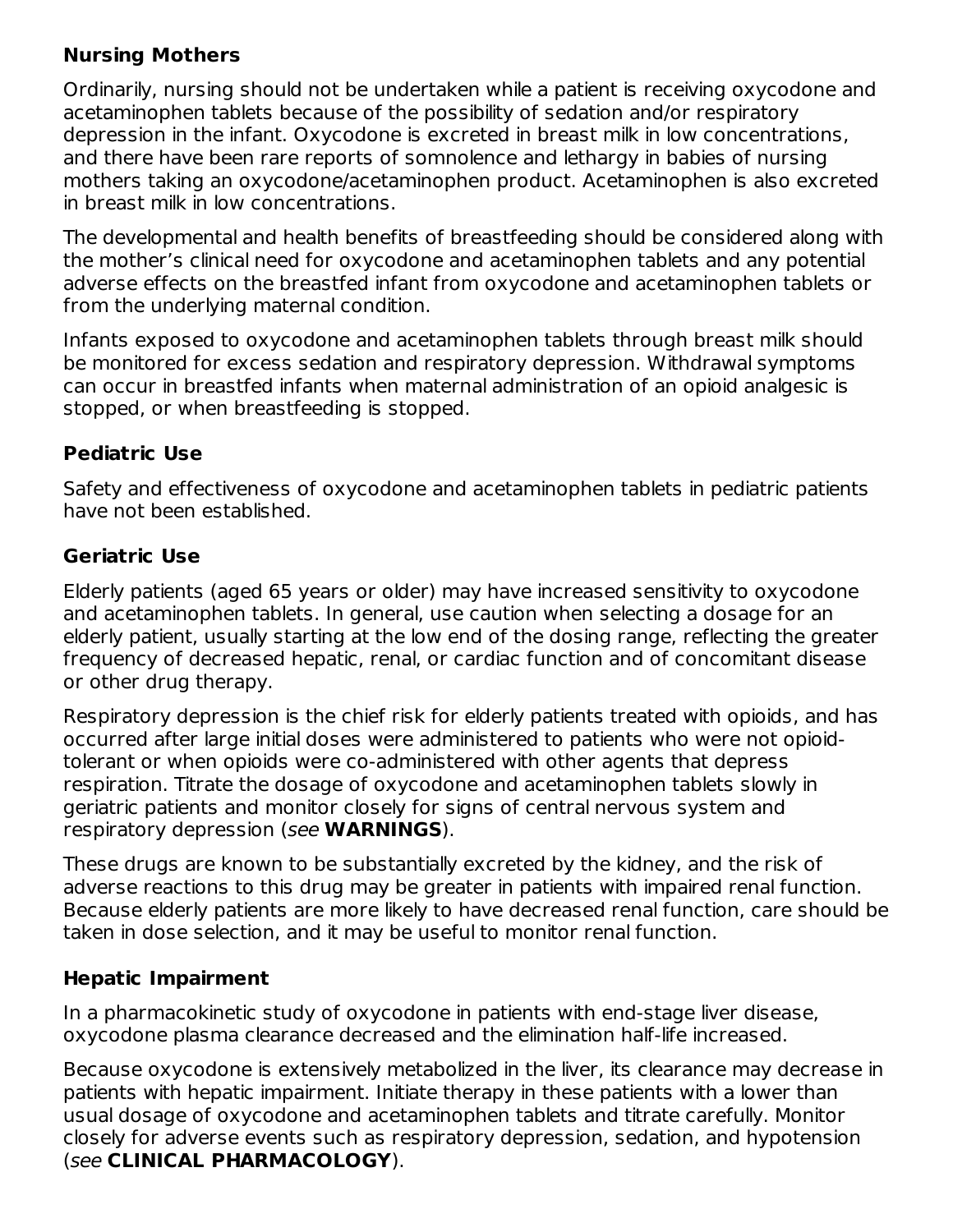#### **Renal Impairment**

In a study of patients with end stage renal impairment, mean elimination half-life was prolonged in uremic patients due to increased volume of distribution and reduced clearance. Oxycodone should be used with caution in patients with renal impairment.

Because oxycodone is known to be substantially excreted by the kidney, its clearance may decrease in patients with renal impairment. Initiate therapy with a lower than usual dosage of oxycodone and acetaminophen tablets and titrate carefully. Monitor closely for adverse events such as respiratory depression, sedation, and hypotension (see **CLINICAL PHARMACOLOGY**).

## **ADVERSE REACTIONS**

The following adverse reactions have been identified during post approval use of oxycodone and acetaminophen tablets. Because these reactions are reported voluntarily from a population of uncertain size, it is not always possible to reliably estimate their frequency or establish a causal relationship to drug exposure.

Serious adverse reactions that may be associated with oxycodone and acetaminophen use include respiratory depression, apnea, respiratory arrest, circulatory depression, hypotension, and shock (see **OVERDOSAGE**).

The most frequently observed non-serious adverse reactions include lightheadedness, dizziness, drowsiness or sedation, nausea, and vomiting. These effects seem to be more prominent in ambulatory than in nonambulatory patients, and some of these adverse reactions may be alleviated if the patient lies down. Other adverse reactions include euphoria, dysphoria, constipation, and pruritus.

Hypersensitivity reactions may include: Skin eruptions, urticarial, erythematous skin reactions. Hematologic reactions may include: thrombocytopenia, neutropenia, pancytopenia, hemolytic anemia. Rare cases of agranulocytosis have likewise been associated with acetaminophen use. In high doses, the most serious adverse effect is a dose-dependent, potentially fatal hepatic necrosis. Renal tubular necrosis and hypoglycemic coma also may occur.

Other adverse reactions obtained from postmarketing experiences with oxycodone and acetaminophen are listed by organ system and in decreasing order of severity and/or frequency as follows:

Body as a Whole: Anaphylactoid reaction, allergic reaction, malaise, asthenia, fatigue, chest pain, fever, hypothermia, thirst, headache, increased sweating, accidental overdose, non-accidental overdose

Cardiovascular: Hypotension, hypertension, tachycardia, orthostatic hypotension, bradycardia, palpitations, dysrhythmias

Central and Peripheral Nervous System: Stupor, tremor, paraesthesia, hypoaesthesia, lethargy, seizures, anxiety, mental impairment, agitation, cerebral edema, confusion, dizziness

Fluid and Electrolyte: Dehydration, hyperkalemia, metabolic acidosis, respiratory alkalosis

Gastrointestinal: Dyspepsia, taste disturbances, abdominal pain, abdominal distention, sweating increased, diarrhea, dry mouth, flatulence, gastrointestinal disorder, nausea,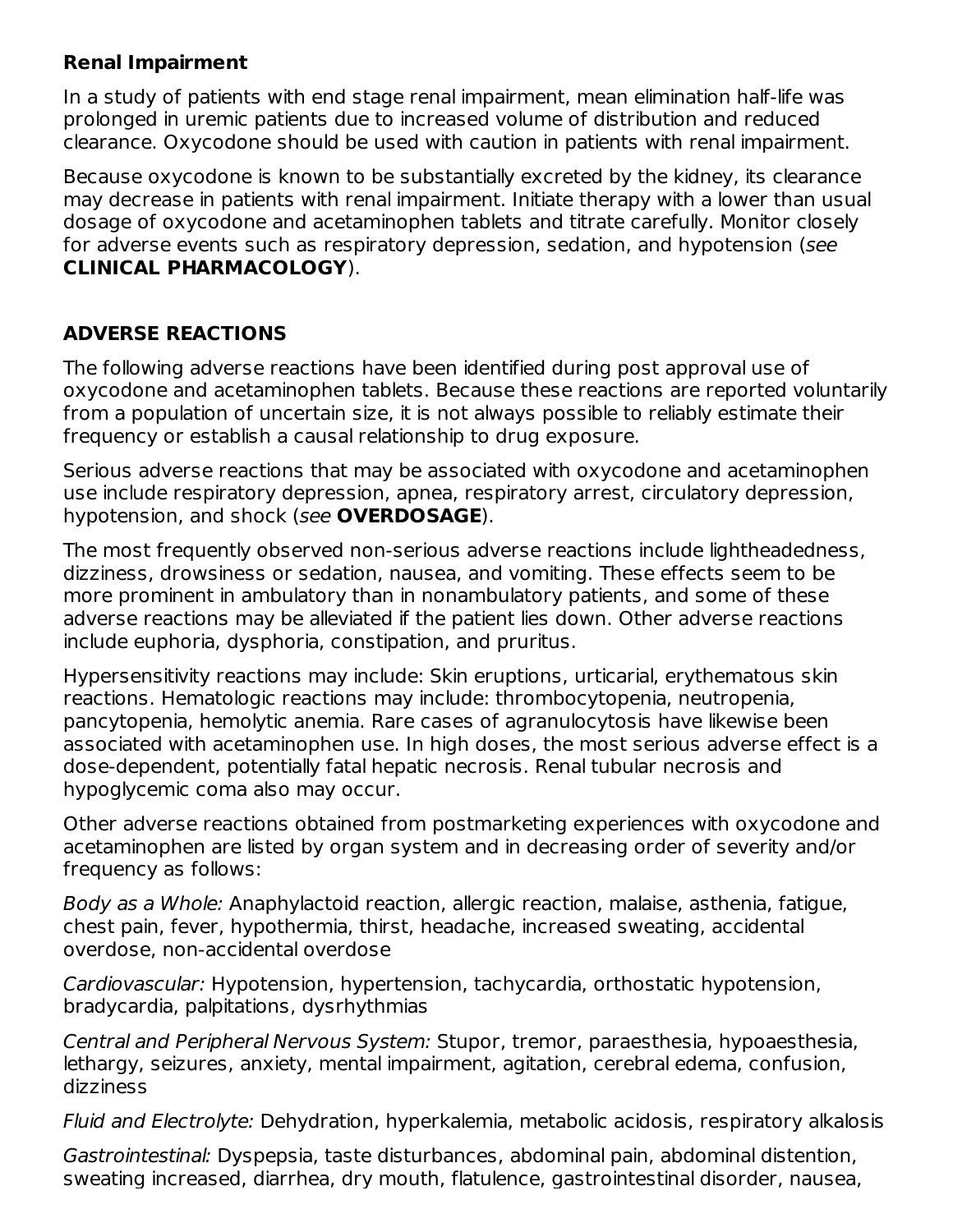sweating increased, diarrhea, dry mouth, flatulence, gastrointestinal disorder, nausea, vomiting, pancreatitis, intestinal obstruction, ileus

Hepatic: Transient elevations of hepatic enzymes, increase in bilirubin, hepatitis, hepatic failure, jaundice, hepatotoxicity, hepatic disorder

Hearing and Vestibular: Hearing loss, tinnitus

Hematologic: Thrombocytopenia

Hypersensitivity: Acute anaphylaxis, angioedema, asthma, bronchospasm, laryngeal edema, urticaria, anaphylactoid reaction

Metabolic and Nutritional: Hypoglycemia, hyperglycemia, acidosis, alkalosis

Musculoskeletal: Myalgia, rhabdomyolysis

Ocular: Miosis, visual disturbances, red eye

Psychiatric: Drug dependence, drug abuse, insomnia, confusion, anxiety, agitation, depressed level of consciousness, nervousness, hallucination, somnolence, depression, suicide

Respiratory System: Bronchospasm, dyspnea, hyperpnea, pulmonary edema, tachypnea, aspiration, hypoventilation, laryngeal edema

Skin and Appendages: Erythema, urticaria, rash, flushing

Urogenital: Interstitial nephritis, papillary necrosis, proteinuria, renal insufficiency and failure, urinary retention

- Serotonin syndrome: Cases of serotonin syndrome, a potentially life-threatening condition, have been reported during concomitant use of opioids with serotonergic drugs.
- Adrenal insufficiency: Cases of adrenal insufficiency have been reported with opioid use, more often following greater than one month of use.
- Anaphylaxis: Anaphylaxis has been reported with ingredients contained in oxycodone and acetaminophen tablets.
- Androgen deficiency: Cases of androgen deficiency have occurred with chronic use of opioids (see **CLINICAL PHARMACOLOGY**).

# **DRUG ABUSE AND DEPENDENCE**

## **Controlled Substance**

Oxycodone and acetaminophen tablets contain oxycodone, a Schedule II controlled substance.

# **Abuse**

Oxycodone and acetaminophen tablets contain oxycodone, a substance with a high potential for abuse similar to other opioids including fentanyl, hydrocodone, hydromorphone, methadone, morphine, oxymorphone, and tapentadol. Oxycodone and acetaminophen tablets can be abused and are subject to misuse, addiction, and criminal diversion (see **WARNINGS**).

All patients treated with opioids require careful monitoring for signs of abuse and addiction, since use of opioid analgesic products carries the risk of addiction even under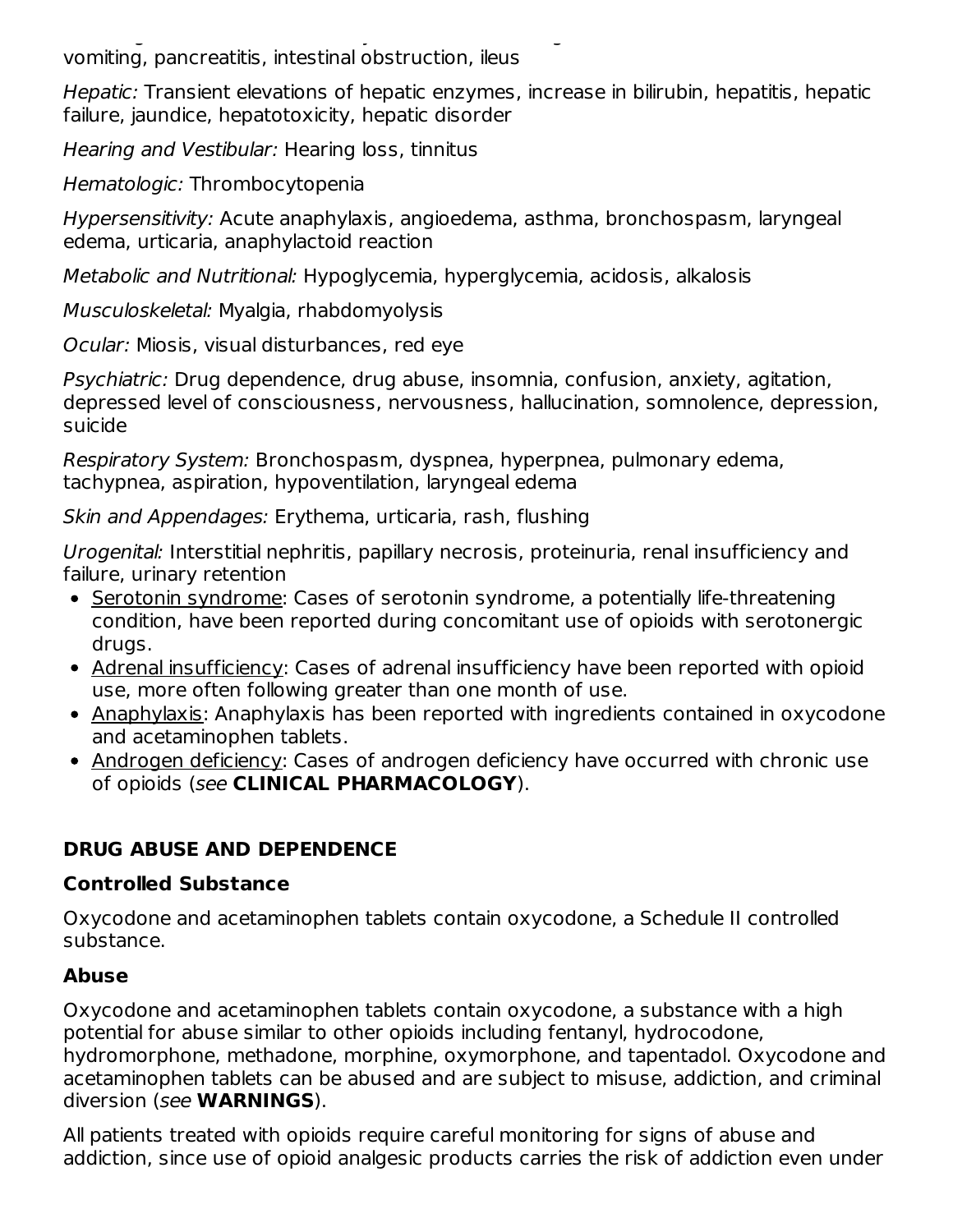appropriate medical use.

Prescription drug abuse is the intentional non-therapeutic use of a prescription drug, even once, for its rewarding psychological or physiological effects.

Drug addiction is a cluster of behavioral, cognitive, and physiological phenomena that develop after repeated substance use and includes: a strong desire to take the drug, difficulties in controlling its use, persisting in its use despite harmful consequences, a higher priority given to drug use than to other activities and obligations, increased tolerance, and sometimes a physical withdrawal.

"Drug-seeking" behavior is very common in persons with substance use disorders. Drug-seeking tactics include emergency calls or visits near the end of office hours, refusal to undergo appropriate examination, testing, or referral, repeated "loss" of prescriptions, tampering with prescriptions, and reluctance to provide prior medical records or contact information for other treating healthcare provider(s). "Doctor shopping" (visiting multiple prescribers to obtain additional prescriptions) is common among drug abusers and people suffering from untreated addiction. Preoccupation with achieving adequate pain relief can be appropriate behavior in a patient with poor pain control.

Abuse and addiction are separate and distinct from physical dependence and tolerance. Healthcare providers should be aware that addiction may not be accompanied by concurrent tolerance and symptoms of physical dependence in all addicts. In addition, abuse of opioids can occur in the absence of true addiction.

Oxycodone and acetaminophen tablets, like other opioids, can be diverted for nonmedical use into illicit channels of distribution. Careful record-keeping of prescribing information, including quantity, frequency, and renewal requests, as required by state and federal law, is strongly advised.

Proper assessment of the patient, proper prescribing practices, periodic re-evaluation of therapy, and proper dispensing and storage are appropriate measures that help to limit abuse of opioid drugs.

Risks Specific to Abuse of Oxycodone and Acetaminophen Tablets

Oxycodone and acetaminophen tablets are for oral use only. Abuse of oxycodone and acetaminophen tablets poses a risk of overdose and death. The risk is increased with concurrent abuse of oxycodone and acetaminophen tablets with alcohol and other central nervous system depressants.

Acetaminophen has been associated with cases of acute liver failure, at times resulting in liver transplant and death.

Parenteral drug abuse is commonly associated with transmission of infectious diseases such as hepatitis and HIV.

## **Dependence**

Both tolerance and physical dependence can develop during chronic opioid therapy. Tolerance is the need for increasing doses of opioids to maintain a defined effect such as analgesia (in the absence of disease progression or other external factors). Tolerance may occur to both the desired and undesired effects of drugs, and may develop at different rates for different effects.

Physical dependence is a physiological state in which the body adapts to the drug after a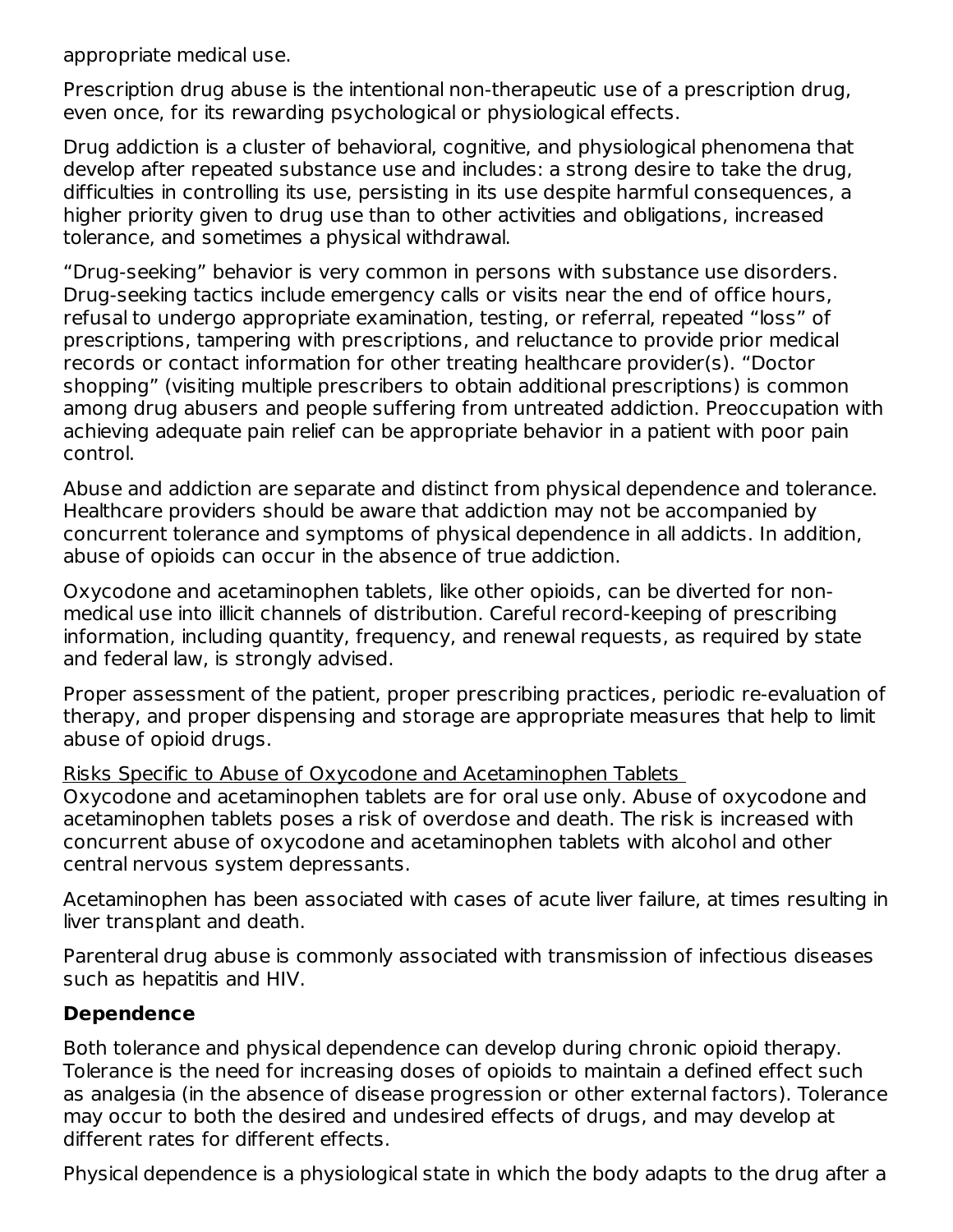period of regular exposure, resulting in withdrawal symptoms after abrupt discontinuation or a significant dosage reduction of a drug. Withdrawal also may be precipitated through the administration of drugs with opioid antagonist activity (e.g., naloxone, nalmefene), mixed agonist/antagonist analgesics (e.g., pentazocine, butorphanol, nalbuphine), or partial agonists (e.g., buprenorphine). Physical dependence may not occur to a clinically significant degree until after several days to weeks of continued opioid usage.

Do not abruptly discontinue oxycodone and acetaminophen tablets in a patient physically dependent on opioids. Rapid tapering of oxycodone and acetaminophen tablets in a patient physically dependent on opioids may lead to serious withdrawal symptoms, uncontrolled pain, and suicide. Rapid discontinuation has also been associated with attempts to find other sources of opioid analgesics, which may be confused with drug-seeking for abuse.

When discontinuing oxycodone and acetaminophen tablets, gradually taper the dosage using a patient-specific plan that considers the following: the dose of oxycodone and acetaminophen tablets the patient has been taking, the duration of treatment, and the physical and psychological attributes of the patient. To improve the likelihood of a successful taper and minimize withdrawal symptoms, it is important that the opioid tapering schedule is agreed upon by the patient. In patients taking opioids for a long duration at high doses, ensure that a multimodal approach to pain management, including mental health support (if needed), is in place prior to initiating an opioid analgesic taper (see **DOSAGE AND ADMINISTRATION, WARNINGS**).

Infants born to mothers physically dependent on opioids will also be physically dependent and may exhibit respiratory difficulties and withdrawal signs (see **PRECAUTIONS, Pregnancy**).

## **OVERDOSAGE**

Following an acute overdosage, toxicity may result from the oxycodone or the acetaminophen.

## Clinical Presentation

Acute overdosage with oxycodone can be manifested by respiratory depression, somnolence progressing to stupor or coma, skeletal muscle flaccidity, cold and clammy skin, constricted pupils, and, in some cases, pulmonary edema, bradycardia, hypotension, partial or complete airway obstruction, atypical snoring, and death. Marked mydriasis rather than miosis may be seen with hypoxia in overdose situations.

## Acetaminophen

Dose-dependent potentially fatal hepatic necrosis is the most serious adverse effect of acetaminophen overdosage. Renal tubular necrosis, hypoglycemic coma, and coagulation defects may also occur.

Early symptoms following a potentially hepatotoxic overdose may include: nausea, vomiting, diaphoresis, and general malaise. Clinical and laboratory evidence of hepatic toxicity may not be apparent until 48 to 72 hours post-ingestion.

Treatment of Overdose

Oxycodone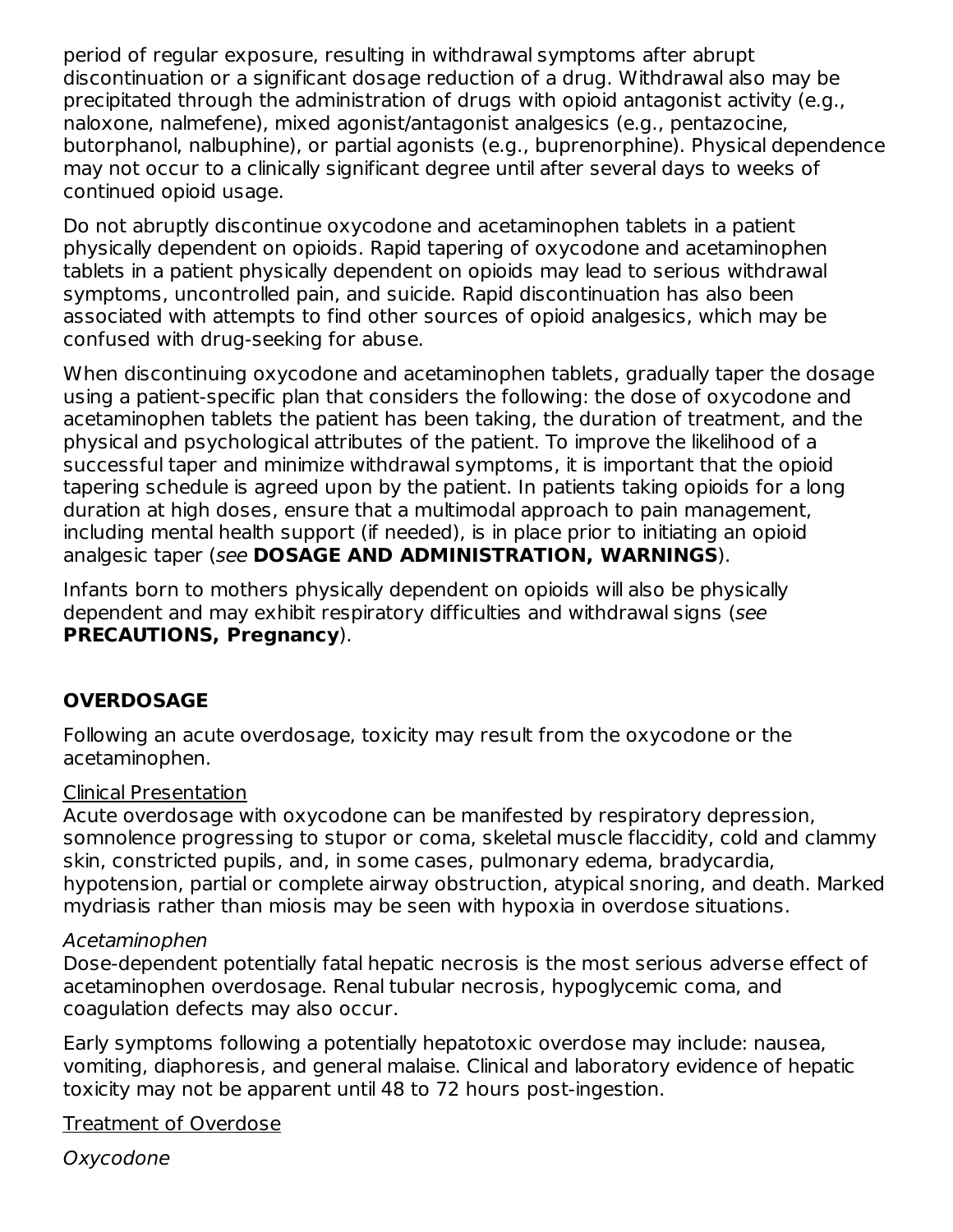In case of overdose, priorities are the reestablishment of a patent and protected airway and institution of assisted or controlled ventilation, if needed. Employ other supportive measures (including oxygen and vasopressors) in the management of circulatory shock and pulmonary edema as indicated. Cardiac arrest or arrhythmias will require advanced life-support techniques.

Opioid antagonists, such as naloxone, are specific antidotes to respiratory depression resulting from opioid overdose. For clinically significant respiratory or circulatory depression secondary to oxycodone overdose, administer an opioid antagonist.

Because the duration of opioid reversal is expected to be less than the duration of action of oxycodone in oxycodone and acetaminophen tablets, carefully monitor the patient until spontaneous respiration is reliably reestablished. If the response to an opioid antagonist is suboptimal or only brief in nature, administer additional antagonist as directed by the product's prescribing information.

In an individual physically dependent on opioids, administration of the recommended usual dosage of the antagonist will precipitate an acute withdrawal syndrome. The severity of the withdrawal symptoms experienced will depend on the degree of physical dependence and the dose of the antagonist administered. If a decision is made to treat serious respiratory depression in the physically dependent patient, administration of the antagonist should be initiated with care and by titration with smaller than usual doses of the antagonist.

#### Acetaminophen

Gastric decontamination with activated charcoal should be administered just prior to N-acetylcysteine (NAC) to decrease systemic absorption if acetaminophen ingestion is known or suspected to have occurred within a few hours of presentation. Serum acetaminophen levels should be obtained immediately if the patient presents 4 hours or more after ingestion to assess potential risk of hepatotoxicity; acetaminophen levels drawn less than 4 hours post-ingestion may be misleading. To obtain the best possible outcome, NAC should be administered as soon as possible where impending or evolving liver injury is suspected. Intravenous NAC may be administered when circumstances preclude oral administration.

Vigorous supportive therapy is required in severe intoxication. Procedures to limit the continuing absorption of the drug must be readily performed since the hepatic injury is dose dependent and occurs early in the course of intoxication.

## **DOSAGE AND ADMINISTRATION**

## **Important Dosage and Administration Instructions**

Use the lowest effective dosage for the shortest duration consistent with individual patient treatment goals (see **WARNINGS**).

Initiate the dosing regimen for each patient individually, taking into account the patient's severity of pain, patient response, prior analgesic treatment experience, and risk factors for addiction, abuse, and misuse (see **WARNINGS**).

Monitor patients closely for respiratory depression, especially within the first 24 to 72 hours of initiating therapy and following dosage increases with oxycodone and acetaminophen tablets and adjust the dosage accordingly (see **WARNINGS**).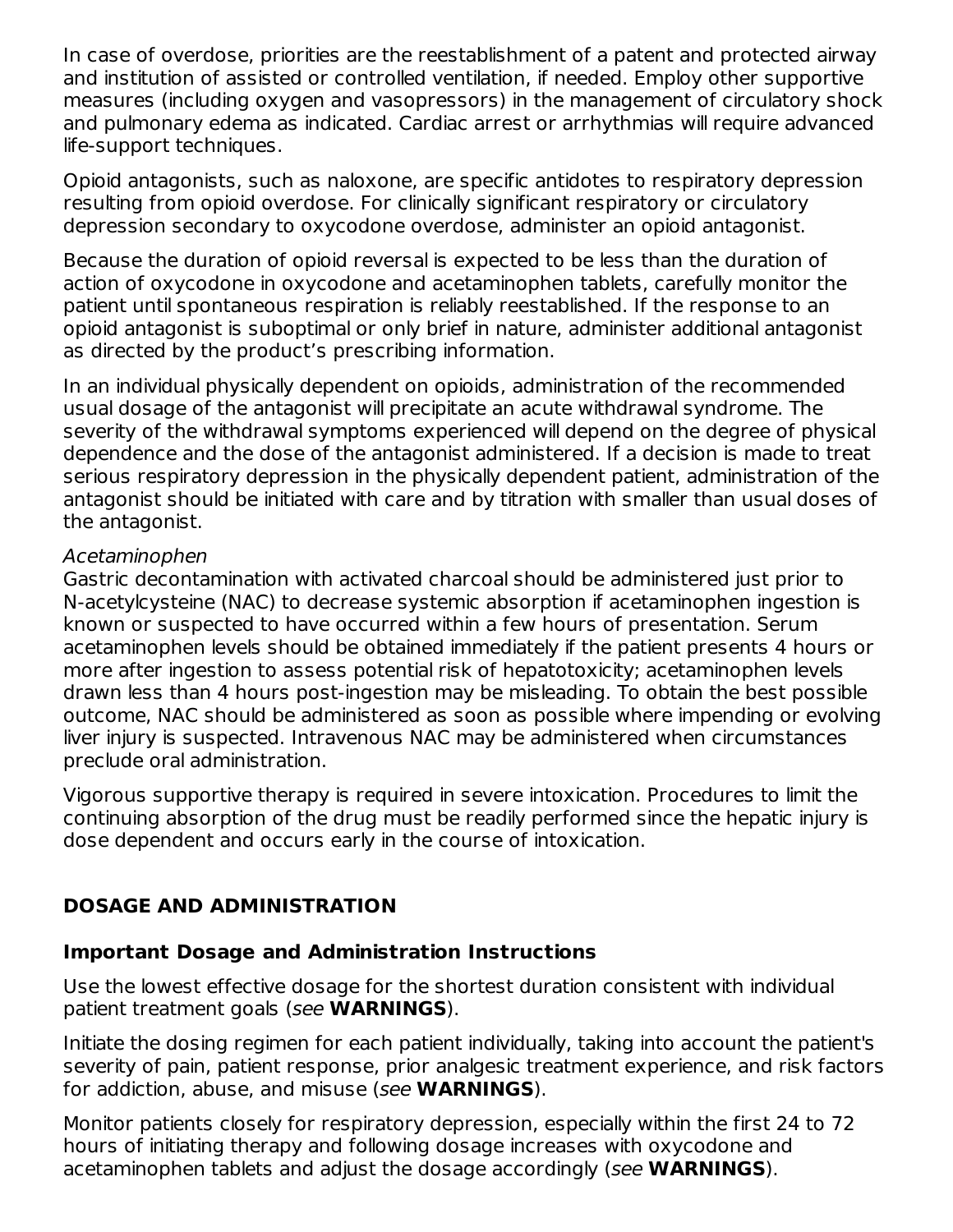## **Patient Access to Naloxone for the Emergency Treatment of Opioid Overdose**

Discuss the availability of naloxone for the emergency treatment of opioid overdose with the patient and caregiver and assess the potential need for access to naloxone, both when initiating and renewing treatment with oxycodone and acetaminophen tablets (see **WARNINGS, Life-Threatening Respiratory Depression; PRECAUTIONS,**

## **Information for Patients/Caregivers**).

Inform patients and caregivers about the various ways to obtain naloxone as permitted by individual state naloxone dispensing and prescribing regulations (e.g., by prescription, directly from a pharmacist, or as part of a community-based program). Consider prescribing naloxone, based on the patient's risk factors for overdose, such as concomitant use of CNS depressants, a history of opioid use disorder, or prior opioid overdose. The presence of risk factors for overdose should not prevent the proper management of pain in any given patient (see **WARNINGS, Addiction, Abuse, and Misuse, Life-Threatening Respiratory Depression, Risks from Concomitant Use with Benzodiazepines or Other CNS Depressants**).

Consider prescribing naloxone when the patient has household members (including children) or other close contacts at risk for accidental ingestion or overdose.

## **Initial Dosage**

Initiating Treatment with Oxycodone and Acetaminophen Tablets The usual adult dosage is one tablet every 6 hours as needed for pain. The total daily dose of acetaminophen should not exceed 4 grams.

|                            | <b>Usual</b>                   | <b>Maximal</b>    |
|----------------------------|--------------------------------|-------------------|
| Strength                   | <b>Adult Dosage</b>            | <b>Daily Dose</b> |
| Oxycodone and              | 1 tablet every 6               |                   |
| Acetaminophen              | hours as needed for 12 Tablets |                   |
| Tablets 5 mg/325 mg        | pain                           |                   |
| Oxycodone and              | 1 tablet every 6               |                   |
| Acetaminophen              | hours as needed for 8 Tablets  |                   |
| Tablets 7.5 mg/325 mg pain |                                |                   |
| Oxycodone and              | 1 tablet every 6               |                   |
| Acetaminophen              | hours as needed for 6 Tablets  |                   |
| Tablets 10 mg/325 mg pain  |                                |                   |

Conversion from Oxycodone and Acetaminophen to Extended-Release Oxycodone The relative bioavailability of oxycodone and acetaminophen tablets or oral solution compared to extended-release oxycodone is unknown, so conversion to extendedrelease oxycodone must be accompanied by close observation for signs of excessive sedation and respiratory depression.

## **Titration and Maintenance of Therapy**

Individually titrate oxycodone and acetaminophen tablets or oral solution to a dose that provides adequate analgesia and minimizes adverse reactions. Continually reevaluate patients receiving oxycodone and acetaminophen tablets or oral solution to assess the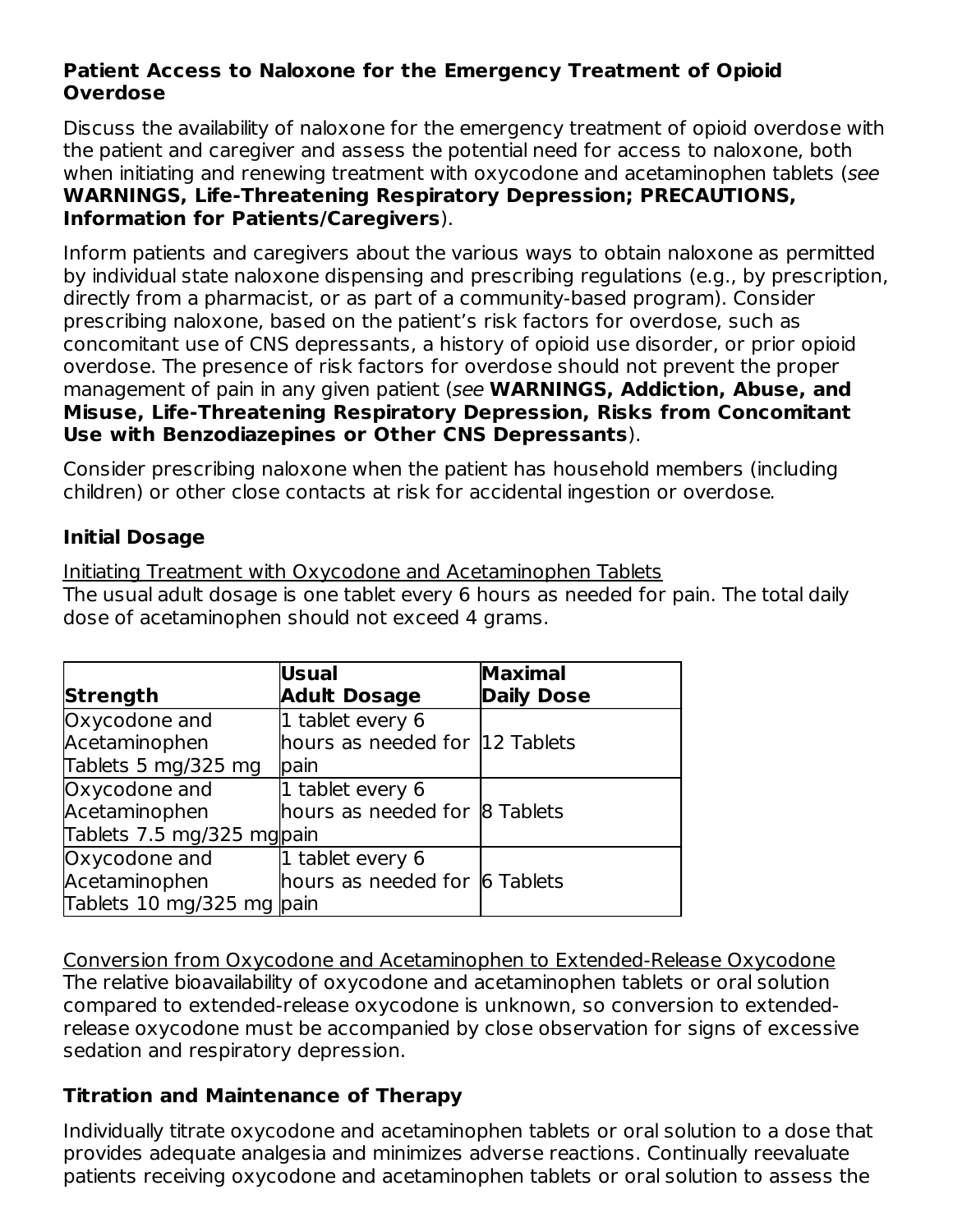maintenance of pain control and the relative incidence of adverse reactions, as well as monitoring for the development of addiction, abuse, or misuse (see **WARNINGS**). Frequent communication is important among the prescriber, other members of the healthcare team, the patient, and the caregiver/family during periods of changing analgesic requirements, including initial titration.

If the level of pain increases after dosage stabilization, attempt to identify the source of increased pain before increasing the oxycodone and acetaminophen tablets or oral solution dosage. If unacceptable opioid-related adverse reactions are observed, consider reducing the dosage. Adjust the dosage to obtain an appropriate balance between management of pain and opioid-related adverse reactions.

## **Safe Reduction or Discontinuation of Oxycodone and Acetaminophen Tablets and Oral Solution**

Do not abruptly discontinue oxycodone and acetaminophen tablets or oral solution in patients who may be physically dependent on opioids. Rapid discontinuation of opioid analgesics in patients who are physically dependent on opioids has resulted in serious withdrawal symptoms, uncontrolled pain, and suicide. Rapid discontinuation has also been associated with attempts to find other sources of opioid analgesics, which may be confused with drug-seeking for abuse. Patients may also attempt to treat their pain or withdrawal symptoms with illicit opioids, such as heroin, and other substances.

When a decision has been made to decrease the dose or discontinue therapy in an opioid-dependent patient taking oxycodone and acetaminophen tablets or oral solution, there are a variety of factors that should be considered, including the dose of oxycodone and acetaminophen tablets or oral solution the patient has been taking, the duration of treatment, the type of pain being treated, and the physical and psychological attributes of the patient. It is important to ensure ongoing care of the patient and to agree on an appropriate tapering schedule and follow-up plan so that patient and provider goals and expectations are clear and realistic. When opioid analgesics are being discontinued due to a suspected substance use disorder, evaluate and treat the patient, or refer for evaluation and treatment of the substance use disorder. Treatment should include evidence-based approaches, such as medication assisted treatment of opioid use disorder. Complex patients with co-morbid pain and substance use disorders may benefit from referral to a specialist.

There are no standard opioid tapering schedules that are suitable for all patients. Good clinical practice dictates a patient-specific plan to taper the dose of the opioid gradually. For patients on oxycodone and acetaminophen tablets who are physically opioiddependent, initiate the taper by a small enough increment (e.g., no greater than 10% to 25% of the total daily dose) to avoid withdrawal symptoms, and proceed with doselowering at an interval of every 2 to 4 weeks. Patients who have been taking opioids for briefer periods of time may tolerate a more rapid taper.

It may be necessary to provide the patient with lower dosage strengths to accomplish a successful taper. Reassess the patient frequently to manage pain and withdrawal symptoms, should they emerge. Common withdrawal symptoms include restlessness, lacrimation, rhinorrhea, yawning, perspiration, chills, myalgia, and mydriasis. Other signs and symptoms also may develop, including irritability, anxiety, backache, joint pain, weakness, abdominal cramps, insomnia, nausea, anorexia, vomiting, diarrhea, or increased blood pressure, respiratory rate, or heart rate. If withdrawal symptoms arise,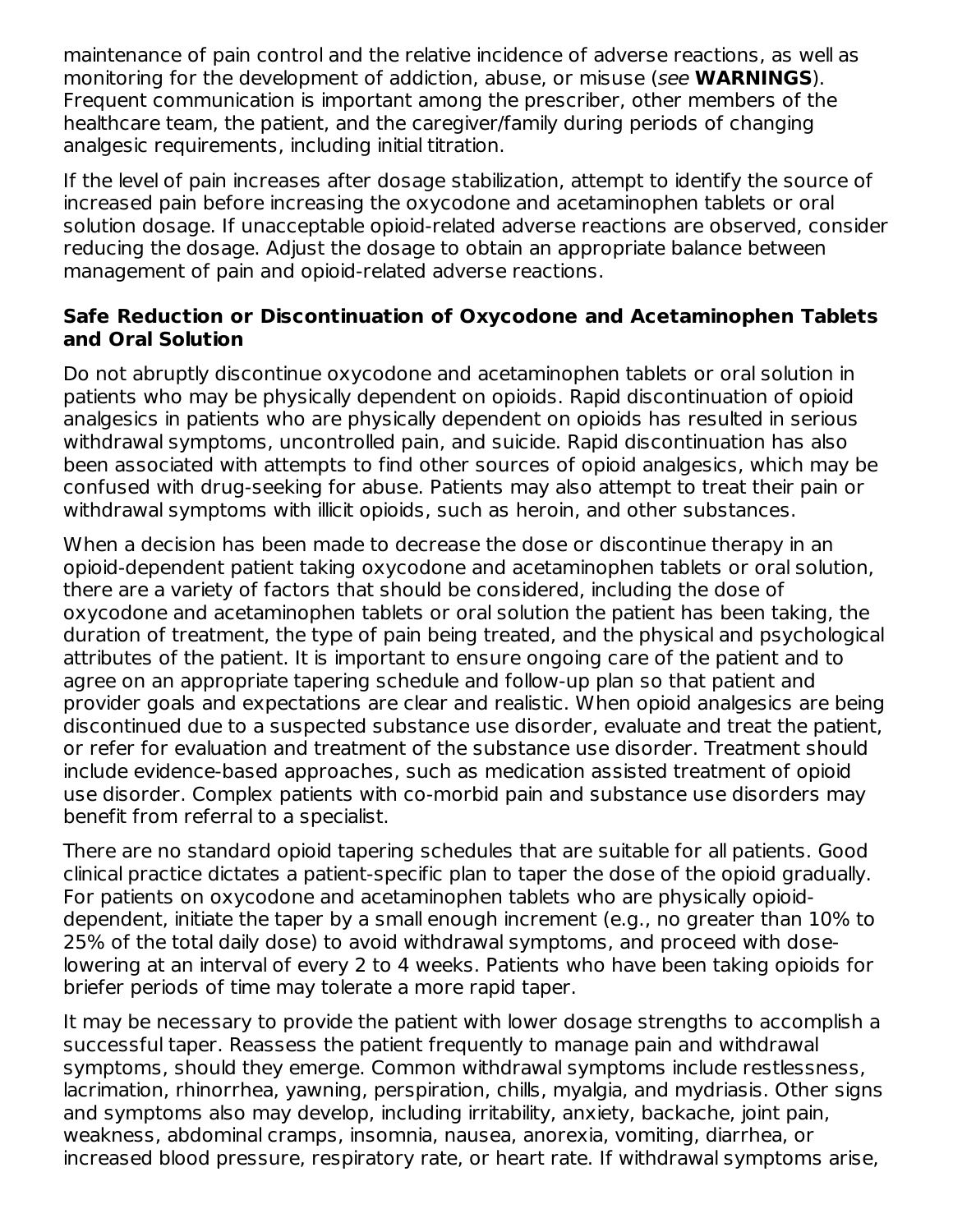it may be necessary to pause the taper for a period of time or raise the dose of the opioid analgesic to the previous dose, and then proceed with a slower taper. In addition, monitor patients for any changes in mood, emergence of suicidal thoughts, or use of other substances.

When managing patients taking opioid analgesics, particularly those who have been treated for a long duration and/or with high doses for chronic pain, ensure that a multimodal approach to pain management, including mental health support (if needed), is in place prior to initiating an opioid analgesic taper. A multimodal approach to pain management may optimize the treatment of chronic pain, as well as assist with the successful tapering of the opioid analgesic (see **WARNINGS, Withdrawal, and DRUG ABUSE AND DEPENDENCE**).

## **HOW SUPPLIED**

Each oxycodone and acetaminophen tablet USP 5 mg/325 mg contains oxycodone hydrochloride 5 mg (equivalent to 4.4815 mg oxycodone) and acetaminophen 325 mg. It is available as a round, white scored tablet debossed with a 512 identification number.

| Unit Dose (10 x 10) NDC 0406-0512-62 |  |
|--------------------------------------|--|

Each oxycodone and acetaminophen tablet USP 7.5 mg/325 mg contains oxycodone hydrochloride 7.5 mg (equivalent to 6.7228 mg oxycodone) and acetaminophen 325 mg. It is available as a white to off-white caplet shaped tablet debossed with "M522" on one side and "7.5/325" on the other side.

| Unit Dose (10 x 10) NDC 0406-0522-62 |  |
|--------------------------------------|--|

Each oxycodone and acetaminophen tablet USP 10 mg/325 mg contains oxycodone hydrochloride 10 mg (equivalent to 8.9637 mg oxycodone) and acetaminophen 325 mg. It is available as a white to off-white caplet shaped tablet debossed with "M523" on one side and "10/325" on the other side.

| Unit Dose (10 x 10) NDC 0406-0523-62 |  |
|--------------------------------------|--|

## **Storage**

Store at 20° to 25°C (68° to 77°F) [see USP Controlled Room Temperature]. Protect from moisture.

Dispense in a tight, light-resistant container as defined in the USP, with a child-resistant closure (as required).

Store oxycodone and acetaminophen tablets securely and dispose of properly (see **PRECAUTIONS, Information for Patients**).

DEA Order Form Required.

Mallinckrodt, the "M" brand mark and the Mallinckrodt Pharmaceuticals logo are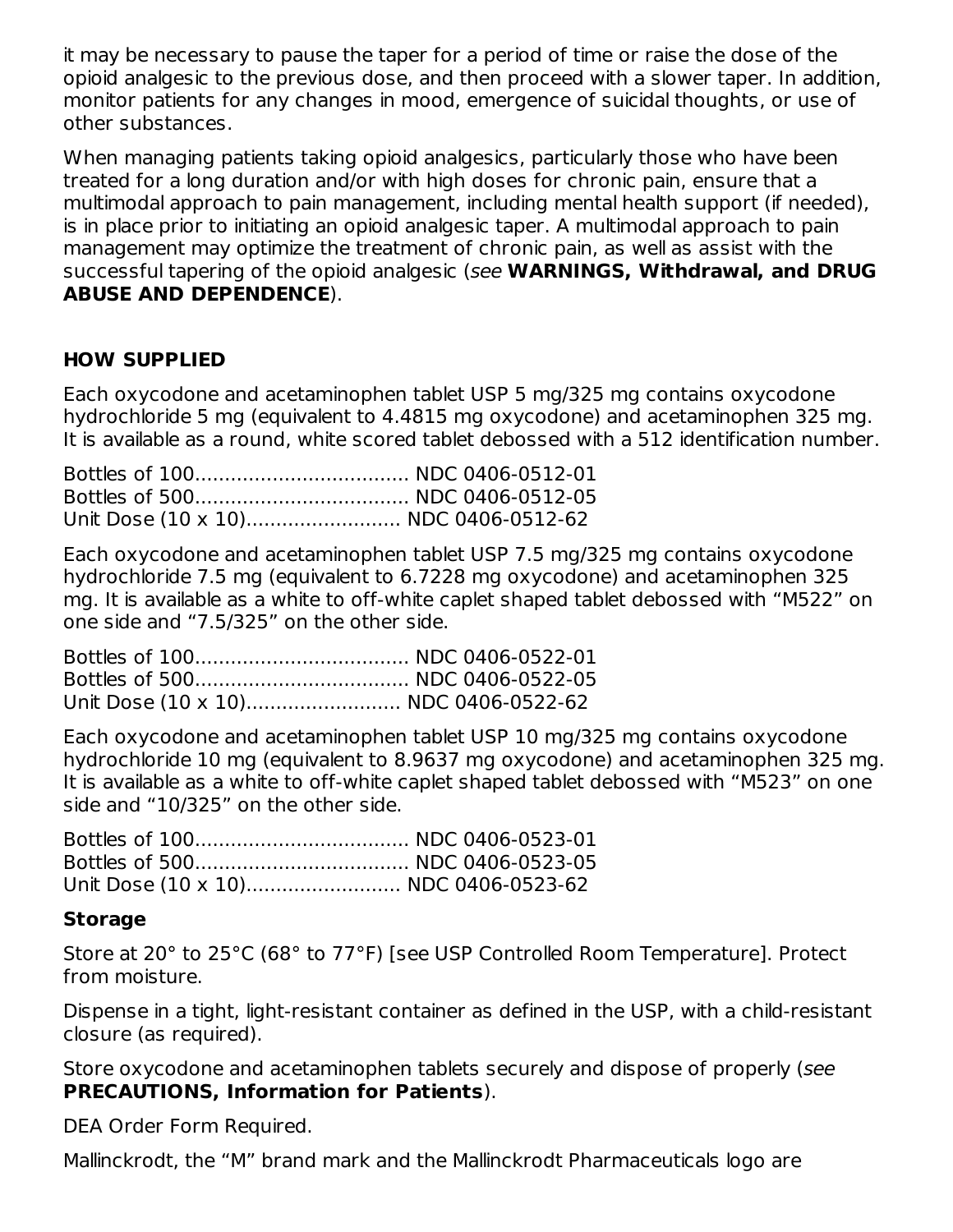trademarks of a Mallinckrodt company.

© 2020 Mallinckrodt.

SpecGx LLC Webster Groves, MO 63119 USA

Rev 08/2020

# **Mallinckrodt™**

Pharmaceuticals

An electronic copy of this medication guide can be obtained from www.mallinckrodt.com/Medguide/MG20O10.pdf or by calling 1-800-778-7898 for alternate delivery options.

## **Medication Guide Oxycodone (ox" i koe' done) and Acetaminophen (a seet" a min' oh fen) Tablets, CII**

# **Oxycodone and acetaminophen tablets are:**

- A strong prescription pain medicine that contains an opioid (narcotic) that is used to manage pain, severe enough to require an opioid analgesic and for which alternative treatments are inadequate and when other pain treatments such as non-opioid pain medicines do not treat your pain well enough or you cannot tolerate them.
- An opioid pain medicine that can put you at risk for overdose and death. Even if you take your dose correctly as prescribed you are at risk for opioid addiction, abuse, and misuse that can lead to death.

# **Important information about oxycodone and acetaminophen tablets:**

- **Get emergency help or call 911 right away if you take too many oxycodone and acetaminophen tablets (overdose).** When you first start taking oxycodone and acetaminophen tablets, when your dose is changed, or if you take too many (overdose), serious or life-threatening breathing problems that can lead to death may occur. Talk to your healthcare provider about naloxone, a medicine for the emergency treatment of an opioid overdose. Taking oxycodone and acetaminophen tablets with other opioid medicines, benzodiazepines, alcohol, or other central nervous system depressants (including street drugs) can cause severe drowsiness, decreased awareness, breathing problems, coma, and death.
- Never give anyone else your oxycodone and acetaminophen tablets. They could die from taking it. Selling or giving away oxycodone and acetaminophen tablets is against the law.
- Store oxycodone and acetaminophen tablets securely, out of sight and reach of children, and in a location not accessible by others, including visitors to the home.

# **Do not take oxycodone and acetaminophen tablets if you have:**

- Severe asthma, trouble breathing, or other lung problems.
- A bowel blockage or have narrowing of the stomach or intestines.
- Known hypersensitivity to oxycodone, acetaminophen, or any ingredient in oxycodone and acetaminophen tablets.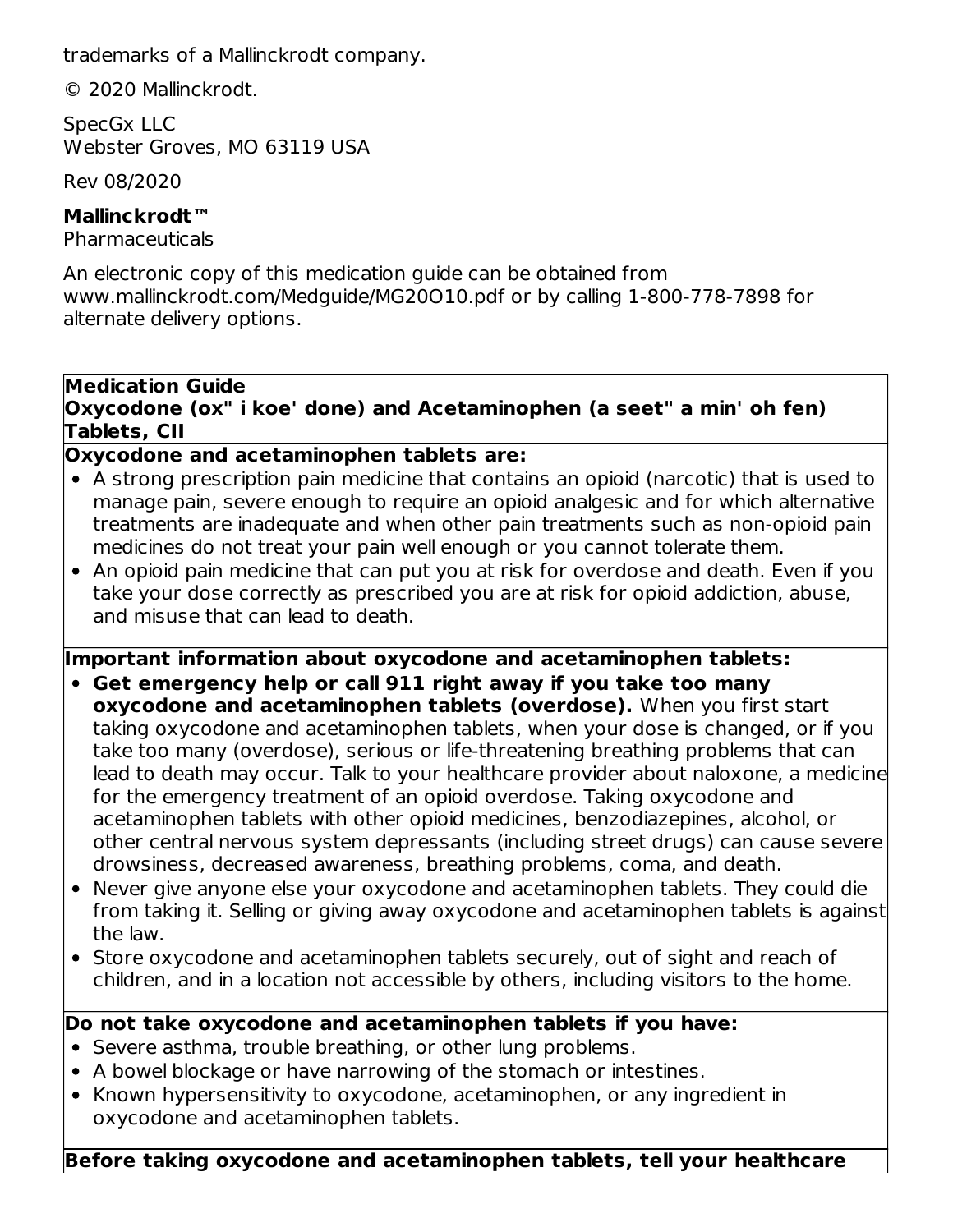# **provider if you have a history of:**

- Head injury, seizures
- Liver, kidney, thyroid problems
- Problems urinating
- Pancreas or gallbladder problems
- Abuse of street or prescription drugs, alcohol addiction, opioid overdose, or mental health problems

Tell your healthcare provider if you are:

- **Pregnant or planning to become pregnant.** Prolonged use of oxycodone and acetaminophen tablets during pregnancy can cause withdrawal symptoms in your newborn baby that could be life-threatening if not recognized and treated.
- **Breastfeeding.** Oxycodone and acetaminophen tablets pass into breast milk and may harm your baby.
- Living in a household where there are small children or someone who has abused street or prescription drugs.
- Taking prescription or over-the-counter medicines, vitamins, or herbal supplements. Taking oxycodone and acetaminophen tablets with certain other medicines can cause serious side effects that could lead to death.

# **When taking oxycodone and acetaminophen tablets:**

- Do not change your dose. Take oxycodone and acetaminophen tablets exactly as prescribed by your healthcare provider. Use the lowest dose possible for the shortest time needed.
- Take your prescribed dose every 6 hours as needed for pain. Do not take more than your prescribed dose. If you miss a dose, take your next dose at your usual time.
- Call your healthcare provider if the dose you are taking does not control your pain.
- If you have been taking oxycodone and acetaminophen tablets regularly, do not stop taking oxycodone and acetaminophen tablets without talking to your healthcare provider.
- Dispose of expired, unwanted, or unused oxycodone and acetaminophen tablets by promptly flushing down the toilet, if a drug take-back option is not readily available. Visit www.fda.gov/drugdisposal for additional information on disposal of unused medicines.

# **While taking oxycodone and acetaminophen tablets DO NOT:**

- Drive or operate heavy machinery, until you know how oxycodone and acetaminophen tablets affect you. Oxycodone and acetaminophen tablets can make you sleepy, dizzy, or lightheaded.
- Drink alcohol or use prescription or over-the-counter medicines that contain alcohol. Using products containing alcohol during treatment with oxycodone and acetaminophen tablets may cause you to overdose and die.

# **The possible side effects of oxycodone and acetaminophen tablets:**

- Constipation, nausea, sleepiness, vomiting, tiredness, headache, dizziness, abdominal pain. Call your healthcare provider if you have any of these symptoms and they are severe.
	- **Get emergency medical help or call 911 right away if you have:**
- Trouble breathing, shortness of breath, fast heartbeat, chest pain, swelling of your face, tongue, or throat, extreme drowsiness, light-headedness when changing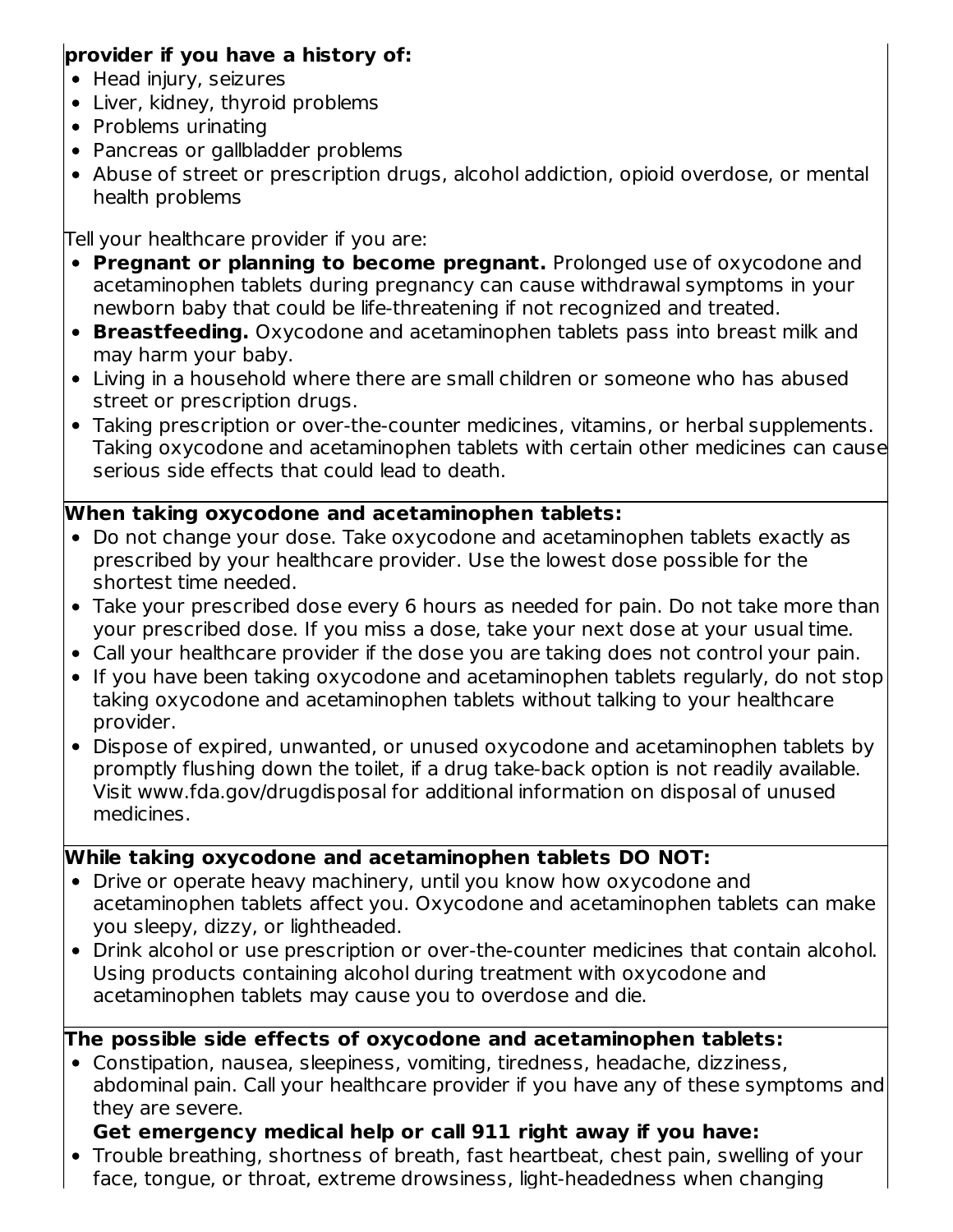face, tongue, or throat, extreme drowsiness, light-headedness when changing positions, feeling faint, agitation, high body temperature, trouble walking, stiff muscles, or mental changes such as confusion.

These are not all the possible side effects of oxycodone and acetaminophen tablets. Call your doctor for medical advice about side effects. You may report side effects to FDA at 1-800-FDA-1088. **For more information go to dailymed.nlm.nih.gov.** Manufactured by: SpecGx LLC, Webster Groves, MO 63119 USA, www.mallinckrodt.com or call 1-800-778-7898

This Medication Guide has been approved by the U.S. Food and Drug Administration.

Revised: 08/2020 MG20O10

## **PACKAGE LABEL - PRINCIPAL DISPLAY PANEL - 5 mg\*/325 mg Bottle**

## **Multiple strengths. Do not dispense unless strength is stated.**

NDC 0406-0512-05

## **500 TABLETS**

**Oxycodone and Acetaminophen Tablets USP**

**CII**

**5 mg\*/325 mg**

**Rx only**

Each tablet contains: Oxycodone Hydrochloride USP. . . . . . . 5 mg\* Acetaminophen USP . . . . . . . . . . . . . . . 325 mg

**PHARMACIST: Dispense the Medication Guide provided separately to each patient.**

#### **Mallinckrodt™**

L0OO03 Rev 06/2017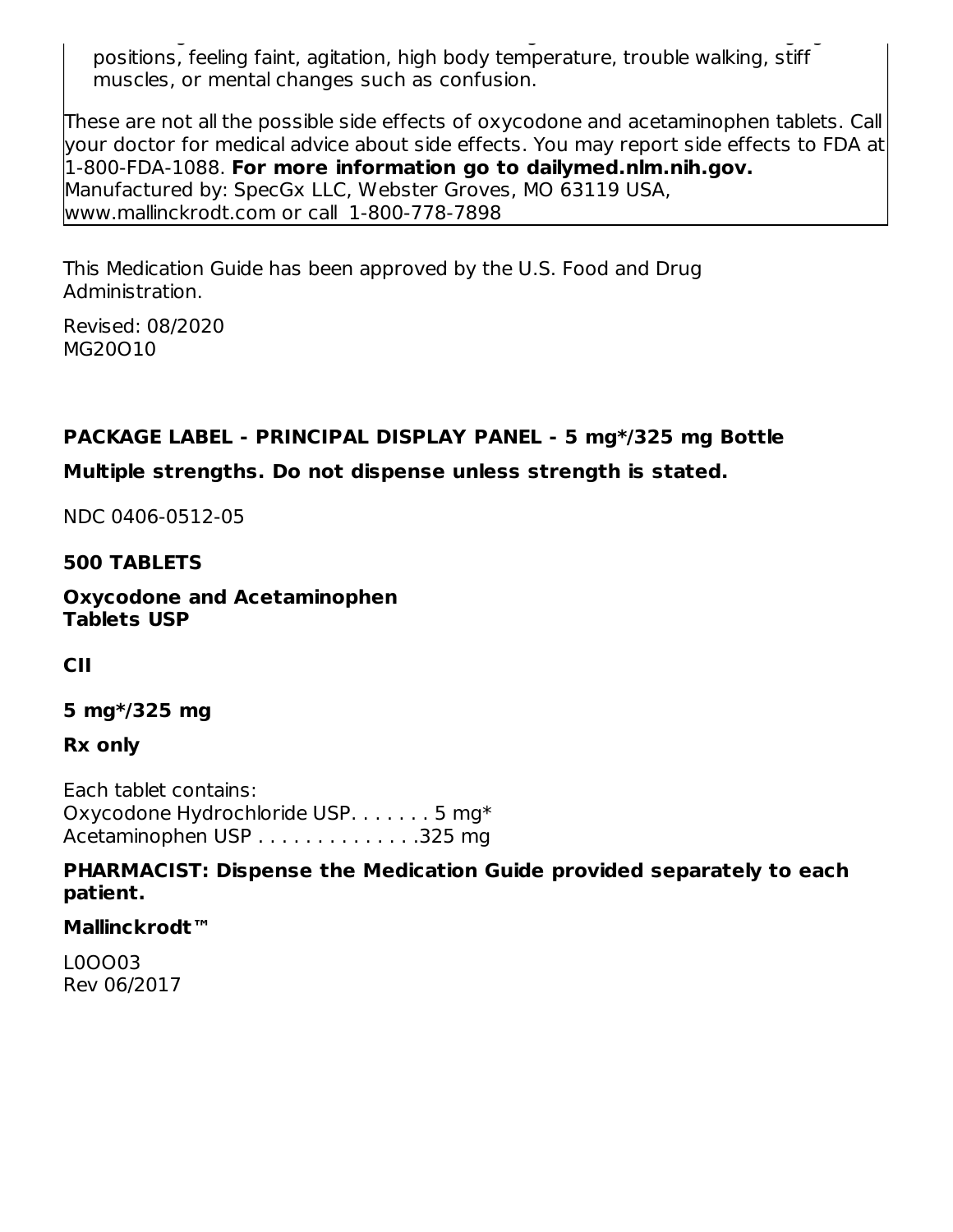

# **PACKAGE LABEL - PRINCIPAL DISPLAY PANEL - 7.5 mg\*/325 mg Bottle**

**Multiple strengths. Do not dispense unless strength is stated.**

NDC 0406-0522-05

#### **500 TABLETS**

#### **Oxycodone and Acetaminophen Tablets USP**

**CII**

**7.5 mg\*/325 mg**

#### **Rx only**

Each tablet contains: Oxycodone Hydrochloride USP . . . . . . 7.5 mg\* Acetaminophen USP . . . . . . . . . . . . . . . 325 mg

## **PHARMACIST: Dispense the Medication Guide provided separately to each patient.**

## **Mallinckrodt™**

L00O12

Rev 06/2017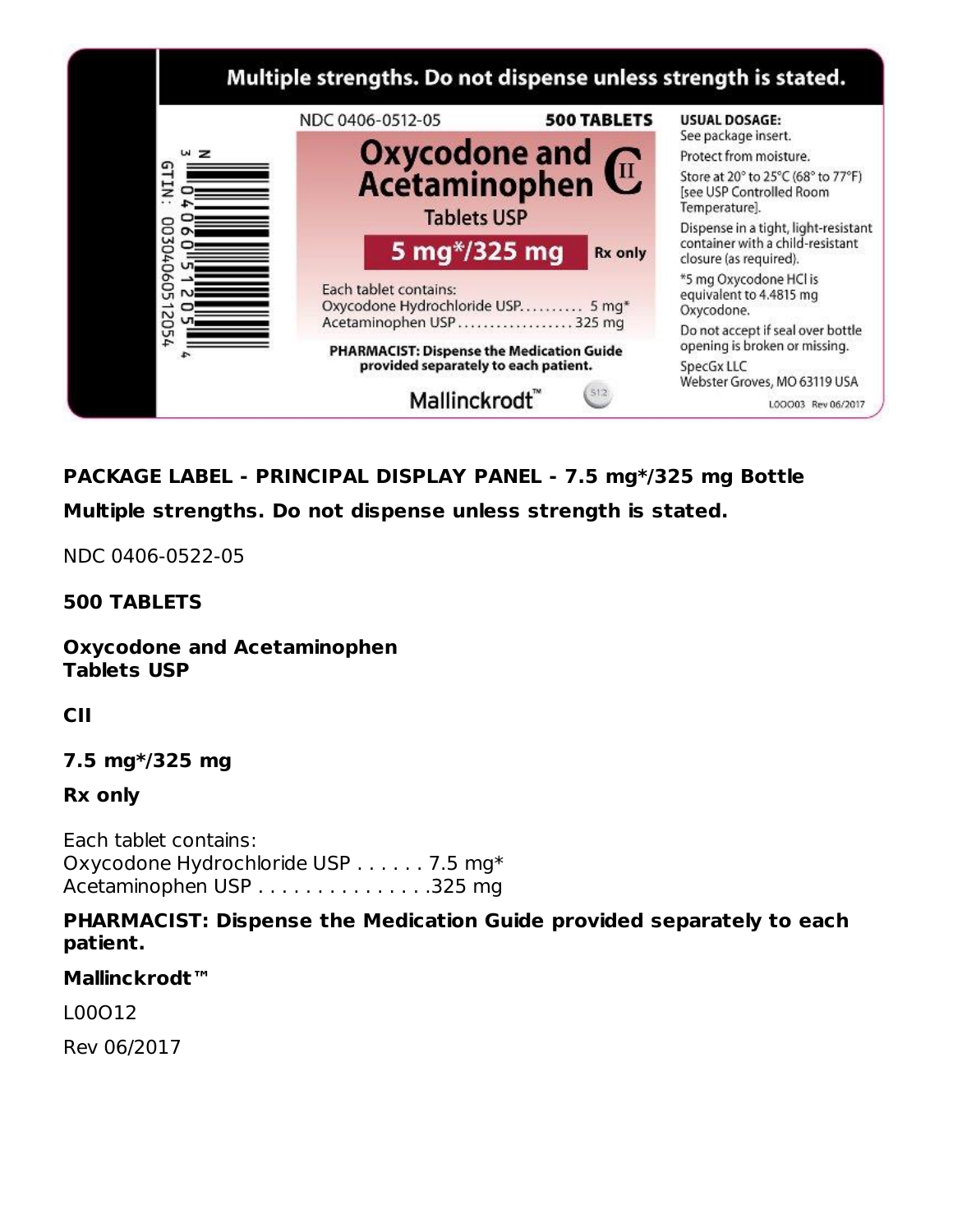

# **PACKAGE LABEL - PRINCIPAL DISPLAY PANEL - 10 mg\*/325 mg Bottle**

**Multiple strengths. Do not dispense unless strength is stated.**

NDC 0406-0523-05

#### **500 TABLETS**

**Oxycodone and Acetaminophen Tablets USP**

**CII**

**10 mg\*/325 mg**

**Rx only**

Each tablet contains: Oxycodone Hydrochloride USP. . . . . . . 10 mg\* Acetaminophen USP . . . . . . . . . . . . . . . 325 mg

## **PHARMACIST: Dispense the Medication Guide provided separately to each patient.**

## **Mallinckrodt™**

L00O16 Rev 06/2017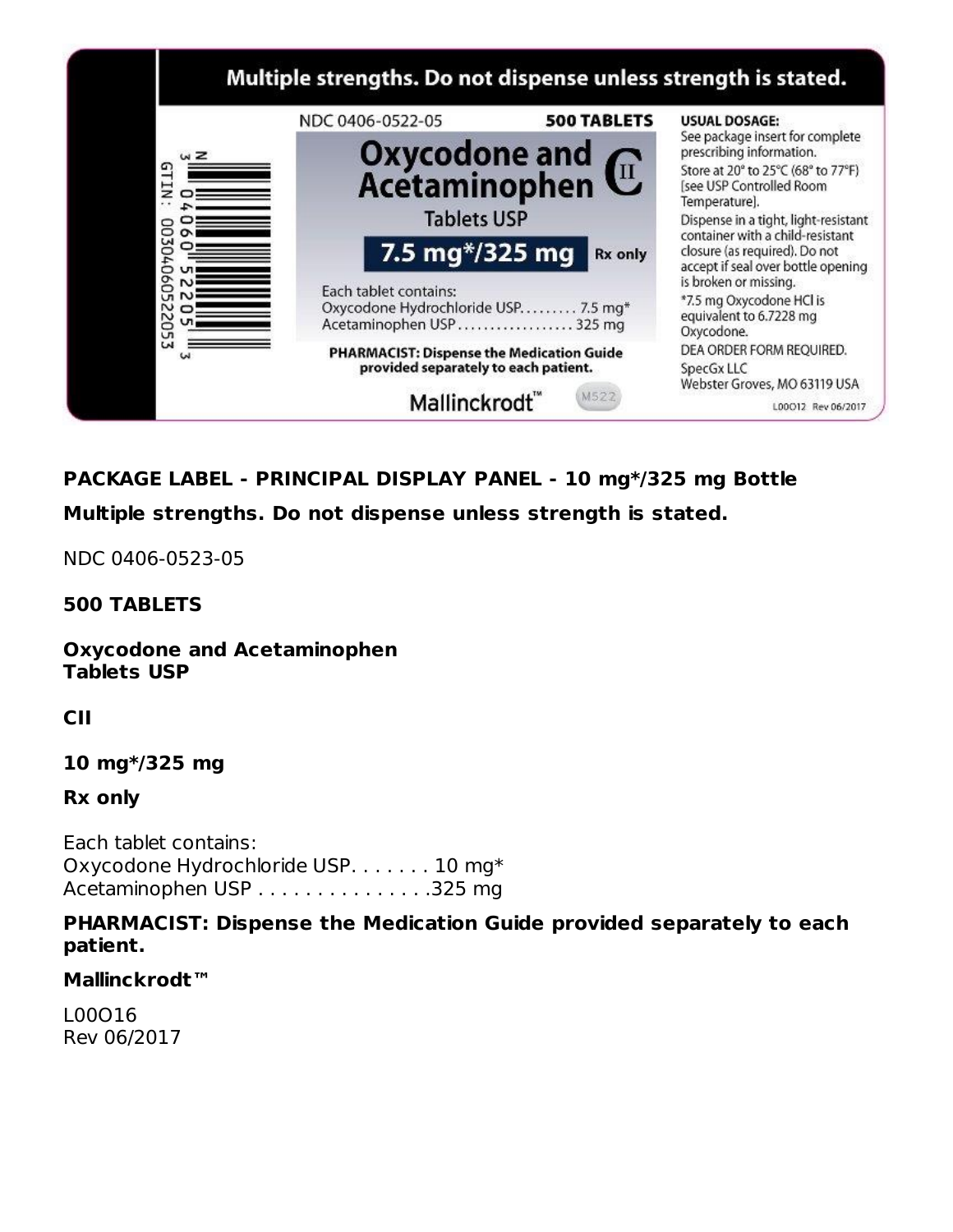

## **OXYCODONE AND ACETAMINOPHEN**

oxycodone hydrochloride and acetaminophen tablet

| <b>Product Type</b>            | HUMAN PRESCRIPTION DRUG | Item Code (Source)  | NDC:0406-0512 |
|--------------------------------|-------------------------|---------------------|---------------|
| <b>Route of Administration</b> | ORAL                    | <b>DEA Schedule</b> | CII           |

| <b>Active Ingredient/Active Moiety</b>                                             |                                          |                 |  |
|------------------------------------------------------------------------------------|------------------------------------------|-----------------|--|
| <b>Ingredient Name</b>                                                             | <b>Basis of Strength</b>                 | Strength        |  |
| <b>OXYCODONE HYDROCHLORIDE (UNII: C1EN)2TE6C) (OXYCODONE -</b><br>UNII:CD35PMG570) | <b>OXYCODONE</b><br><b>HYDROCHLORIDE</b> | 5 <sub>mg</sub> |  |
| ACETAMINOPHEN (UNII: 36209ITL9D) (ACETAMINOPHEN - UNII:36209ITL9D)                 | ACETAMINOPHEN                            | 325 mg          |  |

#### **Inactive Ingredients**

| <b>Ingredient Name</b>                                  | <b>Strength</b> |
|---------------------------------------------------------|-----------------|
| <b>CROSPOVIDONE (15 MPA.S AT 5%) (UNII: 68401960MK)</b> |                 |
| <b>MICROCRYSTALLINE CELLULOSE (UNII: OP1R32D61U)</b>    |                 |
| <b>POVIDONE, UNSPECIFIED (UNII: FZ989GH94E)</b>         |                 |
| <b>STARCH, CORN (UNII: O8232NY3SI)</b>                  |                 |
| <b>SILICON DIOXIDE (UNII: ETJ7Z6XBU4)</b>               |                 |
| <b>STEARIC ACID (UNII: 4ELV7Z65AP)</b>                  |                 |
|                                                         |                 |

#### **Product Characteristics**

| Color         | <b>WHITE</b> | <b>Score</b>        | 2 pieces |
|---------------|--------------|---------------------|----------|
| <b>Shape</b>  | <b>ROUND</b> | <b>Size</b>         | 12mm     |
| <b>Flavor</b> |              | <b>Imprint Code</b> | 512      |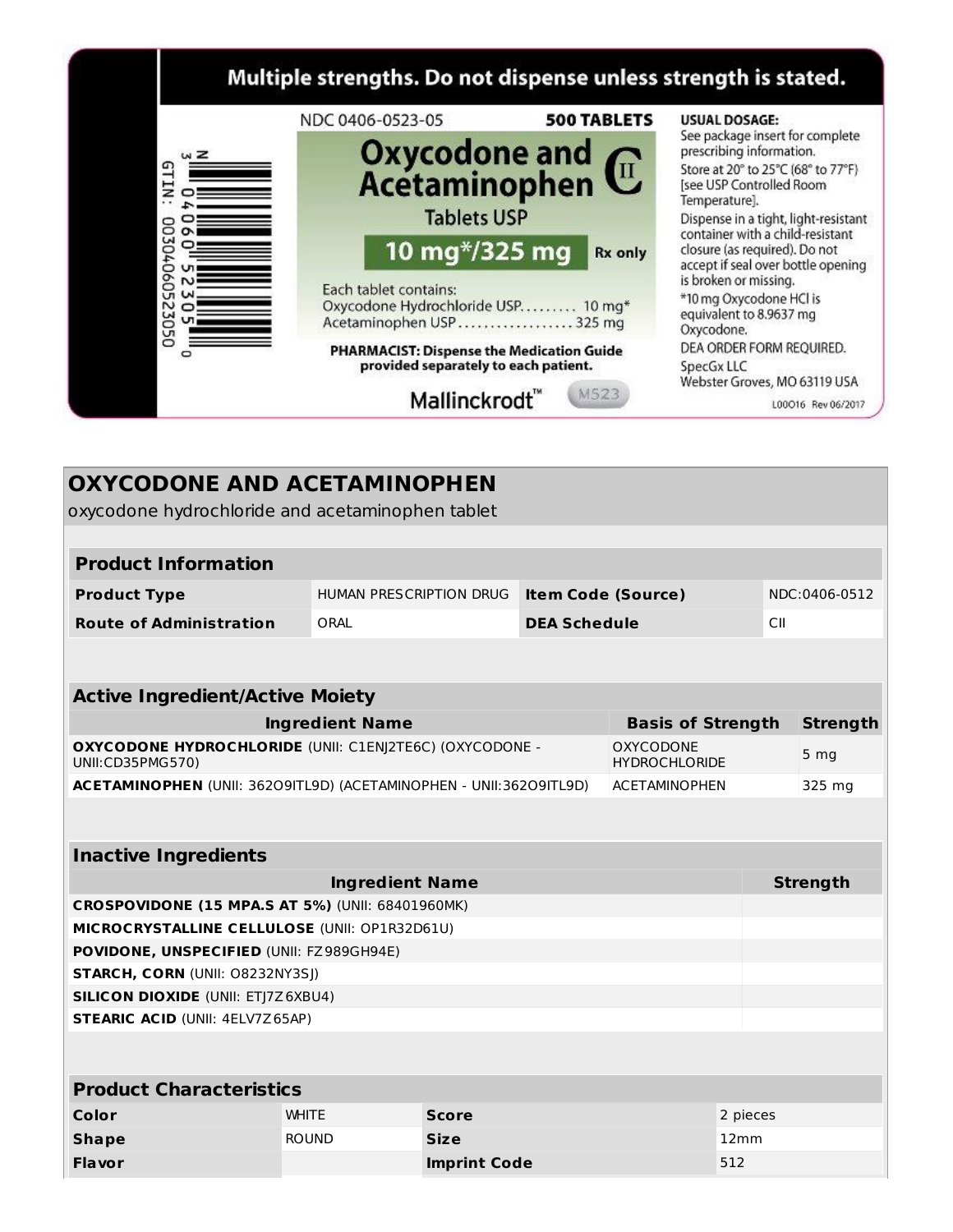|                              | <b>Contains</b>              |                                                              |                                       |                                     |
|------------------------------|------------------------------|--------------------------------------------------------------|---------------------------------------|-------------------------------------|
|                              |                              |                                                              |                                       |                                     |
|                              | <b>Packaging</b>             |                                                              |                                       |                                     |
| #                            | <b>Item Code</b>             | <b>Package Description</b>                                   | <b>Marketing Start</b><br><b>Date</b> | <b>Marketing End</b><br><b>Date</b> |
| 1                            | NDC:0406-<br>0512-01         | 100 in 1 BOTTLE; Type 0: Not a Combination<br>Product        | 12/07/1983                            |                                     |
| $\overline{2}$               | NDC:0406-<br>0512-05         | 500 in 1 BOTTLE; Type 0: Not a Combination<br>Product        | 12/07/1983                            |                                     |
| 3                            | NDC:0406-<br>0512-62         | 100 in 1 BLISTER PACK; Type 0: Not a Combination<br>Product  | 12/07/1983                            |                                     |
| 4                            | NDC:0406-<br>0512-23         | 1 in 1 BLISTER PACK; Type 0: Not a Combination<br>Product    | 12/07/1983                            |                                     |
| 5                            | NDC:0406-<br>0512-91         | 5000 in 1 PAIL; Type 0: Not a Combination Product 12/07/1983 |                                       |                                     |
|                              |                              |                                                              |                                       |                                     |
| <b>Marketing Information</b> |                              |                                                              |                                       |                                     |
|                              | <b>Marketing</b><br>Category | <b>Application Number or Monograph</b><br><b>Citation</b>    | <b>Marketing Start</b><br><b>Date</b> | <b>Marketing End</b><br><b>Date</b> |
|                              | <b>ANDA</b>                  | ANDA087463                                                   | 12/07/1983                            |                                     |
|                              |                              |                                                              |                                       |                                     |
|                              |                              |                                                              |                                       |                                     |

| <b>OXYCODONE AND ACETAMINOPHEN</b>                                                                                      |                                               |                           |                          |        |                  |
|-------------------------------------------------------------------------------------------------------------------------|-----------------------------------------------|---------------------------|--------------------------|--------|------------------|
| oxycodone hydrochloride and acetaminophen tablet                                                                        |                                               |                           |                          |        |                  |
|                                                                                                                         |                                               |                           |                          |        |                  |
| <b>Product Information</b>                                                                                              |                                               |                           |                          |        |                  |
| <b>Product Type</b>                                                                                                     | HUMAN PRESCRIPTION DRUG                       | <b>Item Code (Source)</b> |                          |        | NDC:0406-0522    |
| <b>Route of Administration</b>                                                                                          | ORAL                                          | <b>DEA Schedule</b>       |                          | CII    |                  |
|                                                                                                                         |                                               |                           |                          |        |                  |
|                                                                                                                         |                                               |                           |                          |        |                  |
| <b>Active Ingredient/Active Moiety</b>                                                                                  |                                               |                           |                          |        |                  |
|                                                                                                                         | <b>Ingredient Name</b>                        |                           | <b>Basis of Strength</b> |        | <b>Strength</b>  |
| OXYCODONE HYDROCHLORIDE (UNII: C1ENJ2TE6C) (OXYCODONE -<br><b>OXYCODONE</b><br>UNII:CD35PMG570)<br><b>HYDROCHLORIDE</b> |                                               |                           |                          |        | $7.5 \text{ ma}$ |
| ACETAMINOPHEN (UNII: 36209ITL9D) (ACETAMINOPHEN - UNII:36209ITL9D)<br><b>ACETAMINOPHEN</b>                              |                                               |                           |                          | 325 mg |                  |
|                                                                                                                         |                                               |                           |                          |        |                  |
| <b>Inactive Ingredients</b>                                                                                             |                                               |                           |                          |        |                  |
|                                                                                                                         | <b>Ingredient Name</b>                        |                           |                          |        | <b>Strength</b>  |
| <b>CROSPOVIDONE (15 MPA.S AT 5%) (UNII: 68401960MK)</b>                                                                 |                                               |                           |                          |        |                  |
|                                                                                                                         | MICROCRYSTALLINE CELLULOSE (UNII: OP1R32D61U) |                           |                          |        |                  |
| POVIDONE, UNSPECIFIED (UNII: FZ989GH94E)                                                                                |                                               |                           |                          |        |                  |
| <b>STARCH, CORN (UNII: O8232NY3SJ)</b>                                                                                  |                                               |                           |                          |        |                  |
| <b>SILICON DIOXIDE (UNII: ETJ7Z6XBU4)</b>                                                                               |                                               |                           |                          |        |                  |
| <b>STEARIC ACID (UNII: 4ELV7Z65AP)</b>                                                                                  |                                               |                           |                          |        |                  |
|                                                                                                                         |                                               |                           |                          |        |                  |
|                                                                                                                         |                                               |                           |                          |        |                  |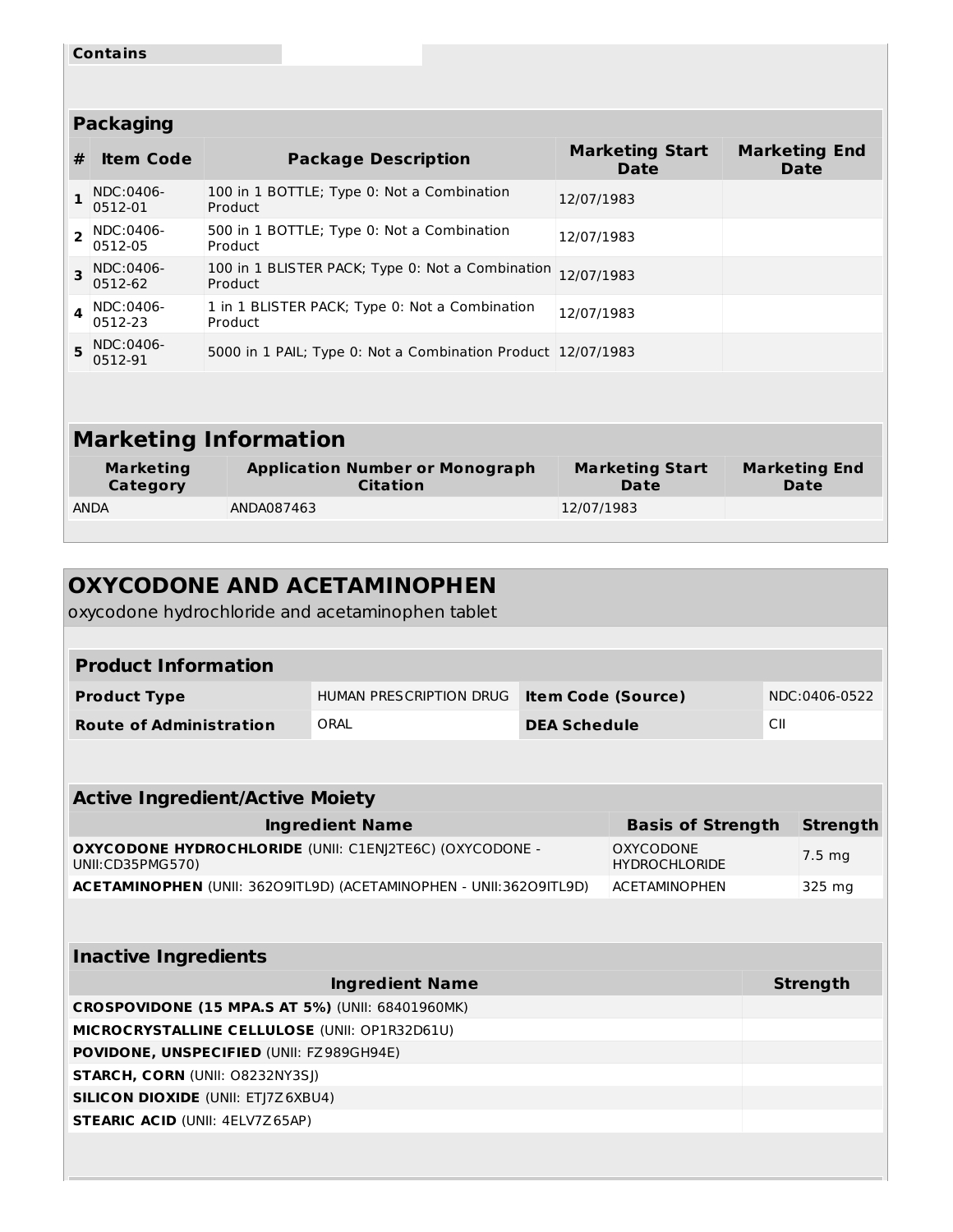| <b>Product Characteristics</b> |                   |                     |                  |  |
|--------------------------------|-------------------|---------------------|------------------|--|
| Color                          | WHITE (off-white) | <b>Score</b>        | no score         |  |
| <b>Shape</b>                   | <b>OVAL</b>       | <b>Size</b>         | 15 <sub>mm</sub> |  |
| <b>Flavor</b>                  |                   | <b>Imprint Code</b> | M522;7;5;325     |  |
| <b>Contains</b>                |                   |                     |                  |  |

| <b>Packaging</b> |                      |                                                             |                                |                                     |  |  |
|------------------|----------------------|-------------------------------------------------------------|--------------------------------|-------------------------------------|--|--|
| #                | <b>Item Code</b>     | <b>Package Description</b>                                  | <b>Marketing Start</b><br>Date | <b>Marketing End</b><br><b>Date</b> |  |  |
|                  | NDC:0406-<br>0522-01 | 100 in 1 BOTTLE; Type 0: Not a Combination<br>Product       | 06/30/2004                     |                                     |  |  |
|                  | NDC:0406-<br>0522-05 | 500 in 1 BOTTLE; Type 0: Not a Combination<br>Product       | 06/30/2004                     |                                     |  |  |
|                  | NDC:0406-<br>0522-62 | 100 in 1 BLISTER PACK; Type 0: Not a Combination<br>Product | 06/30/2004                     |                                     |  |  |
|                  | NDC:0406-<br>0522-23 | 1 in 1 BLISTER PACK; Type 0: Not a Combination<br>Product   | 06/30/2004                     |                                     |  |  |
|                  |                      |                                                             |                                |                                     |  |  |
|                  |                      |                                                             |                                |                                     |  |  |

| <b>Marketing Information</b> |                                                           |                                |                              |  |  |
|------------------------------|-----------------------------------------------------------|--------------------------------|------------------------------|--|--|
| <b>Marketing</b><br>Category | <b>Application Number or Monograph</b><br><b>Citation</b> | <b>Marketing Start</b><br>Date | <b>Marketing End</b><br>Date |  |  |
| <b>ANDA</b>                  | ANDA040545                                                | 06/30/2004                     |                              |  |  |

| <b>OXYCODONE AND ACETAMINOPHEN</b>                                                                                      |                                |                           |  |               |                  |
|-------------------------------------------------------------------------------------------------------------------------|--------------------------------|---------------------------|--|---------------|------------------|
| oxycodone hydrochloride and acetaminophen tablet                                                                        |                                |                           |  |               |                  |
|                                                                                                                         |                                |                           |  |               |                  |
| <b>Product Information</b>                                                                                              |                                |                           |  |               |                  |
| <b>Product Type</b>                                                                                                     | <b>HUMAN PRESCRIPTION DRUG</b> | <b>Item Code (Source)</b> |  | NDC:0406-0523 |                  |
| <b>Route of Administration</b>                                                                                          | ORAL                           | <b>DEA Schedule</b>       |  | CII           |                  |
|                                                                                                                         |                                |                           |  |               |                  |
|                                                                                                                         |                                |                           |  |               |                  |
| <b>Active Ingredient/Active Moiety</b>                                                                                  |                                |                           |  |               |                  |
| <b>Ingredient Name</b><br><b>Basis of Strength</b>                                                                      |                                |                           |  |               | <b>Strength</b>  |
| OXYCODONE HYDROCHLORIDE (UNII: C1ENJ2TE6C) (OXYCODONE -<br><b>OXYCODONE</b><br><b>HYDROCHLORIDE</b><br>UNII:CD35PMG570) |                                |                           |  |               | 10 <sub>mg</sub> |
| ACETAMINOPHEN (UNII: 36209ITL9D) (ACETAMINOPHEN - UNII:36209ITL9D)<br><b>ACETAMINOPHEN</b>                              |                                |                           |  |               | 325 mg           |
|                                                                                                                         |                                |                           |  |               |                  |
| <b>Inactive Ingredients</b>                                                                                             |                                |                           |  |               |                  |
|                                                                                                                         |                                |                           |  |               |                  |
| <b>Ingredient Name</b>                                                                                                  |                                |                           |  |               | <b>Strength</b>  |
| <b>CROSPOVIDONE (15 MPA.S AT 5%) (UNII: 68401960MK)</b>                                                                 |                                |                           |  |               |                  |
| MICROCRYSTALLINE CELLULOSE (UNII: OP1R32D61U)                                                                           |                                |                           |  |               |                  |
| POVIDONE, UNSPECIFIED (UNII: FZ989GH94E)                                                                                |                                |                           |  |               |                  |
| <b>STARCH, CORN (UNII: O8232NY3SJ)</b>                                                                                  |                                |                           |  |               |                  |
| <b>SILICON DIOXIDE (UNII: ETJ7Z6XBU4)</b>                                                                               |                                |                           |  |               |                  |
| <b>STEARIC ACID (UNII: 4ELV7Z65AP)</b>                                                                                  |                                |                           |  |               |                  |